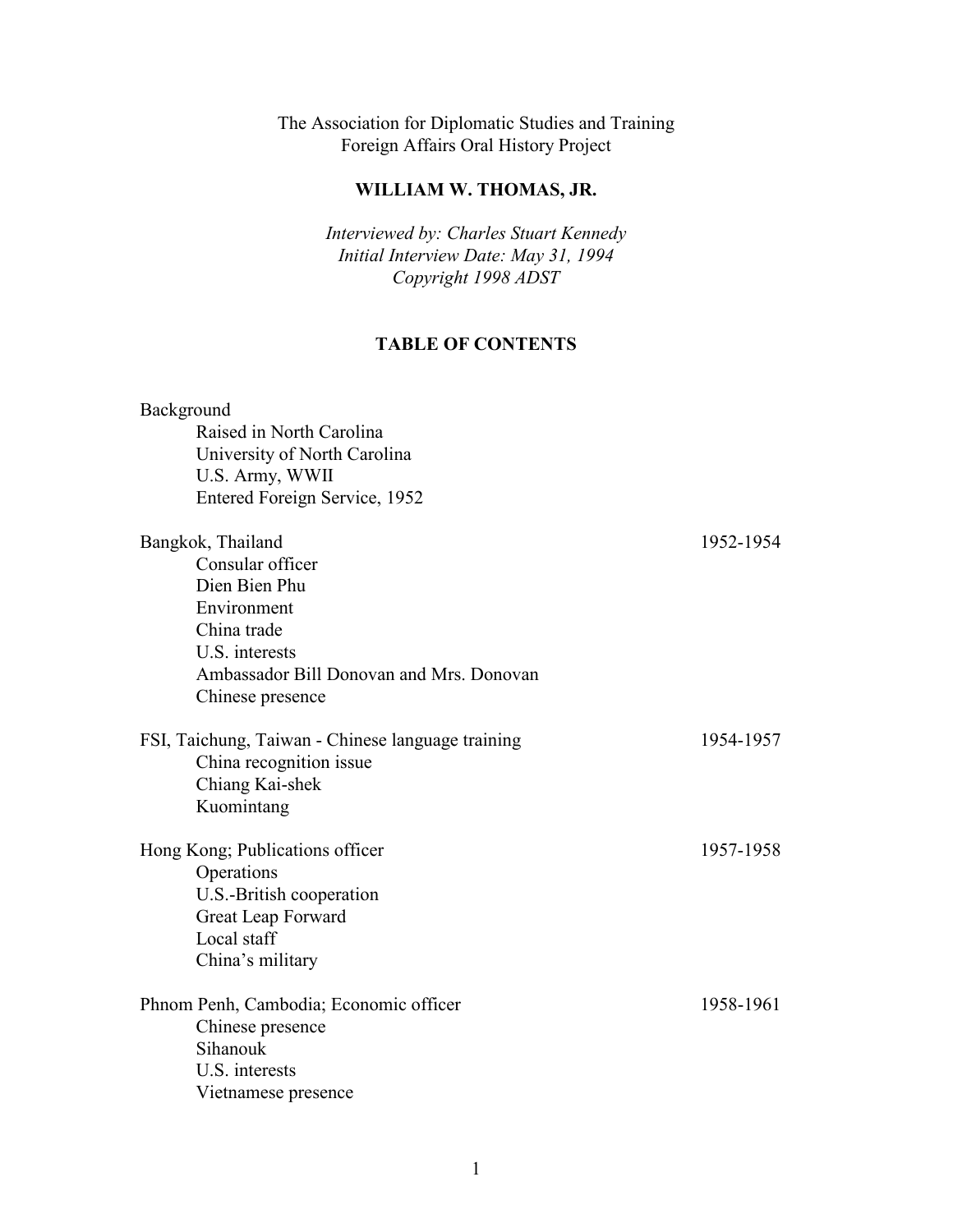| University of Michigan; Chinese economics studies                                                                                                                                                                                                                                                                                              | 1961-1962 |
|------------------------------------------------------------------------------------------------------------------------------------------------------------------------------------------------------------------------------------------------------------------------------------------------------------------------------------------------|-----------|
| Vientiane, Laos; AID officer<br>Political situation<br>AID projects<br>Ambassador Leonard Unger                                                                                                                                                                                                                                                | 1962-1964 |
| Vietnamese presence<br>Lao government                                                                                                                                                                                                                                                                                                          |           |
| State Department; Taiwan economic desk officer<br>Rice program<br>Joint Commission on Economic Reconstruction and Rehabilitation<br>Taiwan viability<br>Rusk's views on China<br>Vietnam War influence<br>Congressional support of South Vietnam                                                                                               | 1964-1967 |
| State Department; Economic special assistant, Far East<br>Korean troop payments<br>Vietnam AID program<br><b>ASEAN</b>                                                                                                                                                                                                                         | 1968-1970 |
| Taipei, Taiwan; Political counselor<br>Political situation<br>Ambassador Walter McConaughy<br>Mainland Chinese and Taiwanese relations<br>U.S. military groups<br>Reaction to Kissinger's China visit<br>Congressional visit<br>Nixon China visit reaction<br>Shanghai communiqué<br>Support for Taiwan in U.N.<br>Chiang Kai-shek's influence | 1970-1974 |
| National War College                                                                                                                                                                                                                                                                                                                           | 1974-1975 |
| <b>USUN, New York</b><br>Cambodia<br>Sihanouk                                                                                                                                                                                                                                                                                                  | 1975      |
| Beijing, China; Economic counselor<br>U.S. Liaison office<br>George Bush<br>China's leadership                                                                                                                                                                                                                                                 | 1975-1979 |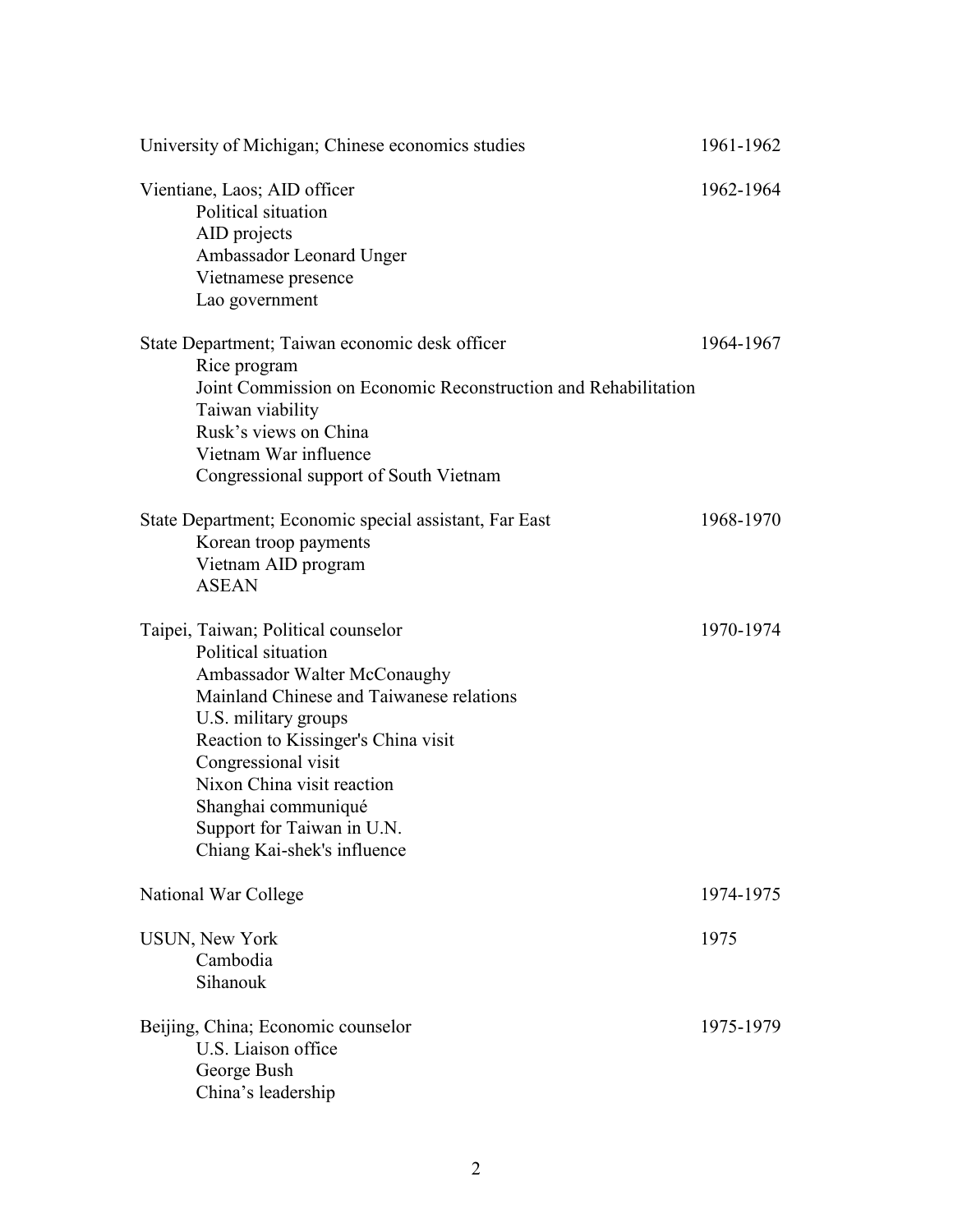| Relations with China's government             |           |
|-----------------------------------------------|-----------|
| Environment                                   |           |
| The Gang of Four                              |           |
| Wall posters                                  |           |
| U.S. Recognition of China government          |           |
| Human rights issue                            |           |
| China-Soviet relations                        |           |
| Mao Zedong death                              |           |
| Hong Kong; Brief tour                         | 1979      |
| Taipei, Taiwan; American Institute            | 1979-1981 |
| Operations                                    |           |
| Political situation                           |           |
| American Institute                            |           |
| Vientiane, Laos; Chargé d'affaires            | 1981-1983 |
| Yellow rain                                   |           |
| MIA issue                                     |           |
| Relations with Laos government                |           |
| Vietnamese presence                           |           |
| <b>State Department - Various Assignments</b> |           |
| Chengdu, China; Consul General                | 1984-1986 |
| Tibet controversy                             |           |
| Chinese bureaucracy                           |           |
| Beijing, China; Science counselor             | 1986-1990 |
| Exchange programs                             |           |
| Tiananmen Square incident                     |           |
| Most Favored Nation issue                     |           |
| Ambassador Winston Lord                       |           |
| Ambassador James Lilley                       |           |
| Gorbachev visit                               |           |
| Exchange students                             |           |
| Reporting difficulties                        |           |

#### **INTERVIEW**

*Q: Today is May 31, 1994. This is an interview with William W. Thomas, Jr., which is being done in his home in Vienna, Virginia on behalf of the Association for Diplomatic*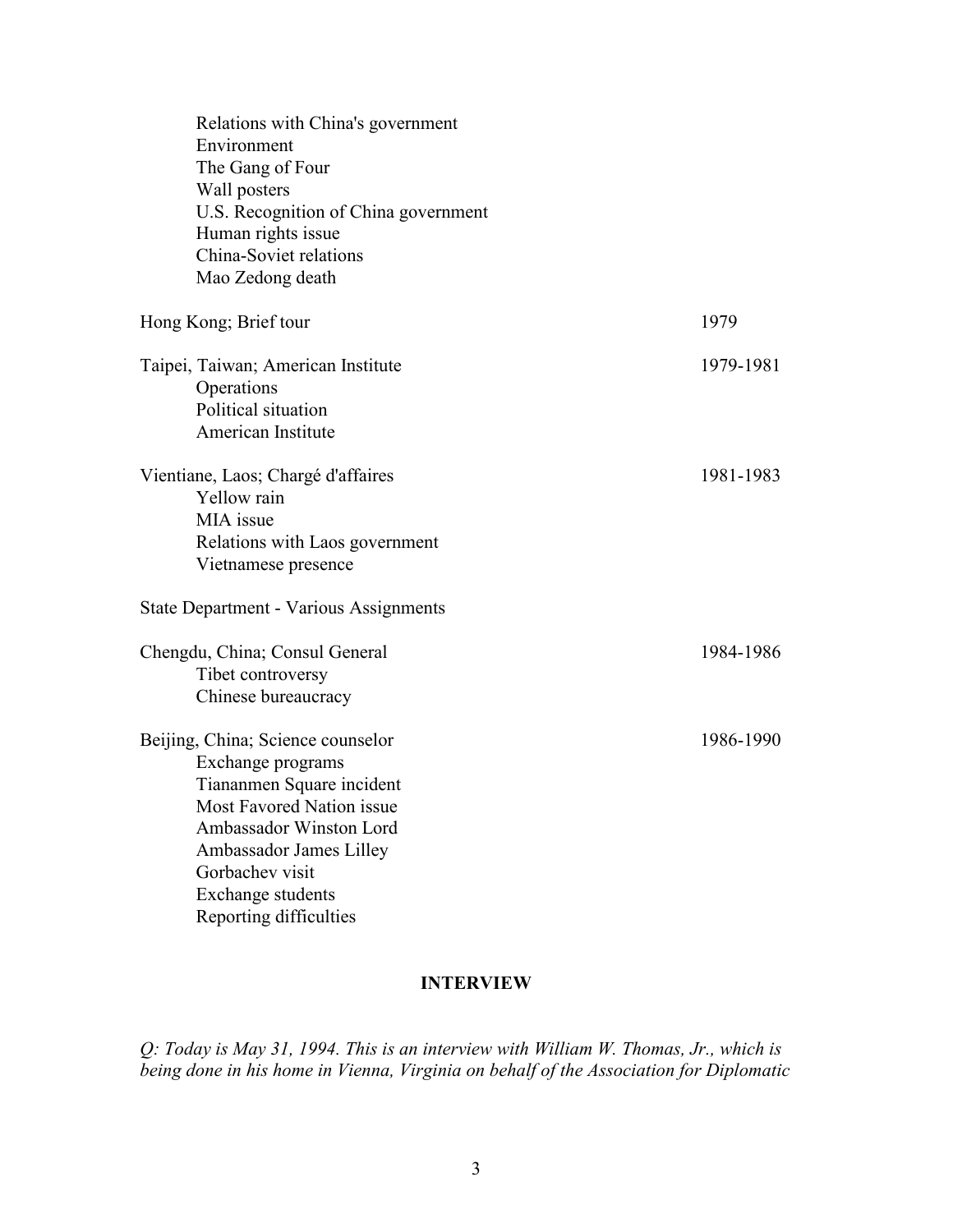*Studies and I am Charles Stuart Kennedy. I wonder if you could tell me about your background--who your parents were, your early upbringing and education.* 

THOMAS: I am from North Carolina. My father was a civil engineer. I was educated in public schools in North Carolina and Georgia and received my A.B. from the University of North Carolina at Chapel Hill.

## *Q: What were you taking at the University of North Carolina?*

THOMAS: As an undergraduate, I majored in political science and international studies. As a graduate student I majored in political science and economic theory. My dissertation topic was international law of land warfare in the American Civil War. While in graduate school I was taught political science and modern European history.

### *Q: What put you on to international relations?*

THOMAS: I have two uncles who were in the Foreign Service, both of them connected with Brazil. Also, at the end of the l9th century, my wife's uncle was vice consul in Shanghai, at the end. He brought these woodcuts back from China.

*Q: I see you have them around. Were stories about your uncles told in the family while you were growing up?* 

THOMAS: Oh, yes. My father wanted me to go into the Foreign Service like Uncle Henry. I didn't take it seriously at the time, but when Joe Ballantine came from the Department of State as a recruiter, I decided that the Foreign Service would be better than teaching. I took the Foreign Service exam in 1950.

*Q: You were born when?* 

THOMAS: 1925.

*Q: Did you get caught in World War II?* 

THOMAS: I served a year in 1944 as an infantry private in the 86th division.

*Q: Where did you serve?* 

THOMAS: In the United States. I was discharged for medical disability late in the year. My division went to on south Germany and the Philippines. It's fortunate for me that I didn't go with them because my replacement got killed.

*Q: You got out when?*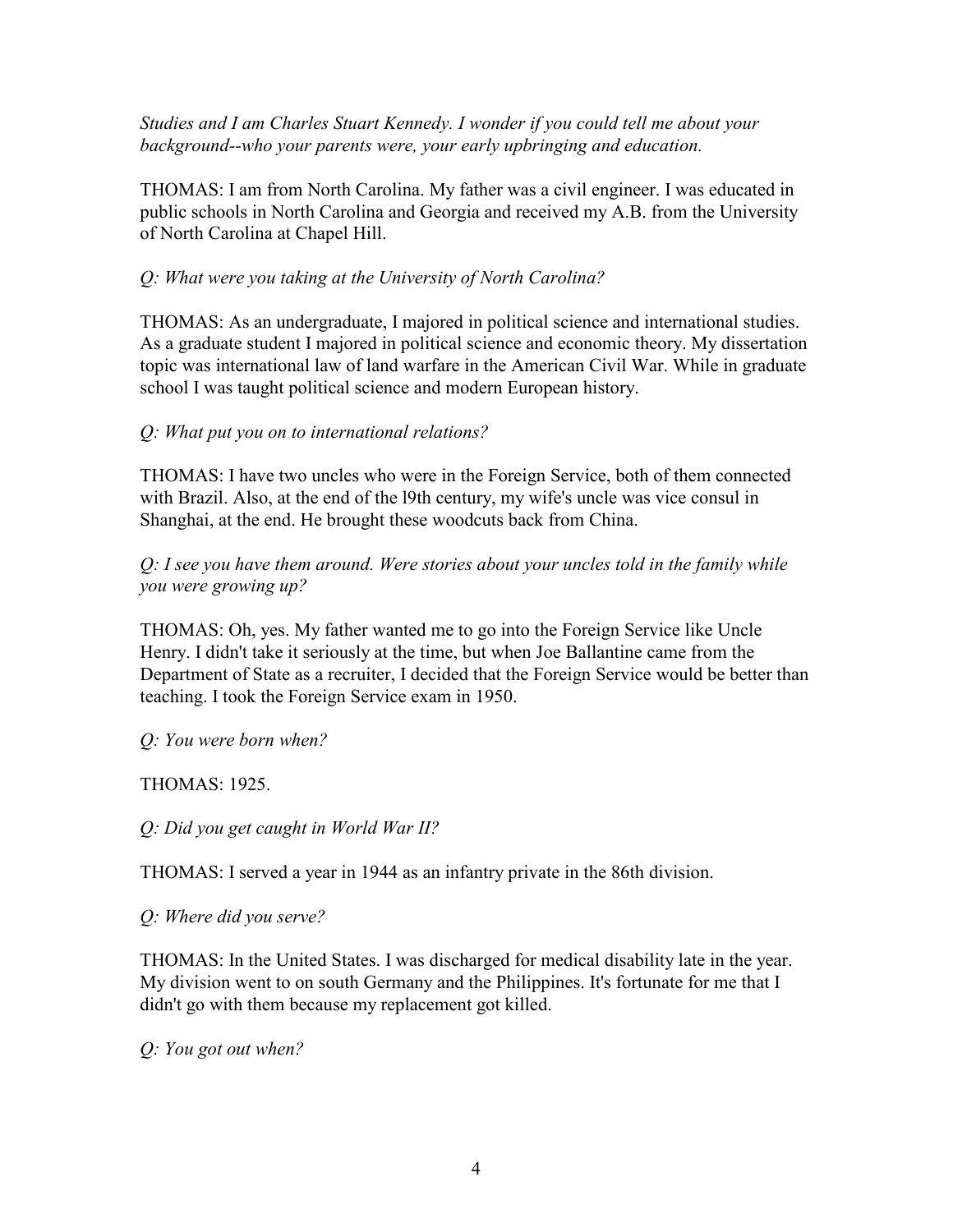THOMAS: In 1944. Then I went back to North Carolina to finish my undergraduate work.

*Q: All the time you were doing undergraduate and graduate work, you sort of had your eye fixed on the Foreign Service?* 

THOMAS: I was thinking mainly of teaching, but they don't pay very well in the teaching business and paid much worse then. When I compared the Foreign Service to teaching, the Service looked very good. I applied to Georgetown in 1945 and was accepted, but St. Thomas scared me off.

#### *Q: This is St. Thomas Aquinas?*

THOMAS: Any of the St. Thomases. Aristotle and St. Thomas Aquinas were their great emphases in those days, they have gotten much more modern since.

*Q: They had the School of Foreign Service, Father Walsh's school.* 

THOMAS: Right. But I preferred to continue my studies at the University of North Carolina. Then I took the Foreign Service exam in 1950..

#### *Q: When did you come into the Foreign Service?*

THOMAS: In 1952. They were picking us up fairly rapidly then, but I was delayed when I failed the physical exam. I was admitted on a waiver.

*Q: Did you get training when you came in?* 

THOMAS: We got three months training at FSI from April to August, 1952.

*Q: Could you give me a feel for how the training was at that time?* 

THOMAS: The old training office was in SA-6, on C Street where the main diplomatic entrance to the Department is now.

*Q: It was an apartment building?* 

THOMAS: Right. Hot and shoddy. They were already planning to tear it down to make room for construction of New State.

#### *Q: What type of things were you getting exposed to?*

THOMAS: They taught us some things which seemed peculiar at the time and seem even more peculiar now. They taught us which corner of a calling card to turn down when you pay a call. We thought that was very amusing. An ambassador's wife (I can't recall her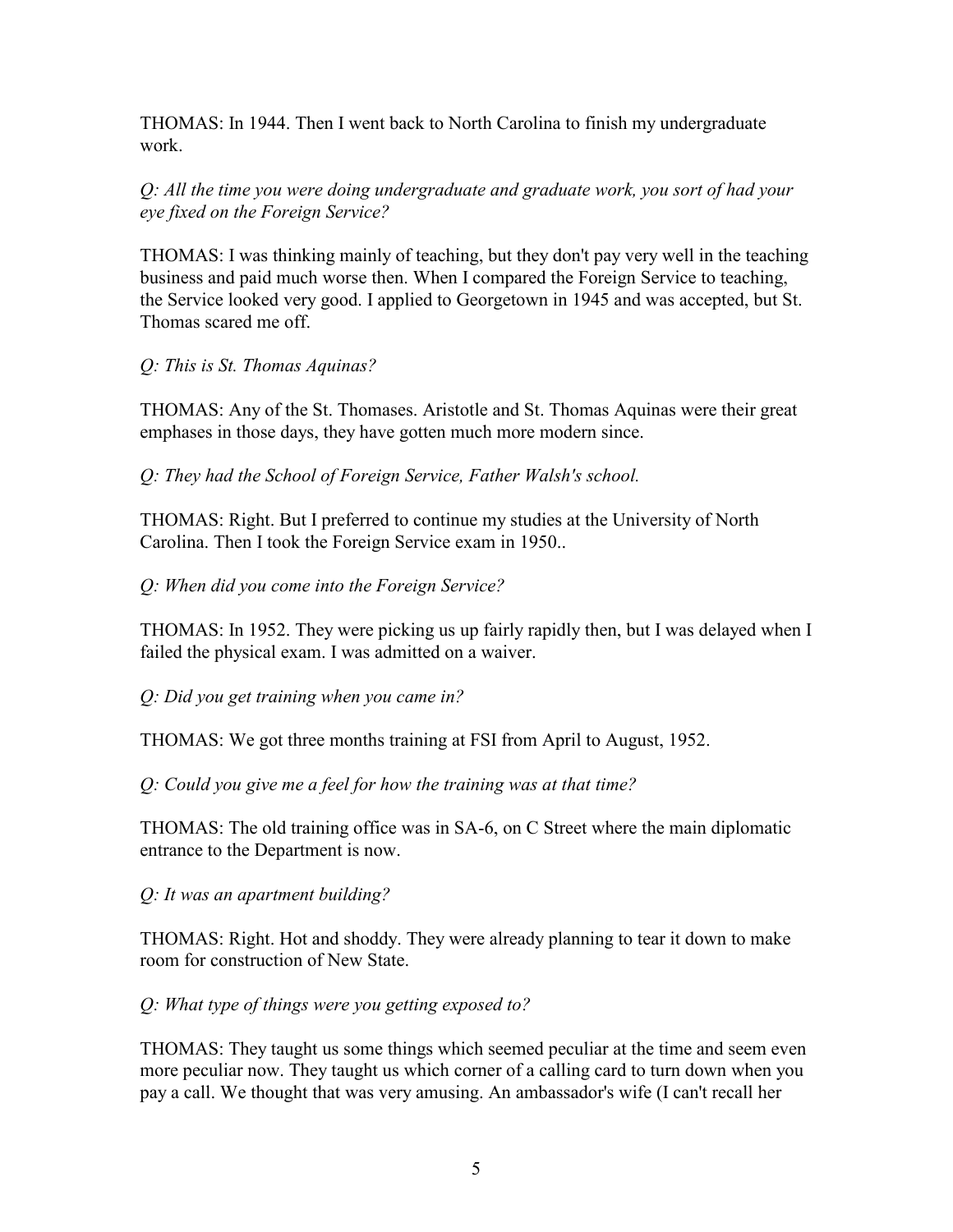name) gave a lecture on etiquette. During the lecture she stopped and seemed to have a series of spasms. Someone brought her water, and she straightened up and went bravely on. We learned later that she had had a small heart attack.

A very good linguist named Henry (Haxie) Smith, taught how to approach linguistics. He was excellent at introducing us to general foreign language studies through scientific linguistics. This was very helpful with my lessons in Thai.

Ambassador Nelson T. Johnson, who had been our first ambassador to China, who came and told us what the Foreign Service was like in the bad old days. He was fascinating. He told a story about his first assignment when they announced who would be going where and he got Manaus. He went to the desk in charge of the assignment and said, "I would like to discuss this assignment with you." And the official said, "I thought you would. How do you like your new post, Manaus?" "Frankly," Johnson replied, "I have some problems with it. I presume I have two choices. One, is to go and the other is to submit my resignation." The official said, "That is not quite right." "Oh, I have another alternative?" "Yes, you forgot suicide."

#### *Q: It certainly has changed, you had to go where you were assigned.*

THOMAS: Well, in those days you had to pay to get there. When Ambassador Johnson was assigned to China, he had to borrow money to get to Shanghai.

#### *Q: What was your class like? Could you give a feel for the class?*

THOMAS: There were 25 officers, two of whom were women. The average age was about 26. Though many officers were from northeastern schools, I didn't feel out of place at all. It was a good cross section of recent graduates in international affairs. The group was pretty internally consistent.

#### *Q: Did you have any particular feel of how you all approached the role of the United States, and the American diplomatic Foreign Service in that at that time?*

THOMAS: That was one thing that they somehow avoided discussing. I was a little surprised at the time that they stuck to details more than to general principles. Ambassador Elbridge Durbrow lectured us on a couple of these things.

*Q: He was an old China hand.* 

THOMAS: I think of him more of a Vietnam hand, but he had more than one Far Eastern tour.

*Q: Did you get anything on consular work?*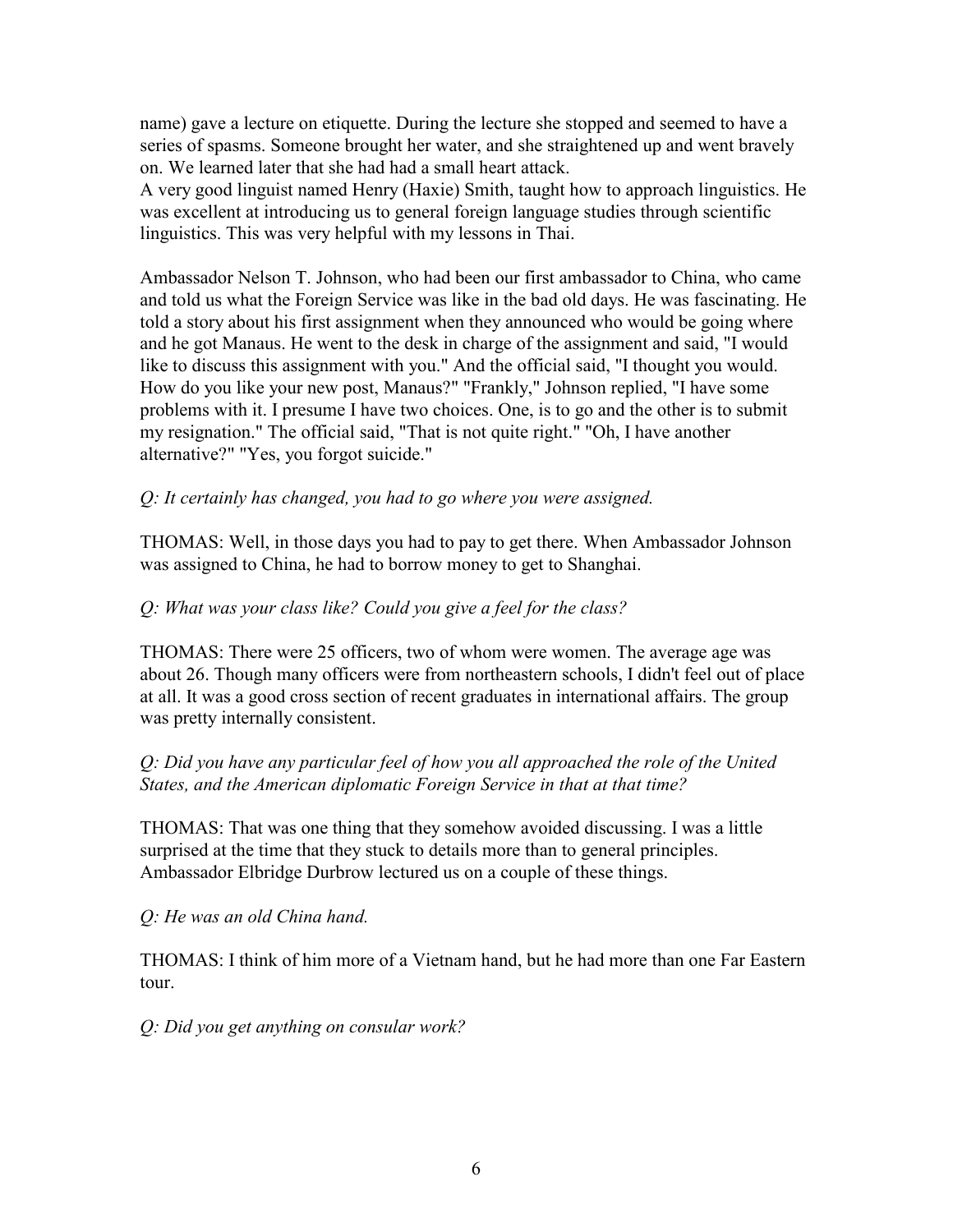THOMAS: Yes, we did. For example, the latest decisions on the McCarran Act which was brand new at that time. We were the first Foreign Service class trained to implement the McCarran Act.

### *Q: It was both an immigration and nationality act.*

THOMAS: Though it was severely criticized, actually it was a good deal better than the hodgepodge it replaced. It was considered to be a great improvement from the point of view of the consular officer which is what my first job was. It made things a little more precise for the consular officer.

### *Q: Your first assignment was where?*

THOMAS: Bangkok.

## *Q: Was there any premeditation on your part?*

THOMAS: Absolutely none. When they gave us a form to fill out, I asked for Western Europe, and I got Bangkok. At least I had heard of it. One of our classmates was assigned to Penang, which he had never heard of.

*Q: You served in Bangkok from when to when?* 

THOMAS: From 1952 to 1954.

#### *Q: What was the situation in Thailand when you got there?*

THOMAS: We had an extraordinary career ambassador named Edwin Stanton. He was a China hand from a missionary family. At that time that meant nothing to me, but I found out later that it meant a good deal to people who had dealt with him. Fortunately for him, he wasn't involved in Ambassador Hurley's criticism of the embassy reporting from Chungking. Early in the war, Stanton was imprisoned by the Japanese. After he was exchanged, he was assigned to Vancouver as Consul General, so he was safely out of trouble.

#### *Q: It was Patrick Hurley's attack on China Hands?*

THOMAS: Right. In Thailand, Stanton was a quite remarkable ambassador in a way that I didn't really appreciate at the time. He sort of had things in his pocket politically. The liberals all came to us, the conservatives all came to us.

*Q: Did you have much contact with the ambassador? You were a junior officer. Was it a big embassy?*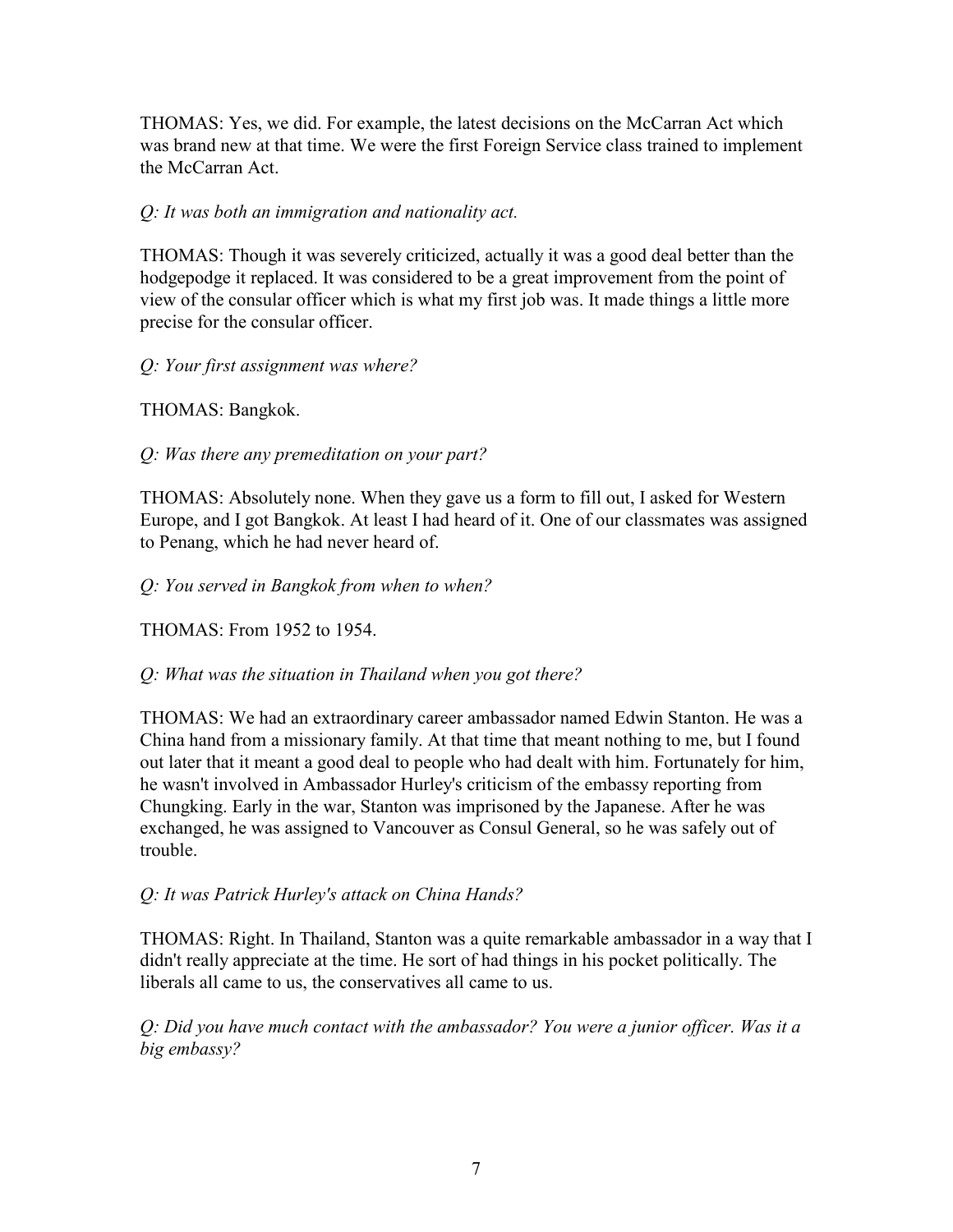THOMAS: No, it was not a big embassy. We thought it was a big, but we didn't know what big meant.

## *Q: Did you have much contact with Stanton?*

THOMAS: Not a lot, although it was adequate. For example, when instructions came from the department to cancel the French Ambassador's wife's American passport, I thought I had better consult the ambassador on that. He invited her over to tea and said, "Would you mind sending your passport back?" The French Ambassador had come along and he spoke up and said that it was perfectly all right with him since she had a perfectly good French diplomatic passport. It turned out that she also had a Swiss and an Italian passport.

### *Q: You were doing consular work?*

THOMAS: Most of the tour. The first three quarters of the two year tour I did consular work and after that I did economic/commercial for six months.

### *Q: What was the thrust of consular work while you were there?*

THOMAS: There wasn't a hell of a lot of it. We had about 600 Americans residents in Thailand at that time, most of them living in Bangkok, and roughly as many tourists on given day. There were a few Chinese refugees, some from Macao with Portuguese passports, trying to go to the United States. A few Americans married Thai. At that time, the Thai had little interest in going to the United States, which has changed since then. Students would go for a year and come back and say, "I can't stand the food." During the tour we were involved in the Korean War. The Thai were asked to send a battalion, but that wasn't my business.

## *Q: What was the Thai political situation like, that you saw at the time?*

THOMAS: We thought of things being unstable, but actually they weren't, considering the neighboring countries. There were leftists in Thailand who were said to be stirring up the peasants in the northeast and there were smugglers in the north. We worried about the Vietnamese after the Dien Bien Phu defeat. There was talk of a Viet Minh invasion but nothing happened.

*Q: This was 1954.* 

#### THOMAS: Right.

*Q: Was there the feeling that the North Vietnamese Communists, at least those who were fighting at Dien Bien Phu, might turn on Thailand?*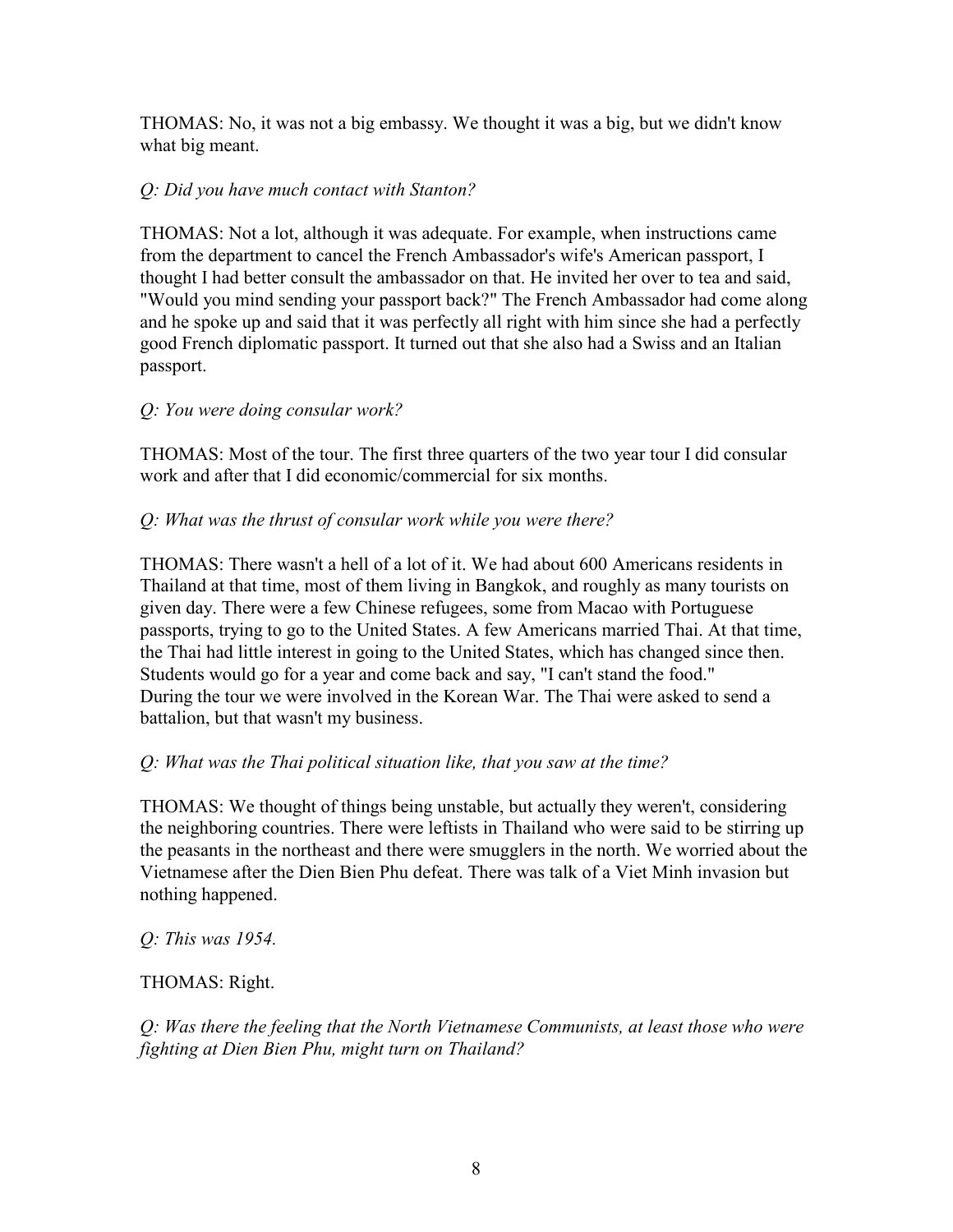THOMAS: The Thai worried about it and our military worried more about it. We didn't have much of a military presence in Thailand at that time. We had a small MAAG, as we called the Military Assistance Advisory Group. They weren't very big or active by later Vietnam standards. At Vietnamese embassy receptions in those days we drank a toast to the Emperor Bao Dai.

### *Q: What was your impression of the Thai bureaucracy you had to deal with?*

THOMAS: The foreign affairs bureaucracy was a privileged class, and mostly came from the royal family or others wealthy families. They were generally very good diplomats, and they took good care of us and the foreigners living in Bangkok. For example, the King, who was born in Boston, made a house available for our ambassador in 1945. And part of this was due, I thought, to very subtle handling by the ambassador.

### *Q: As a consular officer, did you have any dealings with the Thai government?*

THOMAS: Yes. I learned enough Thai to conduct routine business in Thai, and that was a big help at lower levels where little English was spoken. Anytime we wanted help in investigation, police were very helpful, and Thai officials were helpful on passport and visa matters and some shipping matters

On the personal level, the first house my family and I lived in was rented from a senior judge who later became prime minister. And Thai people, government or otherwise, always were willing to be contacted and befriended.

#### *Q: As economic/commercial officer, what was going on in Thailand at that time?*

THOMAS: We had gotten interested in Thailand's economic relations with Communist China and one of our big concerns was how to tell Thai mung beans from Chinese mung beans so we could stop the Chinese trade in mung beans.

#### *Q: A mung bean being what?*

THOMAS: It's what you make bean sprouts out of. This was one of the first thing I did in the Foreign Service and that I thought was silly, bean counting in both figurative and literal senses.

## *Q: Were you able to tell the difference?*

THOMAS: I couldn't at first, but there were those who could and eventually we were able to ship Thai mung beans to San Francisco.

*Q: If you couldn't tell the difference then there would have been problems?*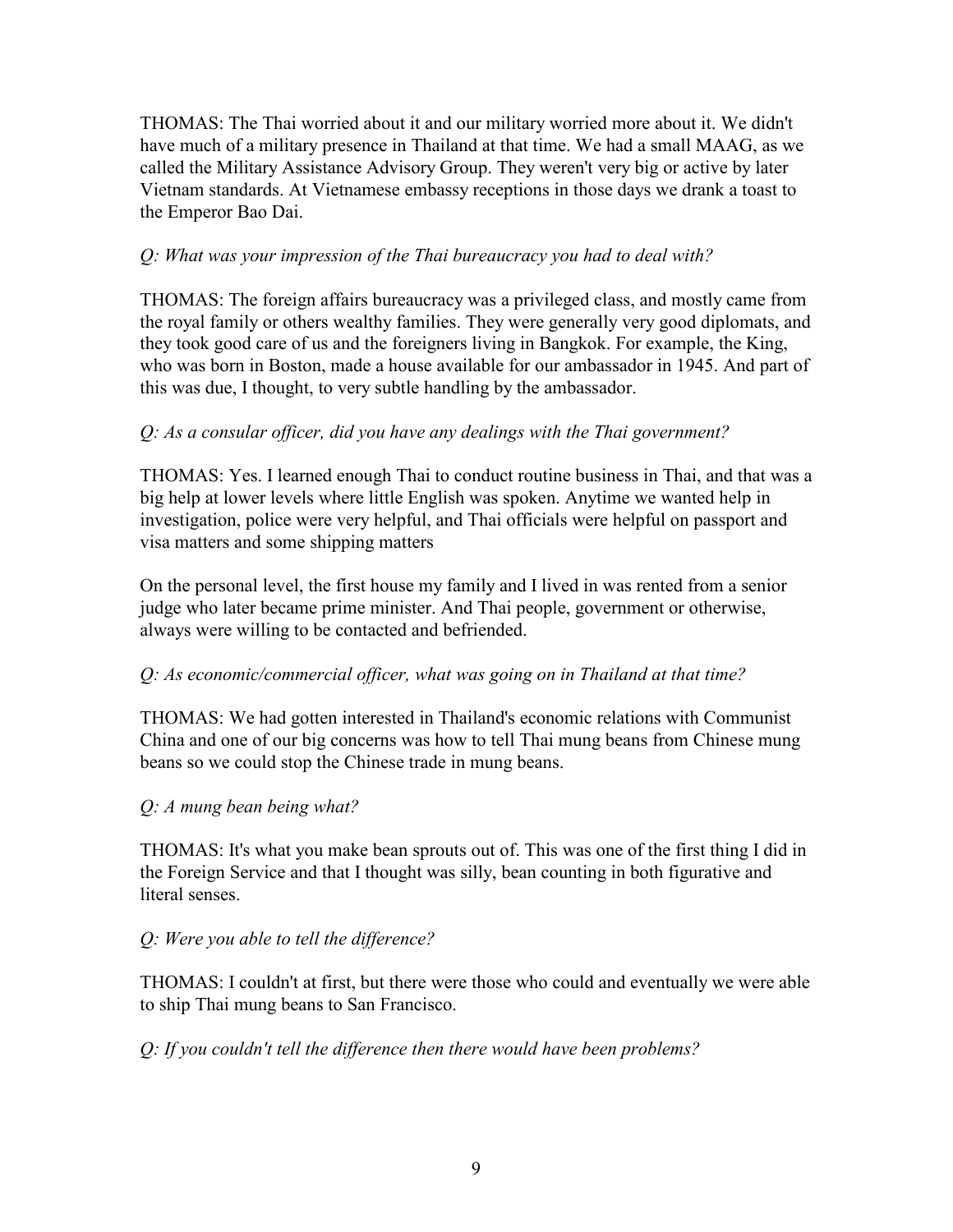THOMAS: If we couldn't tell the difference, they were presumed to be Communist and couldn't be imported. On the other hand, we were trying to buy tin and tungsten smuggled out of southwest China across into Thailand and paying an exorbitant price for it.

*Q: We were trying to buy it?* 

THOMAS: We were trying to stockpile scarce metals for strategic purposes.

*Q: So we were telling Thailand not to trade with Communist China, but on the other hand, if we wanted something we were willing to buy it.* 

THOMAS: Right, and nobody in Bangkok asked any questions about it.

*Q: Were there any American commercial developments in Thailand at the time?* 

THOMAS: There were old prewar firms like Getz Brothers, Standvac (Standard Vacuum Oil), Shell, and Texaco. Shell was considered to be British then, but it was 40 percent British and 30 percent American. Getz Brothers, an American trading company, operated out of both San Francisco and Hong Kong. American President Lines had monthly ships going to and from Bangkok. American International Underwriters and Bank of America were there. And that was it. Very little really.

## *Q: There really wasn't much going from Thailand to the United States.*

THOMAS: We bought rubber from Thailand and we were very interested in buying rice to ship to areas recently liberated-- Japan, Okinawa, Singapore, South Korea, etc. Tin, rice and rubber was about it.

## *Q: Was the silk industry much at that time?*

THOMAS: Jim Thompson, who revived the Thai silk industry, was an old OSS officer. You have heard of him?

### *Q: Yes, he was an American entrepreneur after the war who suddenly disappeared at one point.*

THOMAS: The tamest of the many rumors was that he had been eaten by a tiger, but nobody ever knew. He was running a silk company which wasn't very active when I first got there, but by the time we left, it had proved to be a big success in New York and European markets.

#### *Q: Were you married at the time?*

THOMAS: Yes, my wife and one child went with me. Sara was pregnant and we had a child born in Bangkok some three months after our arrival.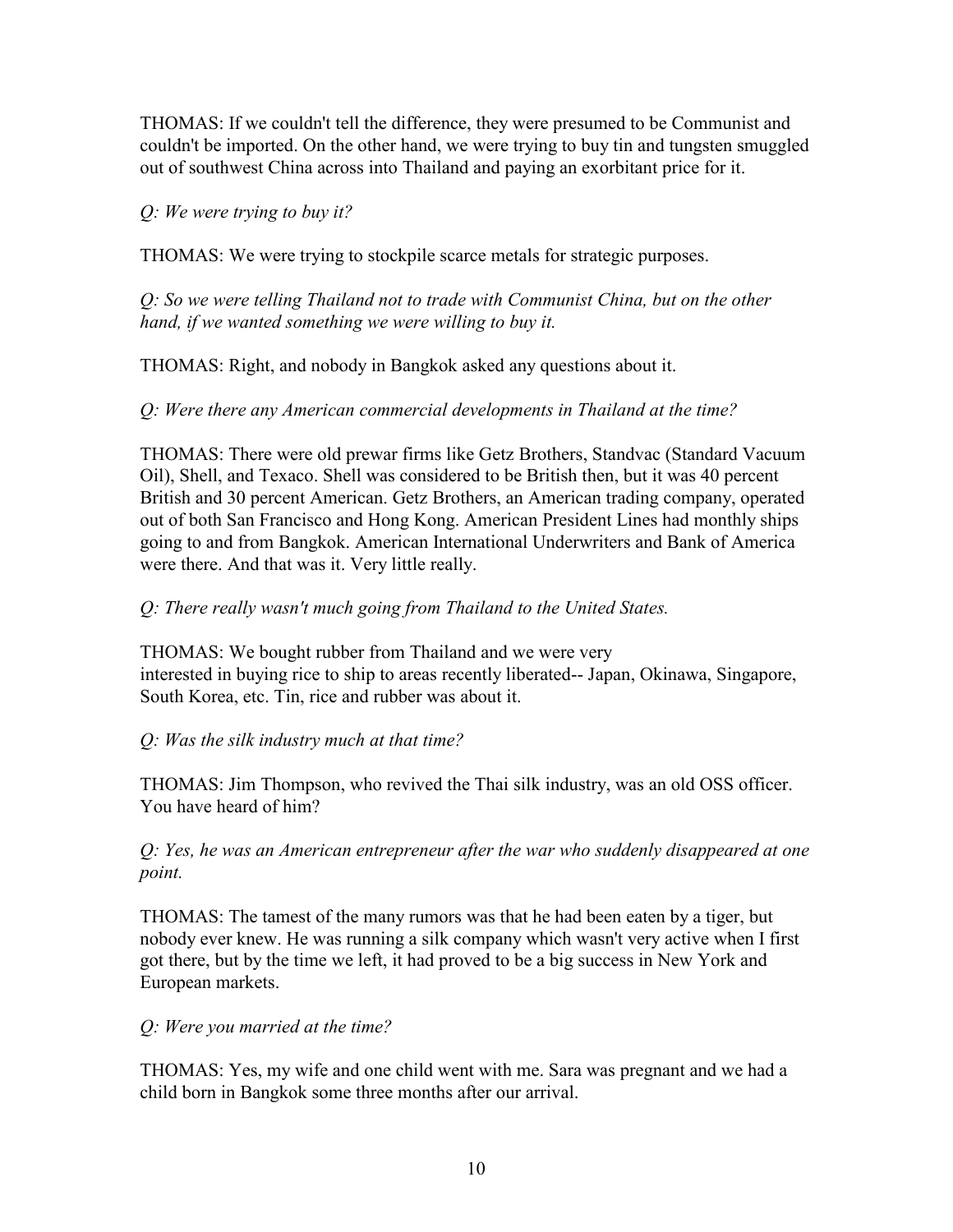### *Q: How was life in Bangkok at that time?*

THOMAS: I thought it very pleasant, although a lot of others didn't. Our second house was an old three-storied teak house which was a piece of royal family property that the embassy had acquired. There were no screens and bats sometimes roosted in the bedroom, and wild birds in the dining room. It was very open. An occasional snake in the bathroom, and a seven foot monitor lizards in the yard. I thought that was very exotic. As there was no PX and no commissary, we lived entirely off the local economy. This led to closer relations with the Thai.

### *Q: Did the war, which was coming to a halt against the French after Dien Bien Phu in north Vietnam, intrude much upon how we operated in Bangkok?*

THOMAS: Not at all. Not to the consular and commercial sections, at least. The ambassador worried about things, but it really didn't get in the way of my business.

 I forgot to say that Ambassador Stanton left three quarters of the way through my tour. He retired with poor health. And wild Bill Donovan took over as ambassador. He had been a Brigadier General in World War II.

### *Q: This was OSS Donovan?*

THOMAS: The fighting 69th Medal of Honor Donovan and the OSS Donovan, the same man.

#### *Q: Now here was the activist supreme.*

THOMAS: He certainly was.

#### *Q: He would seem like a rather exotic bird in Thailand at that time.*

THOMAS: He was a very generous, considerate man. He took a long term view of Thailand and spent about half of his tour outside the country, visiting other areas in the Far East. He was interested in China, but we didn't have diplomatic relations with China at that time. He certainly was quite different from his predecessor. I enjoyed and liked him, but I think he had bigger goals in mind than Thailand.

#### *Q: Do you have any feel for how he went over in Thailand as far as his dealing with the Thai officials?*

THOMAS: He tended to deal more with the generals than Stanton had. Stanton had been in Thailand seven years and knew a wide range of people. I think Donovan, who himself was a military man, chose to concentrate his efforts on the generals, who ran most of the country.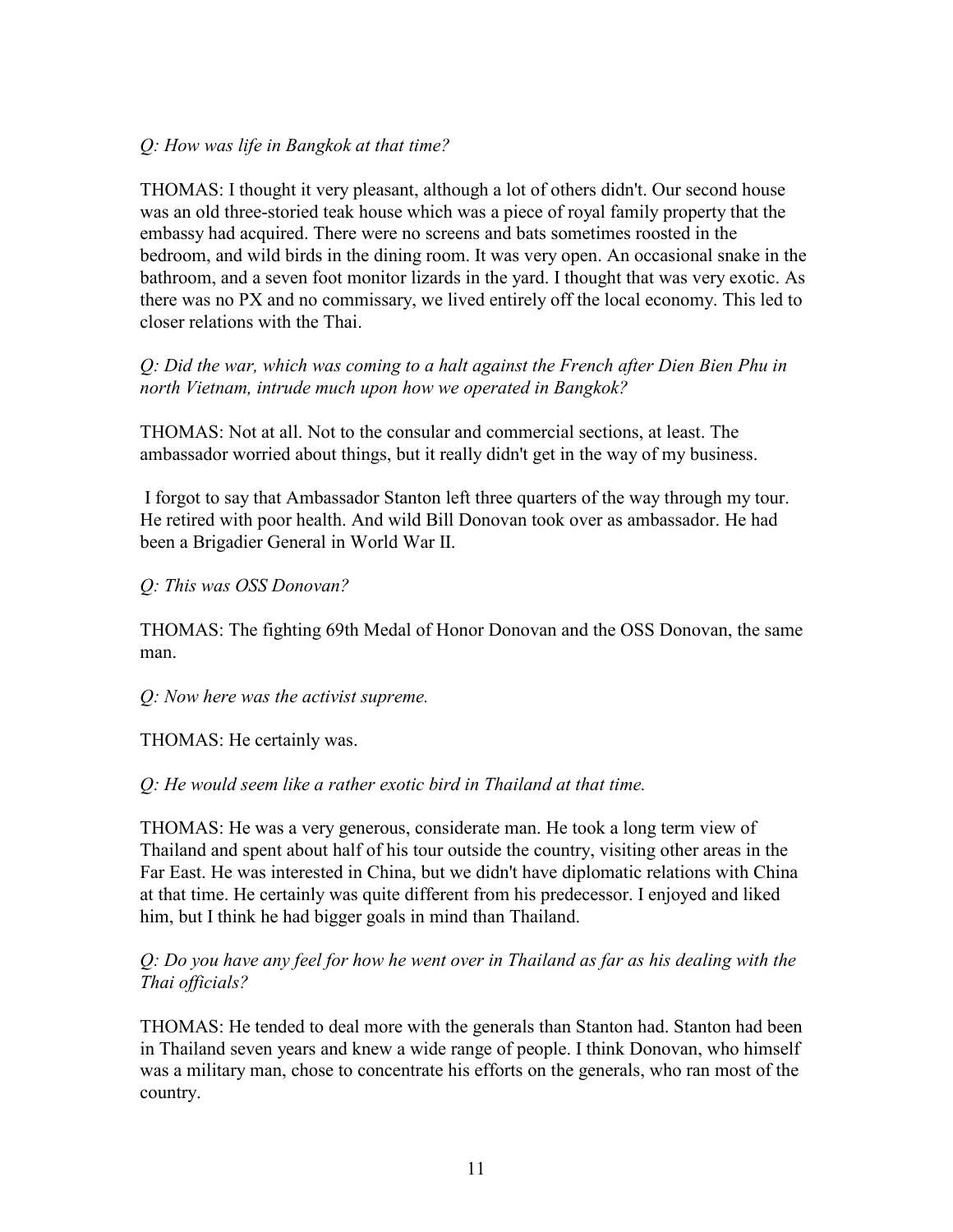### *Q: At the time you were there Thailand was run by generals?*

THOMAS: Yes, generals, civil servants, and Chinese business people.

### *Q: How did we view the Chinese at that point?*

THOMAS: The Thai for a century had had a very clever policy of openly assimilating Chinese. If a Chinese was extraordinarily successful in any business, he was given a title and a Thai name and expected to conduct himself as a Thai from then on. Bangkok was and still is a Chinese city. This was before I got into the China business so I don't really know much personally about the Chinese group at that time. Except that there were a lot of them and the generals tended to marry the rich daughters.

## *Q: What was the feeling about the Thai army?*

THOMAS: Ambassador Donovan worked closely with them as has every ambassador since.

## *Q: You left Thailand in 1954. Is that right?*

### THOMAS: Yes.

## *Q: Then you set off on what was to be the focus of your career.*

THOMAS: Yes, quite by accident. I was assigned after Bangkok to Hong Kong as a visa officer. I got back to Washington and my personnel counselor said, "Your assignment has been canceled, could you come see me tomorrow morning and we will discuss the next assignment?" The next morning I went to see him and he said, "So-and-so is going to be in Hong Kong for another year so we have to think of something to do with you. How would you like to study Vietnamese?" My wife had had a premonition saying that there were two places that we don't want to serve in, South Africa and Vietnam. So, I said, "No, sorry, my wife doesn't want to go to Vietnam. What else have you got?" He said, "Would you like to study Chinese?" This, I think, was a result of my having learned more than a smattering of Thai. Thus I was chosen for the group that would reopen the Chinese language school in Taiwan. So he said, "China it is." And I was assigned to 27 months of language training, which is a little longer than they have done since and I think a very good idea.

## *Q: Where did you go for the training?*

THOMAS: To Taichung in Taiwan. The old language school had been in Peking. The Taichung school used the old fashioned Chinese study methods, which emphasized individual study with a reliance on rote. I found this very satisfactory, though some students didn't.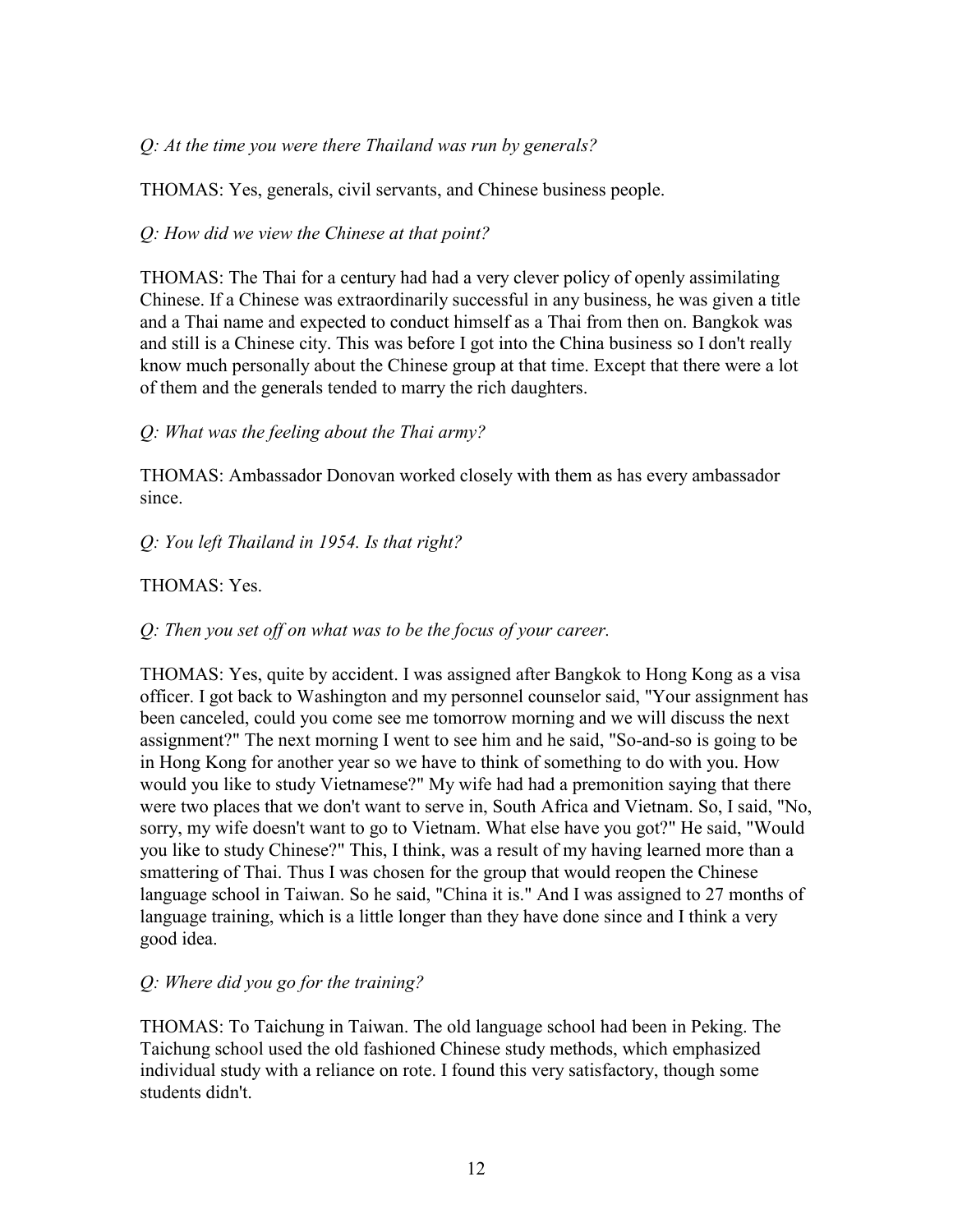### *Q: What was the setup? In the first place you opened the school on the island of Taiwan.*

THOMAS: In the small city of Taichung, which had 200,000 people at the time. It is a Japanese city really. Japanese colonial people had set up a city with straight roads instead of the usual Chinese hodge podge. Most of the language students lived in the Japanese houses that they had left behind.

Nicholas Bodman, a professor from Cornell, headed the school. He assembled a good group of teachers, all of whom spoke Beijing Mandarin. (The second year, he added a teacher of Taiwanese.) In addition, he brought in a number of highly qualified lecturers. Throughout my time at the school, we were viewed with some suspicion by the local government because we read some Chinese communists texts, the "Thoughts of Chairman Mao," for instance. When we set the school up, the Taiwan government was told that we would be using Communist China texts, and they agreed. But again and again they disagreed after we thought the problem was settled.

#### *Q: How many students were in the first class?*

THOMAS: About eight. The second class had about 12 and later 15.

#### *Q: How did your class work? How were the instructions done?*

THOMAS: We had two groups of people. Some of us were new to Chinese, and some people like Paul Kreisberg and Bill Gleysteen already knew some Chinese. Gleysteen was a missionary child and grew up in Peking. Kreisberg had studied Chinese at Columbia and already knew written Chinese better than spoken. (We had a USIS officer who had been in Shanghai as a child, but his first language was pidgin English, not Chinese. His only Chinese was a stream of cuss words in Shanghai dialect.)

The emphasis was on small classes, two or three. We started off with a U. S. Army text in the Yale Romanization system of Mandarin Chinese.

#### *Q: This is having a dialogue every day, learning the phrases for that dialogue?*

THOMAS: Right. It is an enormous amount of memory work, an ancient Chinese system to keep foreigners from learning the language, we sometimes thought. By overcoming the Chinese objection to not starting with Chinese characters, we made much more rapid progress than if you follow the Chinese system. And it worked out very well. I could really speak Chinese when I got through with my 27 months.

*Q: In your instruction from the Chinese instructors, did they have any sort of point of view that they were pushing at you?*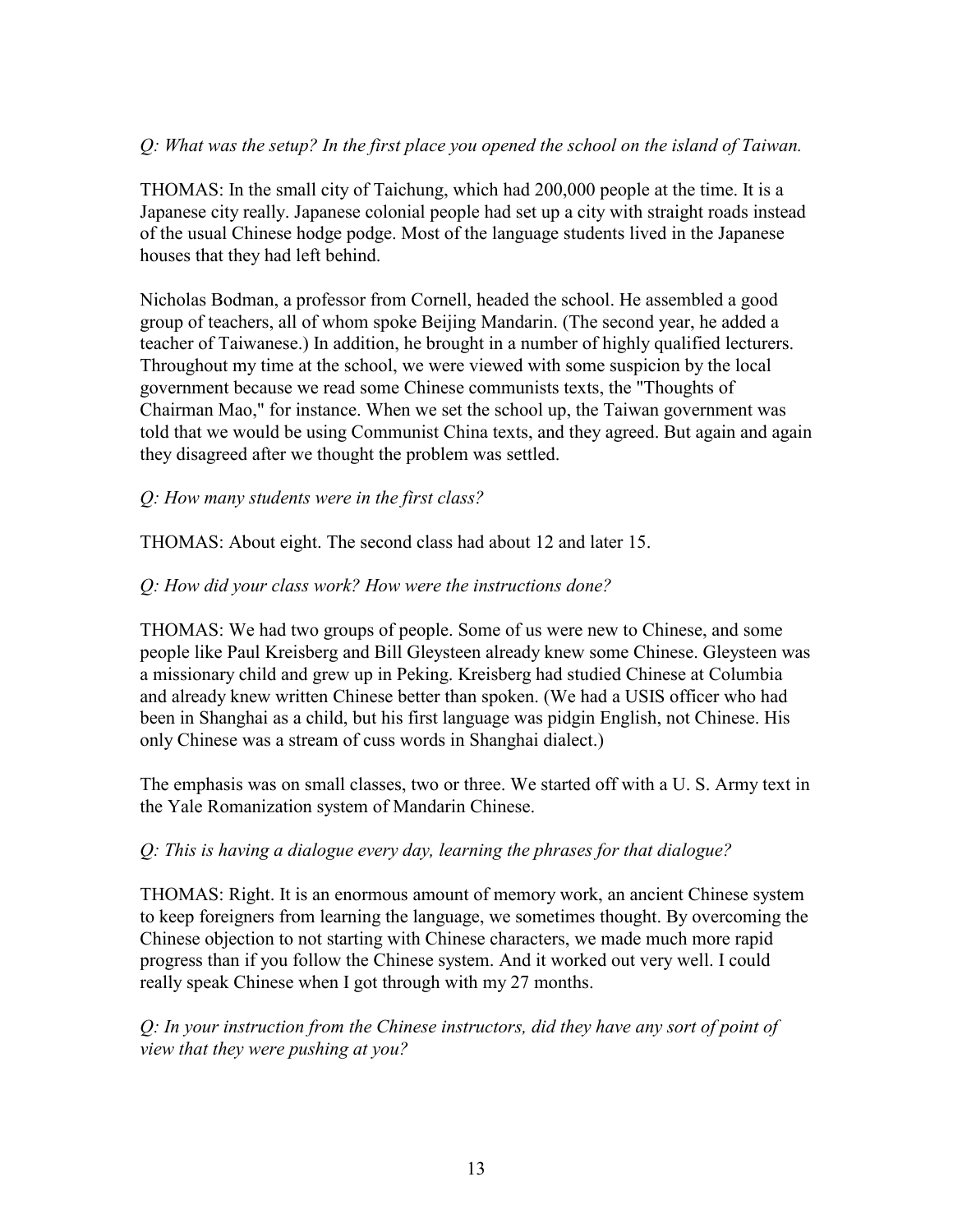THOMAS: Essentially, when they were given an opportunity to express a point of view, they would express either their own or the government's, and their own was usually not too different from the government's. There was one guy there who was considered a leftist, but really he was just an eccentric.

### *Q: In those days you had a very tender, sensitive set of Chinese didn't you?*

THOMAS: They were a little nervous about dealing with us. They weren't sure we were tamed yet, but we actually were.

### *Q: How did your group look at the two Chinas and that situation at that time?*

THOMAS: My own policy goal was eventually to be able to serve someday in Peking. We studied the Peking dialect. I think most of the others either tacitly or openly wanted the same thing, though some were interested in staying in Taiwan or Hong Kong. I thought that would be a little restrictive.

*Q: At that time our policy was controlled by domestic U. S. domestic politics adamantly opposed to recognition, having any connection with Communist China. How did you all feel about this?* 

THOMAS: When you choose a field as your line of work, you are more interested in it and sympathetic towards it than you would otherwise be. And I think knowing incomplete facts about China is better than knowing nothing at all. Since our work in the Language School was to find out as much about Chinese language, history, politics, geography, military as possible, we became involved with it. That didn't mean that everybody said, "Let's recognize China."

## *Q: That was really a political decision.*

THOMAS: It was a difficult political decision. We learned over the years that the bureaucrats proposed improved relations with the People's Republic of China discovered that nothing happened. And the eighth floor had a way of seeing to it that things didn't get to the top of his inbox that he didn't want to see. His assistants made this arrangement. They knew what would go and what wouldn't.

### *Q: What was the feeling about the Kuomintang government and Chiang Kai-shek in Taiwan? In a way you are free floaters. You are there but you...*

THOMAS: We didn't fit into the system, but they noted what we did and didn't do. Merely studying Taiwanese dialect "made a political statement."

*Q: What was your feeling about all this. There certainly was a*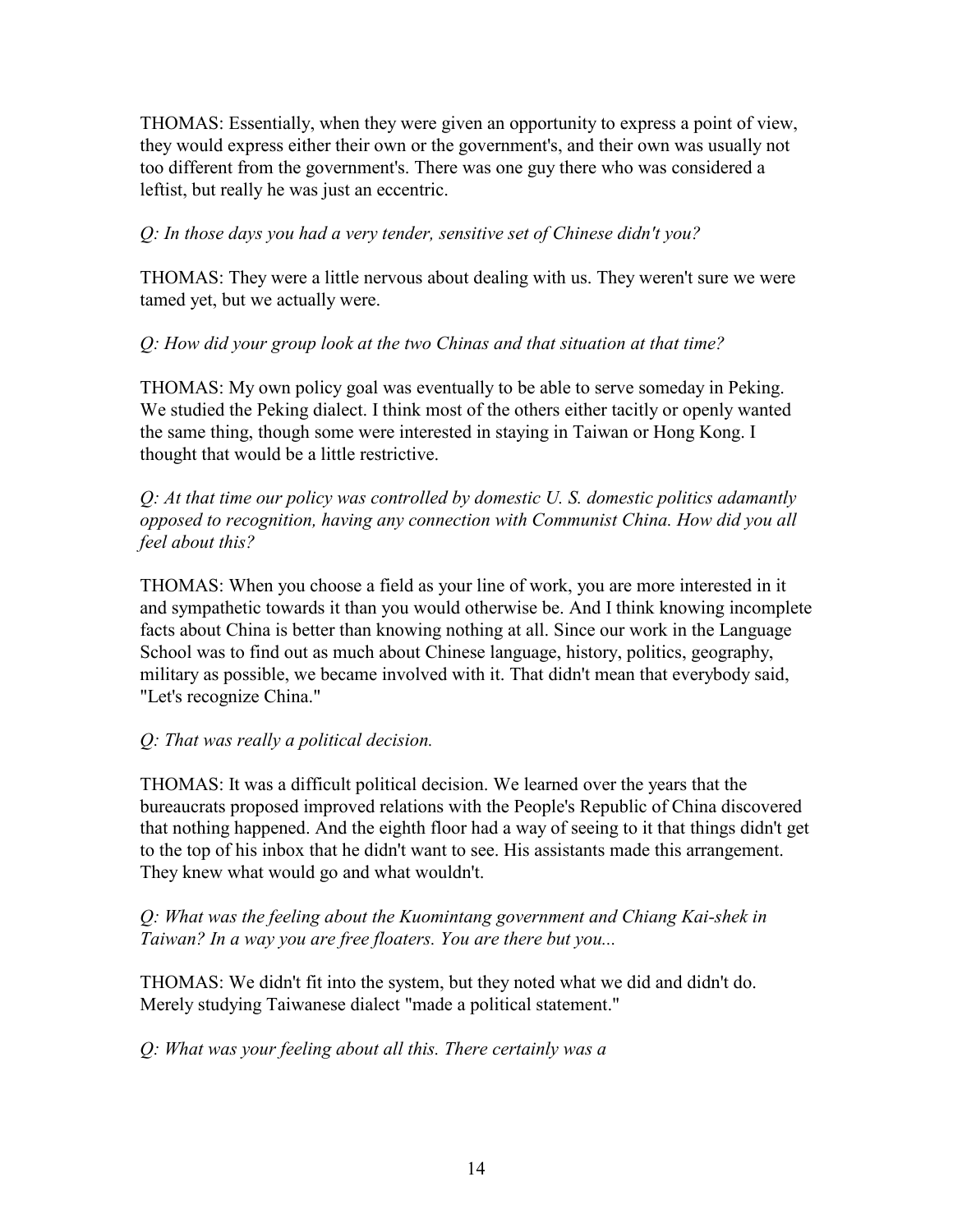*liberal/conservative clash over Chiang Kai-shek in the United States that sort of permeated anybody who was interested in foreign affairs. Was he a kind of corrupt warlord type, or was he the saint of both the anti-communist...?*

THOMAS: I don't think Chiang himself was corrupt, but others were. And the Kuomintang certainly had a lot of corruption in it. But, if you examined the people one at a time, I think you would see that they weren't as bad as the press in the United States made them out to be.

### *Q: We tend to see things through the filter of the media and academia.*

THOMAS: They had to file a story, and sometimes there was no story there.

### *Q: Did you get any feel about how the Chinese were doing with the Taiwanese?*

THOMAS: Yes. In addition to Mandarin I and one other person in the school studied Taiwanese dialect, which is quite different from Mandarin. But that was with the hope that I would get an assignment in Taiwan since the mainland didn't seem to be opening up any time soon. Eventually I did get an assignment as chief of the political section in Taipei. To some extent this may have labeled me as pro-Taiwanese. Later, I did get an assignment as chief of the political section in Taiwan. At that time the Taiwanese were trying to expand their political control of Taiwan. They did not succeed until several years after my last tour in Taiwan.

#### *Q: How were you all viewing taking Chinese as a career? Here is this huge land mass which is closed to us. Did you think it was going to open up soon?*

THOMAS: I think as we moved towards our next assignment, we viewed it as more eventual than we had initially hoped. I thought China would open up in four or five years, but it wasn't that close. I finally got to mainland China in 1975.

## *Q: Roughly 20 years later.*

THOMAS: Primary assignments for the Chinese graduates were in the consulate in Hong Kong studying the mainland. We were in the colony and the mainland was over there, you could see it but couldn't think of going there.

#### *Q: While you were at the language school, were people from the embassy coming telling you what our policy was, what we were doing, etc.?*

THOMAS: Embassy officers would come down just for an excuse to travel. The ambassador came once. The DCM came once. This was in two years. We really weren't indoctrinated very much. If somebody was trying, he failed.

## *Q: You were expected to do your duty when you got out.*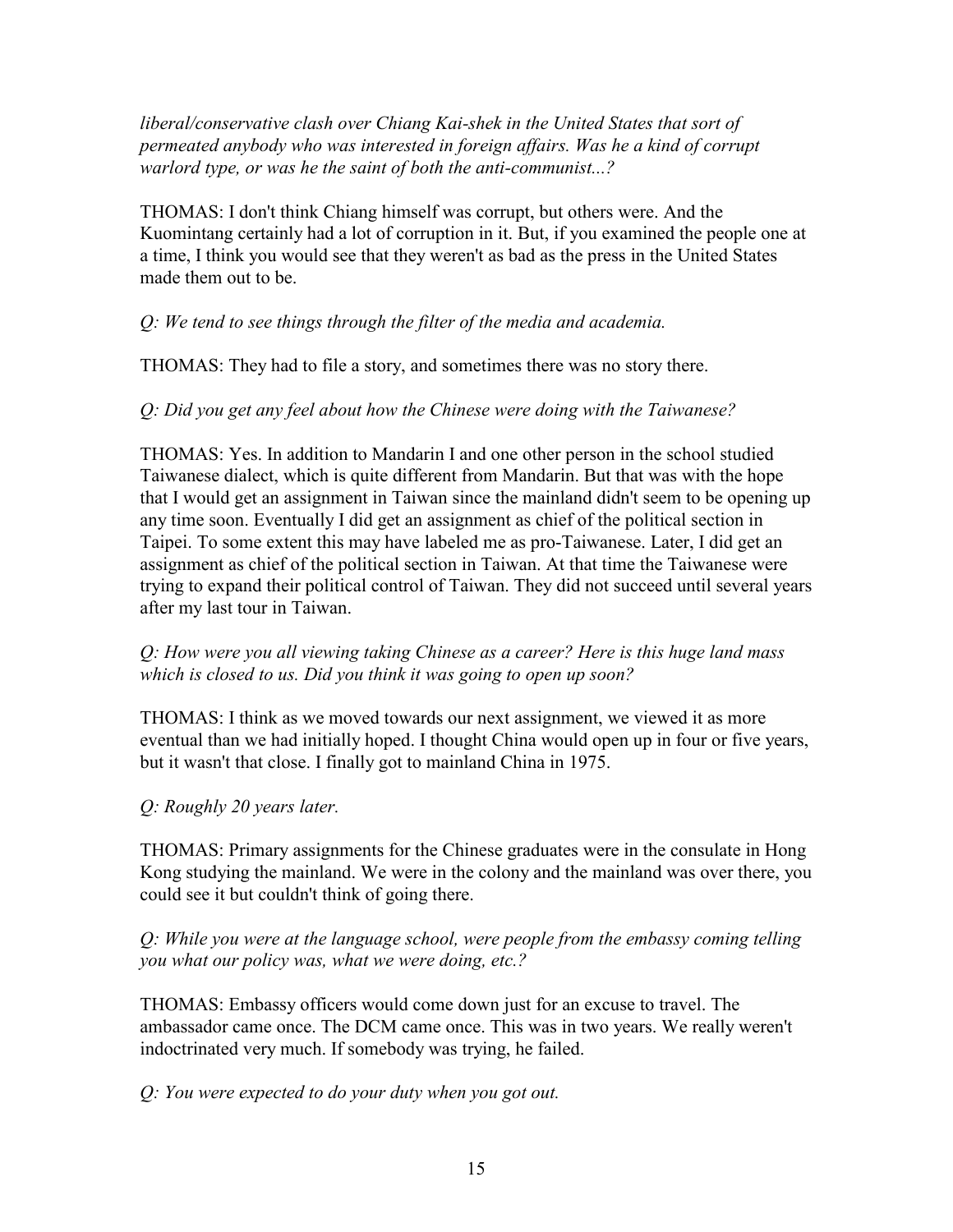THOMAS: If your work is in Taiwan, you do Taiwan work, if your work is mainland, you work on the mainland.

### *Q: In Taiwan did you get out and around at all?*

THOMAS: We did pretty well. I got a trip by boat to Hong Kong from Taiwan. We went to the off shore islands, Quemoy and Matsu, in a Chinese plane. We climbed the mountains, some about 13,000 feet, and walked around. It was interesting for such a small place.

### *Q: Did you get any feel, while you were on Taiwan, about how the Taiwanese felt about the Chinese?*

THOMAS: Oh, yes. It was obvious there was friction between the two groups, in spite of the ROC's attempts to conceal the fact. This improved as they lived together, but there had been a serious riot in February 1948 in which a great number of Taiwanese were killed by mainland troops. That was still a sore point when we left in 1954 and after that.

### *Q: Was Karl Rankin ambassador?*

THOMAS: Yes, Karl Rankin. In 1954, there was an incident which showed sensitivities between the Chinese and the United States. That was a very unfortunate business which was prompted by our military trial system. An American soldier had shot a Chinese prowler, he said, and killed him with a 22. At the time there was no status of forces agreement. The soldier was tried an American court martial and whisked out of the country. A Chinese group, perhaps with government backing, held a memorial in front of the embassy and it got out of hand. They sacked the embassy and did a lot of damage. They also destroyed several language students' personal effects, stored for shipment from the embassy.

*Q: So you finished your training when?* 

THOMAS: In 1957.

*Q: And then where were you assigned?* 

THOMAS: To the political section in Hong Kong as a publications procurement officer.

*Q: You were there for how long?* 

THOMAS: A year and a half.

*Q: What was a publications procurement officer doing?*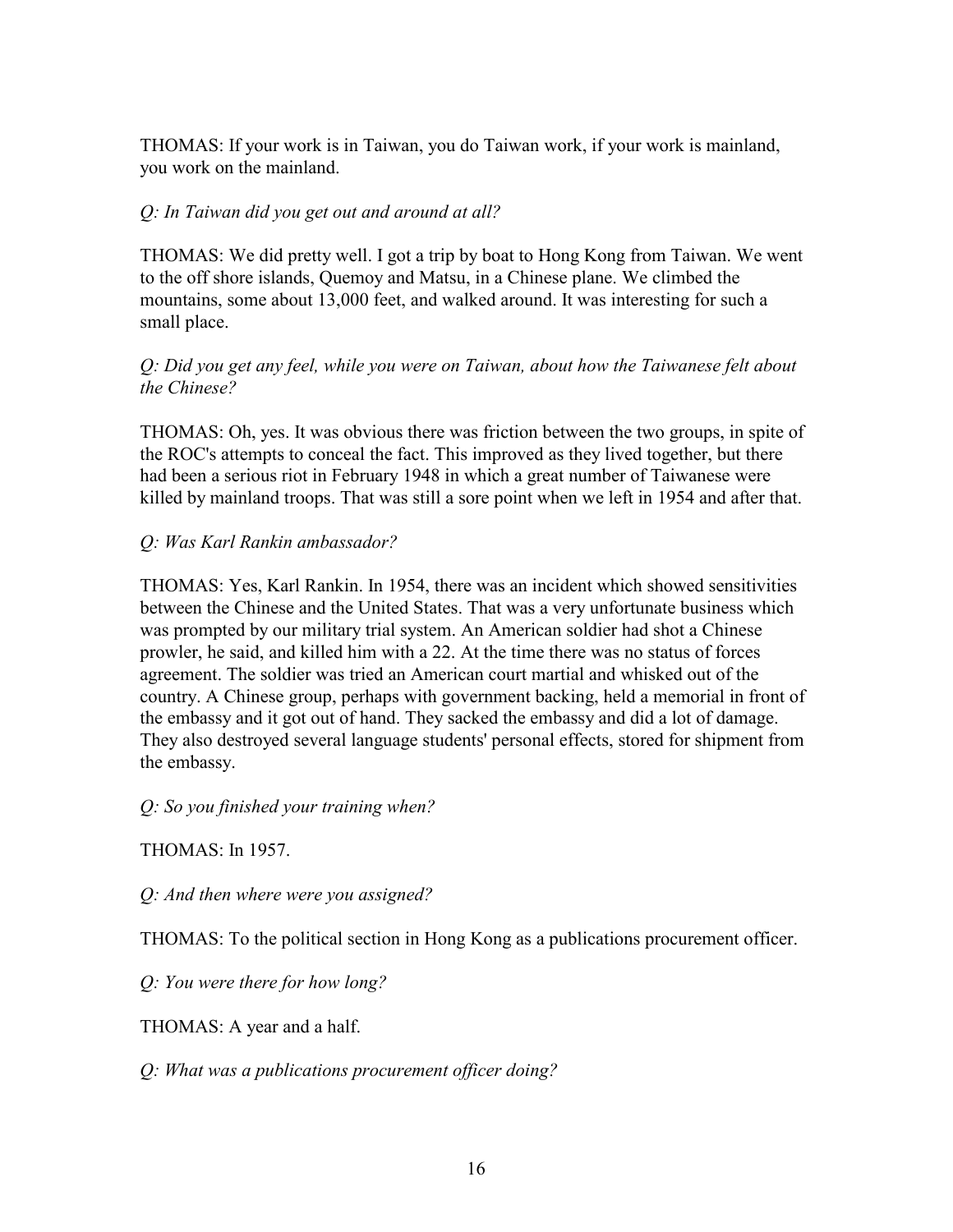THOMAS: Buying publications, mainly Chinese newspapers, for prices that varied with the scarcity of the paper and how badly they thought we wanted it.

## *Q: I would have thought we would have had something equivalent to a subscription or something.*

THOMAS: We did, but in those days foreigners were allowed to see only a few specially edited Chinese publications.

# *Q: Not in Hong Kong?*

THOMAS: They were not allowed to bring them across the provincial border into Hong Kong. So, theoretically, at least, foreigners weren't allowed to see them and didn't.

## *Q: Well, how did you get the things?*

THOMAS: By paying in Hong Kong dollars. If we asked for the Nanking daily, the vendors would say that the price is so-and-so and we'll see if we can get it. And eventually they would turn it up. If they were successful and we didn't have other sources for the paper, we would buy it and say that we would like it whenever it came out again.

## *Q: I would have thought that this would have been a CIA operation, and that it would have been a joint American-British type operation.*

THOMAS: We inherited the organization from a similar one in Shanghai. We discussed these matters with the British because we had decided earlier to make this an open operation. It was too difficult to keep it classified, damn near impossible. So what we could get on subscription, we got on subscription.

## *Q: Did somebody up in the China watcher office say we want this or that? How did you get your orders to go out and find?*

THOMAS: Orders mostly came internally. The publications procurement office put out a mimeographed report every day called "Survey of the China Mainland Press." It also put out a monthly report, "Extracts from China Mainland Magazines." The publications procurement officer ran the translation section as well as buying publications.

## *Q: Was this a joint translation section with the British?*

THOMAS: No. They had their own. Our publications were given wide distribution in Hong Kong and Washington.

*Q: When I was in Belgrade, the British and Americans had a joint translation service on the Yugoslav press.*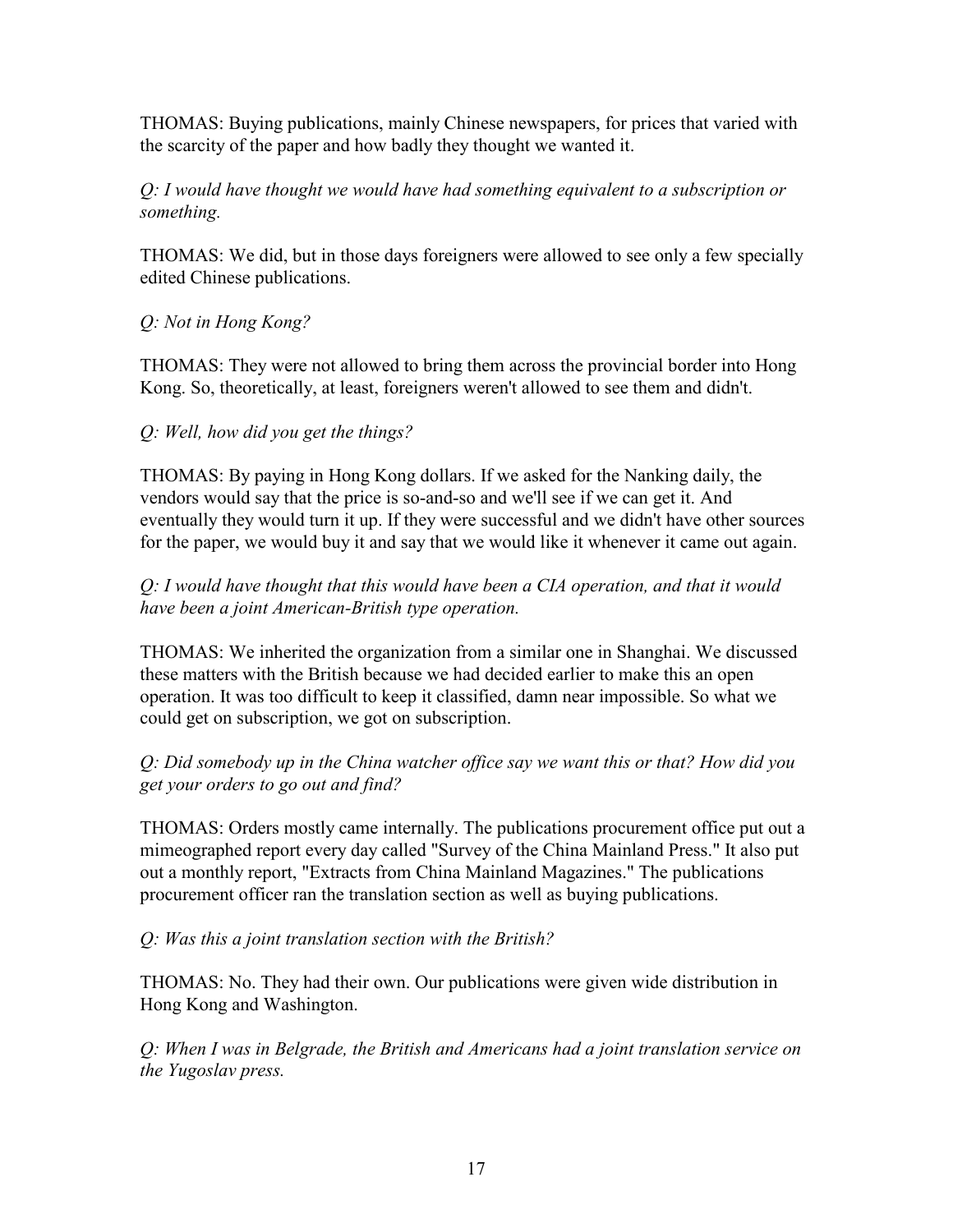THOMAS: We had a very active interest in the Chinese newspapers beginning with the Korean War. The British subscribed to our "Survey of the China Mainland Press," but we did all the work.

*Q: The British had a small embassy in Peking, didn't they?* 

THOMAS: Yes.

*Q: Did you have the feeling they were getting much out of it?* 

THOMAS: Oh, yes. Having done the publications procurement and translation program myself and studied the Chinese mainland for several years, I was still boggled by what I saw when I made my first train trip from Hong Kong to Peking. You see so many things from a train window that you don't see in the newspapers. A once a month train trip into China would have been very valuable in 1958 for showing what life in the countryside was like. When we arrived in 1975, China was still so closed that any trip was productive. The Chinese had the habit of putting up the latest slogans--and therefore policy--"big character posters" which were readily visible from the train.

*Q: And the British were travelling back and forth.* 

THOMAS: Yes.

*Q: Were you able to tap into this? Did the Brits share their impressions with you?* 

THOMAS: Yes. We were very close.

*Q: You were running the translation service which would be a full time job. So procurement officer, was that...?* 

THOMAS: Well, the procurement was for the translation service. Everybody read our translations. It is a lot easier for us to read English than Chinese. We had a great Chinese staff who did the translations. It took a lot of boiling down.

*Q: Did the Chinese succumb to the Marxist jargon syndrome? Certainly when I was in Yugoslavia and anybody who has dealt with Soviet affairs, there were five hour speeches. Did they tend to run off at the mouth and use phrases.* 

THOMAS: Their speeches were not as long as Castro's. They were much more reasonable about that, maybe an hour. But they used a semi-intelligible jargon which had to be specially learned. The leaders were deeply into literary and historical illusion.

*Q: Was it a matter of reading between the lines?*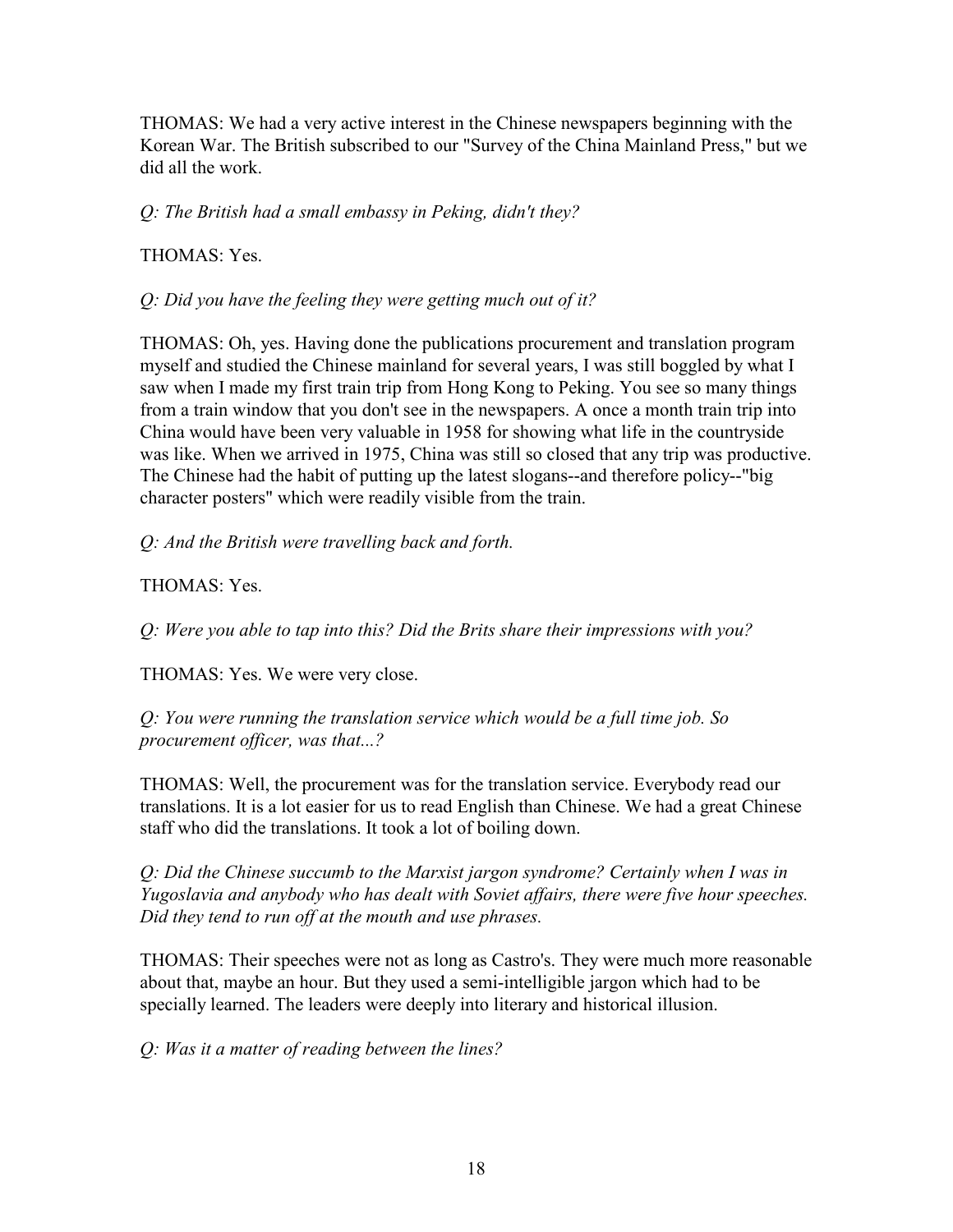THOMAS: Yes. For instance, in 1977, if you read "criticize Lin oppose Confucius", which was one of their slogans, it really meant to criticize Zhou En-lai. You would learn this very quickly or it might be too late if you said the wrong thing at the wrong time.

### *Q: So it was like a whole world of Alice in Wonderland.*

THOMAS: Yes, words mean what I say they mean. The Chinese also got involved in not only fooling us, but in fooling themselves. For example, they predicted giant harvests in 1960 when as a matter of fact the whole country was starving.

#### *Q: What was your picture of China from your review of the press?*

THOMAS: We got a very distorted view. The Chinese were apparently not trying to mislead us directly, but they were reporting news in a way that would mislead any reader who didn't know what was going on in China to begin with. The Great Leap Forward was nothing of the sort and it wasn't until years later that we found out the full extent of the famine in China in 1959-60, when 25 million Chinese died of starvation.

### *Q: But this was not apparent?*

THOMAS: No, they were telling how much they grew last year and this year and what they would be doing next year. It was simply fiction because they were afraid to tell Chairman Mao that his Great Leap Forward was a disaster.

### *Q: I understand this is one of those things that happened in the local cadre and nobody wanted to be outdone.*

THOMAS: If you are a Chinese cadre and are faced with a boss who says that the Center tells me that we have to increase grain production by 30 percent again this year, you don't say, "Hey, that's impossible. Don't you know anything about rice?" The easiest thing for the low-level bureaucrat to do is to fake the statistics, and that is what they did. At the upper level they didn't find out about it until much later, say a year or two, when the granary turned out to really be empty.

### *Q: How about our local staff, the Chinese who were doing this? They must have been very astute people picking up the various nuances.*

THOMAS: We brought a lot of them down from Shanghai when we closed our consulate there in f1949. We had had a translation section there. They were really good. They could type a translation in perfect English faster than I could type. A first-class group.

## *Q: And they could sort of smell things, I would assume.*

THOMAS: They could, they were experts on China as well as translation.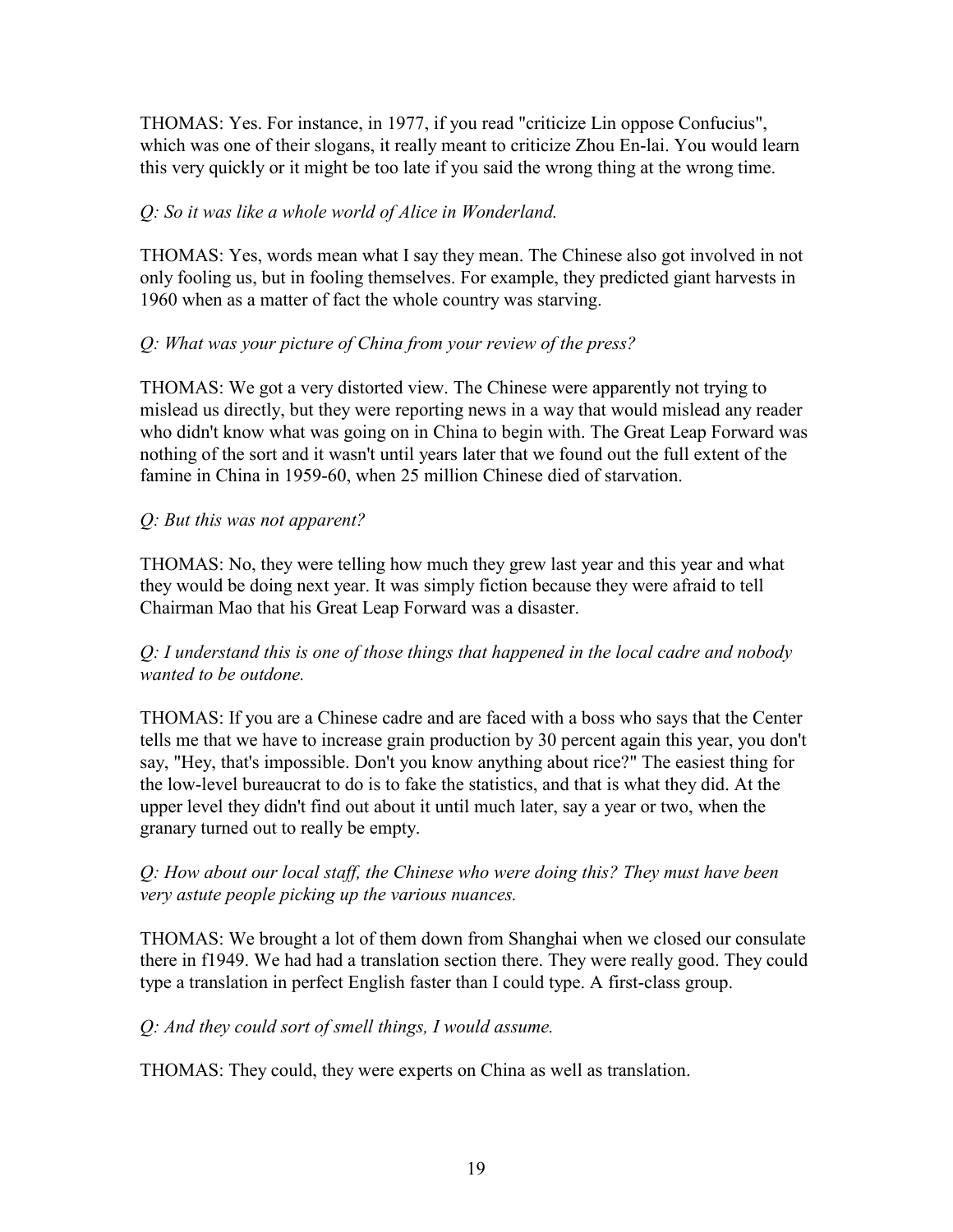*Q: Looking at China this way, was there still the feeling of "Gee we really need to get in there and get an embassy going at some point," or was it a matter of saying that it really didn't make any difference what we did with China at that time?* 

THOMAS: Neither of those points of view would be quite accurate. In the 1940's, the communist Chinese were involved in a rebellion that we had no control. The fact that it was so big and complex made us not even consider some things that we would think of say in the case of Bosnia or Rwanda.

## *Q: We are talking about two trouble spots right now in 1994 where there are local rebellions and civil war and intervention by the United Nations.*

THOMAS: At one time in 1945 when Secretary Marshall went there, he took a look at China and decided that the problem was too big. It is out of control. I think that was a very correct decision. We didn't "lose China" because we didn't have China.

### *Q: How did you, and perhaps your colleagues, view the "Chinese Communist threat" at that time, during 1957-59?*

THOMAS: In 1958 there was considerable tension over the possibility of getting into a scrap with the Chinese over the off shore islands. Remember it played some role in the 1960 Presidential campaign.

## *Q: Yes, it was called the Formosa Strait crisis.*

THOMAS: Right. The interesting thing about it was that China's military movements weren't as severe as their military language, their posturings, and their "severe warnings." At the time they were having very serious internal troubles. At the time we thought they were more dangerous than perhaps they actually were. But, if this is China's "500th serious warning", it had to be taken seriously. China was a big country with a lot of airplanes. They were also very cautious, which we didn't fully credit at the time.

# *Q: Did we feel that China was an expansionist power at that time?*

THOMAS: One of the ways of looking at it was that the Chinese were going to get involved in Vietnam. We had a group of China scholars who warned that China, having gone into Korea the way it did, would have to go into Vietnam. It turned out the Chinese didn't see it quite that way. They thought the circumstances were different. The real Chinese invasion came after we had left.

# *Q: Who was consul general when you were there?*

THOMAS: Everett Drumwright. He died a couple of months ago.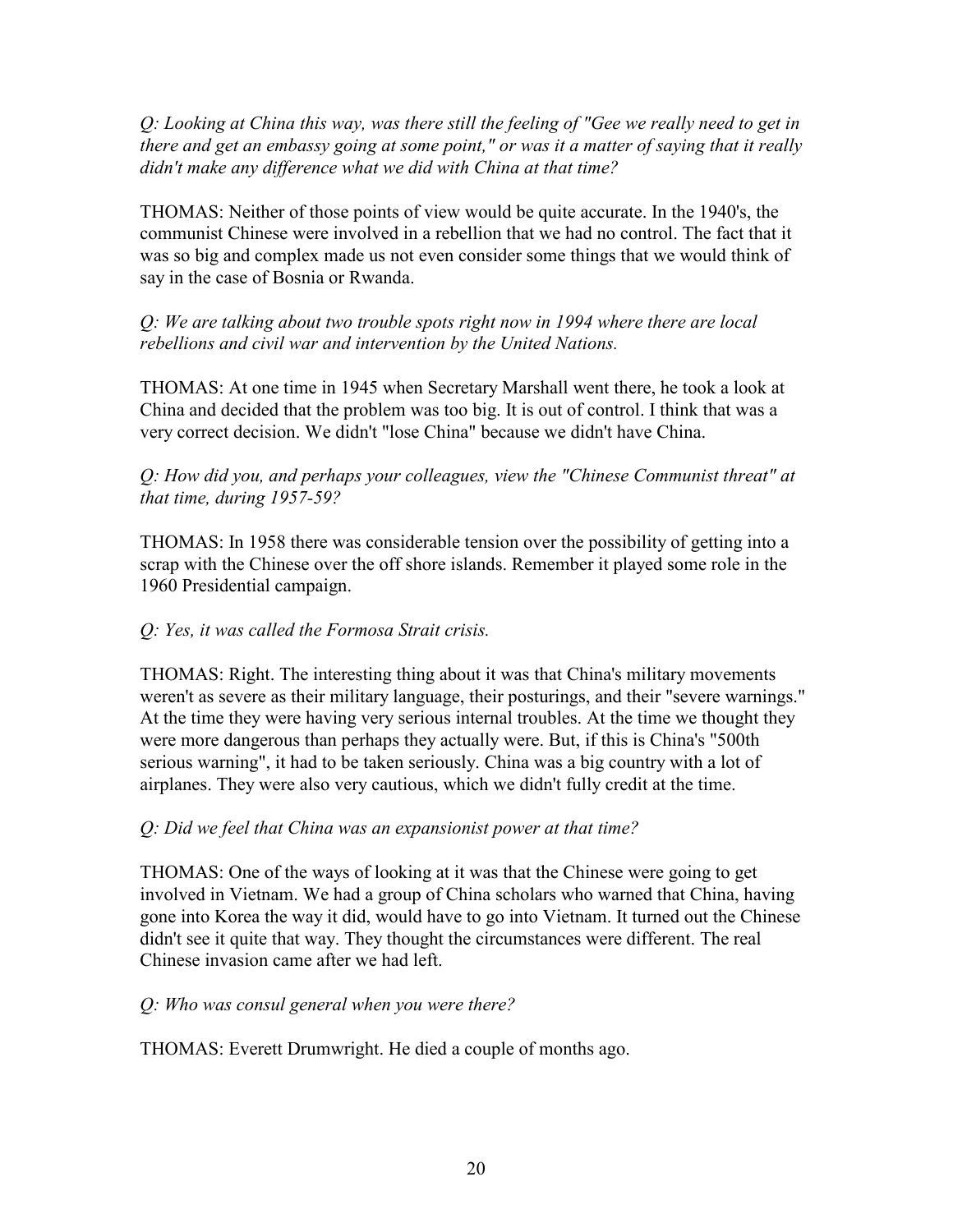### *Q: He is one of the major figures in China policy in the early post-war years. What was your impression of Drumwright?*

THOMAS: He was consul general most of the time I was there. He had a lot of China background. He was a nervous man. He was sympathetic to the Kuomintang and friendly forces in Taiwan may have hoped that they would regain control of China. In Hong Kong there were no serious problems when I was there. Things were in pretty good shape.

### *Q: You left and went where?*

THOMAS: I went to Cambodia as economic officer but with special responsibility for the Chinese population, who were a major factor in the economy.

*Q: You were there from when to when?* 

THOMAS: From the end of 1958 to the spring of 1961.

*Q: What was the political situation in Cambodia when you arrived there in late 1958?* 

THOMAS: Prince Sihanouk claimed that there had been an attempted coup with an American participating in it. Therefore, the situation for the embassy was quite bad at the time. It was dangerous for officials even to speak to us. In 1959, Prince Sihanouk received Zhou En-lai as a state visitor.

#### *Q: What was the embassy like when you arrived there?*

THOMAS: It was small with a small military mission, and an AID mission which was fairly active, with some good small projects. There were a lot of French still in Cambodia, about 5,000 French there who came there because they had to get out of Algeria. They felt that Cambodia was very receptive to French. We had a few American businesses there...Standvac. We occasionally had an American ship coming in, but very occasionally.

*Q: Who was the ambassador at that time?* 

THOMAS: First Carl Strom, and, a year later, William C. Trimble.

#### *Q: How was the embassy run?*

THOMAS: It wasn't a very active embassy, and during Strom's tenure, we largely lost contact with Cambodian officials. Strom worried about Vietnam a lot.

Ambassador Trimble was a European specialist, and Cambodia was too rural for his tastes. Politically, he was a fish out of water, but administratively, the embassy ran smoothly. And Trimble had an excellent DCM, C. Robert Moore. I was one of two economic officers and also the embassy's Chinese language officer.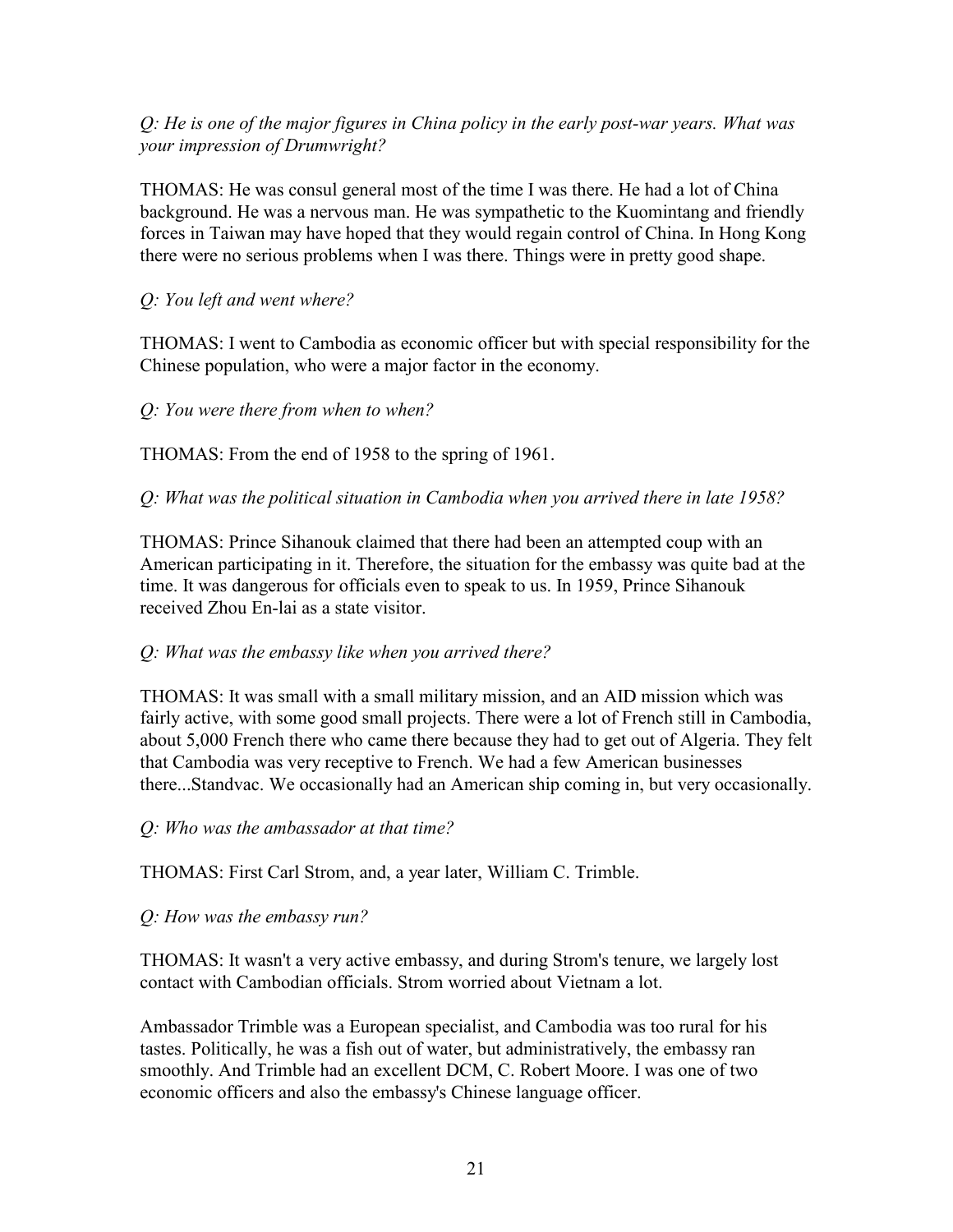*Q: This was part of our pattern, wasn't it, to put Chinese language officers all around the periphery of China to keep an eye out. In that role, as a Chinese language officer, what were you doing?* 

THOMAS: In that role, we reported, for example, on PRC movement, such as a survey team looking for iron ore near Angkor Wat. We also did ordinary political reporting on the Chinese community, which was quite large. There were about four or five hundred thousand Chinese in Cambodia, a country with a total population of three to five million. And the city of Phnom Penh was half Chinese. The government allowed the Chinese to have their own school and Chinese newspapers.

*Q: How were they looked upon. At that time there was some unpleasantness going on in Malaysia wasn't there?* 

THOMAS: It was called the insurgency.

*Q: There was essentially a Chinese insurgency going on in Malaysia at this time.* 

### THOMAS: Yes.

*Q: How did we view the Chinese community in Cambodia at that time? Did we see this as a fifth column from Communist China?* 

THOMAS: We were pretty well informed on who was who in the Chinese community. We had a lot of friends there. Taiwan had had a bank there, though it closed the week I arrived. There were Communists in Phnom Penh and in the countryside. I took a trip with a Cambodian friend up to the northeast near what later became the Ho Chi Minh trail and walking the street I heard somebody say, "Long live Chairman Mao" in Mandarin. In a minute the voice said, "The People's communes are good." It was a myna bird that somebody had taught to say these things in Chinese.

#### *Q: How did we view Sihanouk at that time?*

THOMAS: Sihanouk was a complex person. It was difficult keeping up with his changing positions. Although he had abdicated, he was still, for practical purposes, the king. He had the support of most of his officials, though sometimes that support wavered. There were people in his government who wanted closer ties with us, but Sihanouk played both sides against the middle. Sihanouk's aloofness baffled and distressed Ambassador Trimble.

*Q: At this point we were reaching a real crisis in Laos and everybody was getting very edgy about southeast Asia, weren't they?*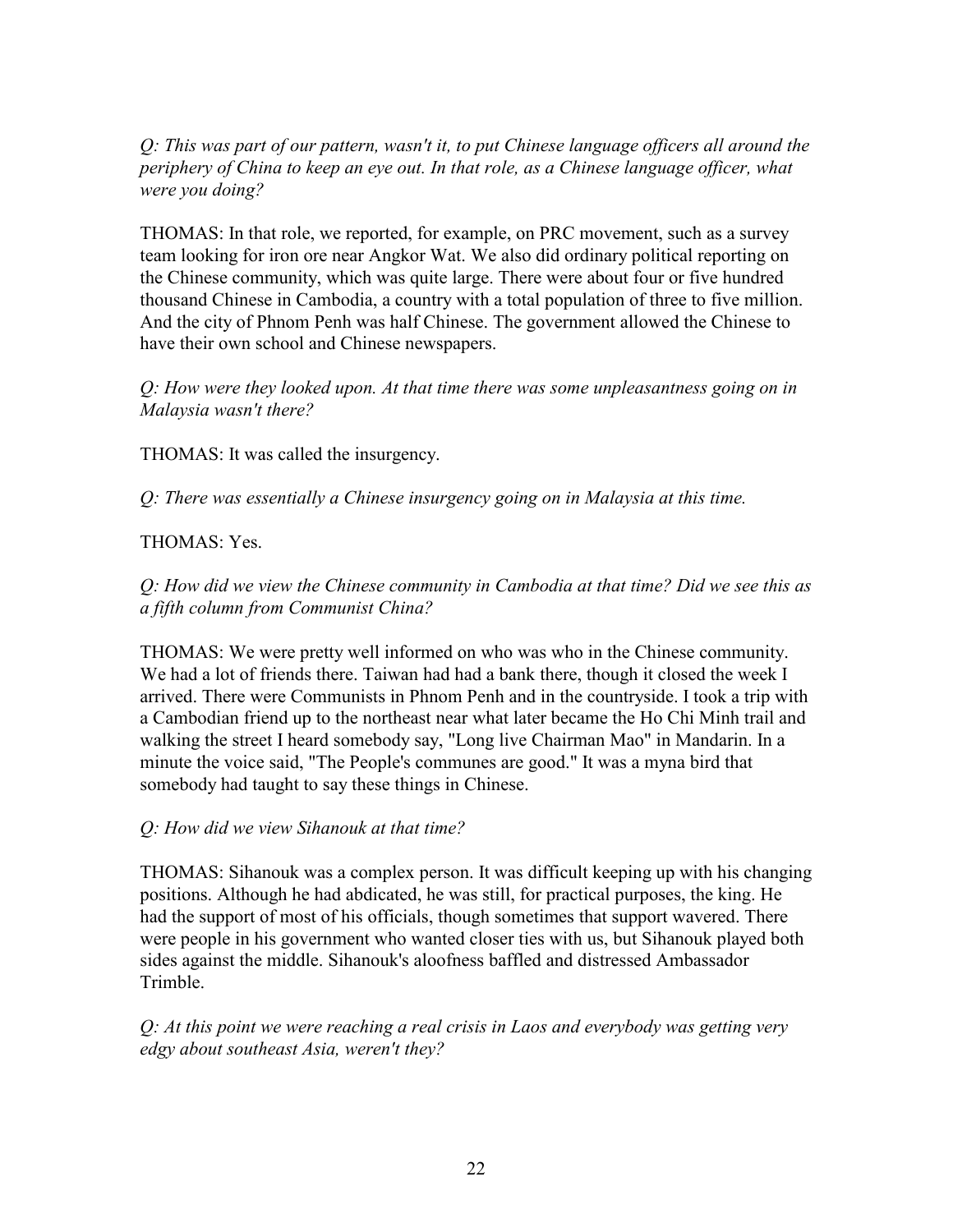THOMAS: Well, yes, but as usual the things on the ground didn't seem as bad as they seemed in Hong Kong and Washington. Cambodia got very little press. France-presse was about the only active press agency. Well, the Chinese had reporters in Cambodia, but they stayed away from us.

*Q: In that whole area, we were going through a phase that may continue on, but certainly in Laos...did you have the feeling that the CIA was a power unto itself there?* 

THOMAS: Not in Cambodia at that time.

*Q: You didn't have that feeling that they were off running in their own little shows?* 

THOMAS: If they were, but they concealed it pretty well. It was quite different from Laos when I was there.

*Q: Yes, Laos was basically a CIA country.* 

THOMAS: Well, there were a lot of conspicuous American military and semi-military in Laos.

*Q: Was there any pressure that you were feeling that was coming from Washington that you have to do this with Sihanouk or do that?* 

THOMAS: We received the usual telegrams instructing us to raise subjects of interest to the U. S. at "appropriately high levels" or at "the highest possible level", which usually meant Sihanouk, given the assumption that he made all the important decisions. Sometimes Washington instructed the embassy to do things which we thought were not the wisest course.

There were temptations to be activist. Vietnam was very strong on being activist. In some cases they asked us to do things that I presume we didn't want to do. But as a general economic officer I wasn't involved.

## *Q: What were some of the economic/commercial things?*

THOMAS: Very minor. There were some American exports. Sihanouk liked to make movies and buy cameras and other equipment. We imported rubber from Cambodia. Cambodian rice exports competed with ours, but we still bought Cambodian rice for Asian countries which depended on us. We shipped the petroleum products that Cambodia needed. We suspected that some of it was going into the mountains on the Vietnam border, but this was very difficult to pin down.

## *Q: Was the Cambodian economy self-sustaining?*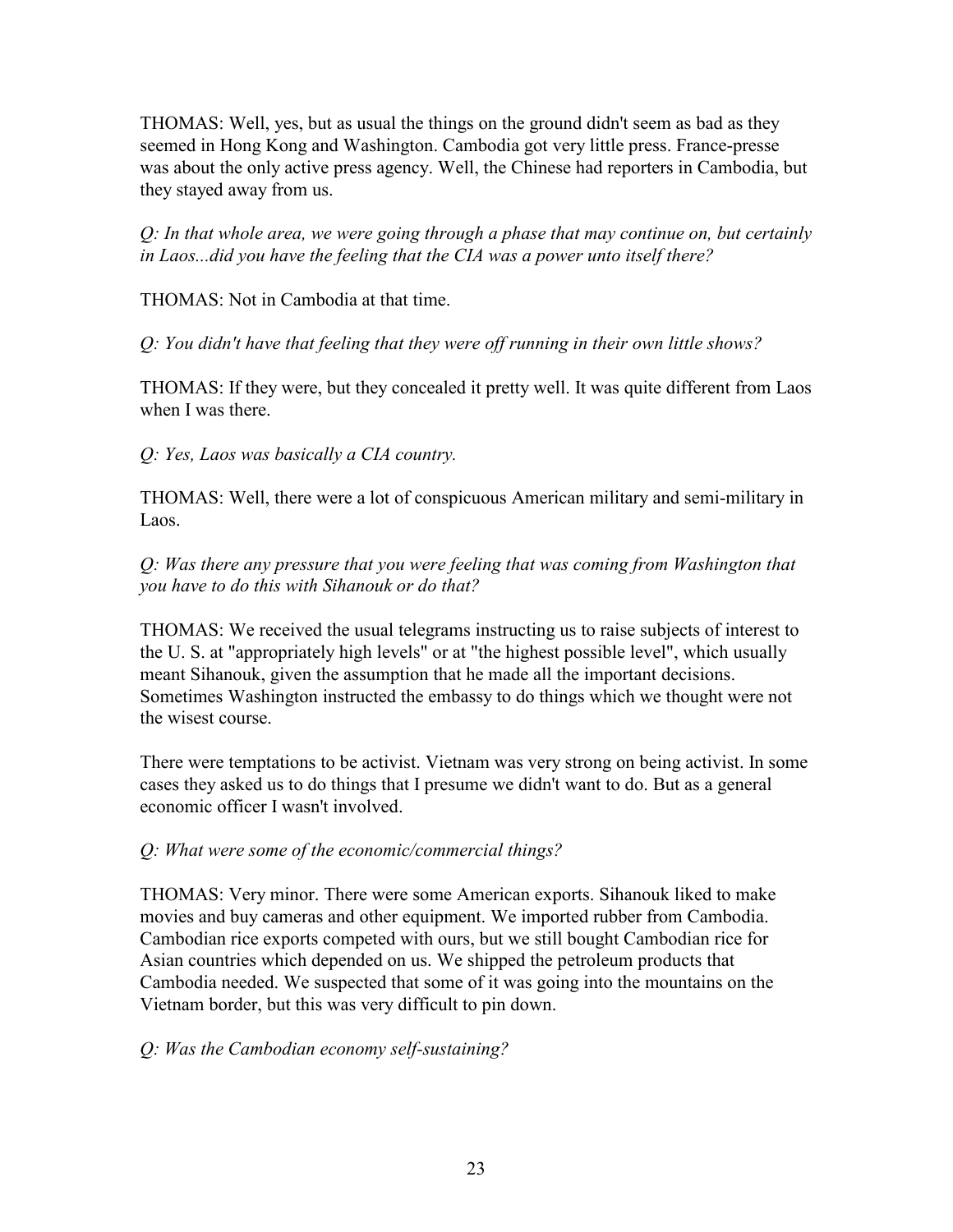THOMAS: Yes. Rice for export. They produced beer. Rubber for export. A few things like sapphires and cardamom. It really wasn't a very active economy, compared to Thailand.

### *Q: What about our relations with South Vietnam at that time?*

THOMAS: There was a substantial Vietnamese minority living in Phnom Penh and maybe half a million in the whole country, many scattered around the Tonle Sap, the big lake in the middle of the country. Some were pro-Viet Cong and some were pro-Catholic. The South Vietnamese had an embassy in Phnom Penh which was very active. They were also accused by Sihanouk of involvement in the same "attempted coup" he had accused us of be part of in 1958.

#### *Q: Did you feel a real dislike between the Vietnamese and Cambodians at that time?*

THOMAS: There was evidently more than I thought there was. Several years after I left, a mob sacked the Vietnamese cathedral, and throughout the country many Vietnamese were massacred.

## *Q: How about events in Laos? Were you watching those at that time?*

THOMAS: No, we weren't paying much attention,. Relations between Cambodia and Laos were distant, and we thought Cambodia was much more important than Laos. I changed my view later when I was assigned to Laos.

*Q: When did you leave?* 

THOMAS: I left Cambodia in 1961.

*Q: So now you had the Kennedy administration in.* 

THOMAS: It came in while we were in Cambodia.

*Q: Did you get any feeling while in Cambodia about the new administration coming in?* 

THOMAS: Averell Harriman came and paid us a visit. He was Assistant Secretary for East Asian Affairs then.

*Q: Did you get a feel of how the visit went?* 

THOMAS: It went all right, as we had predicted in the embassy. Bill Sullivan and Mike Forrestal came with him on the trip.

*Q: Did they see Sihanouk?*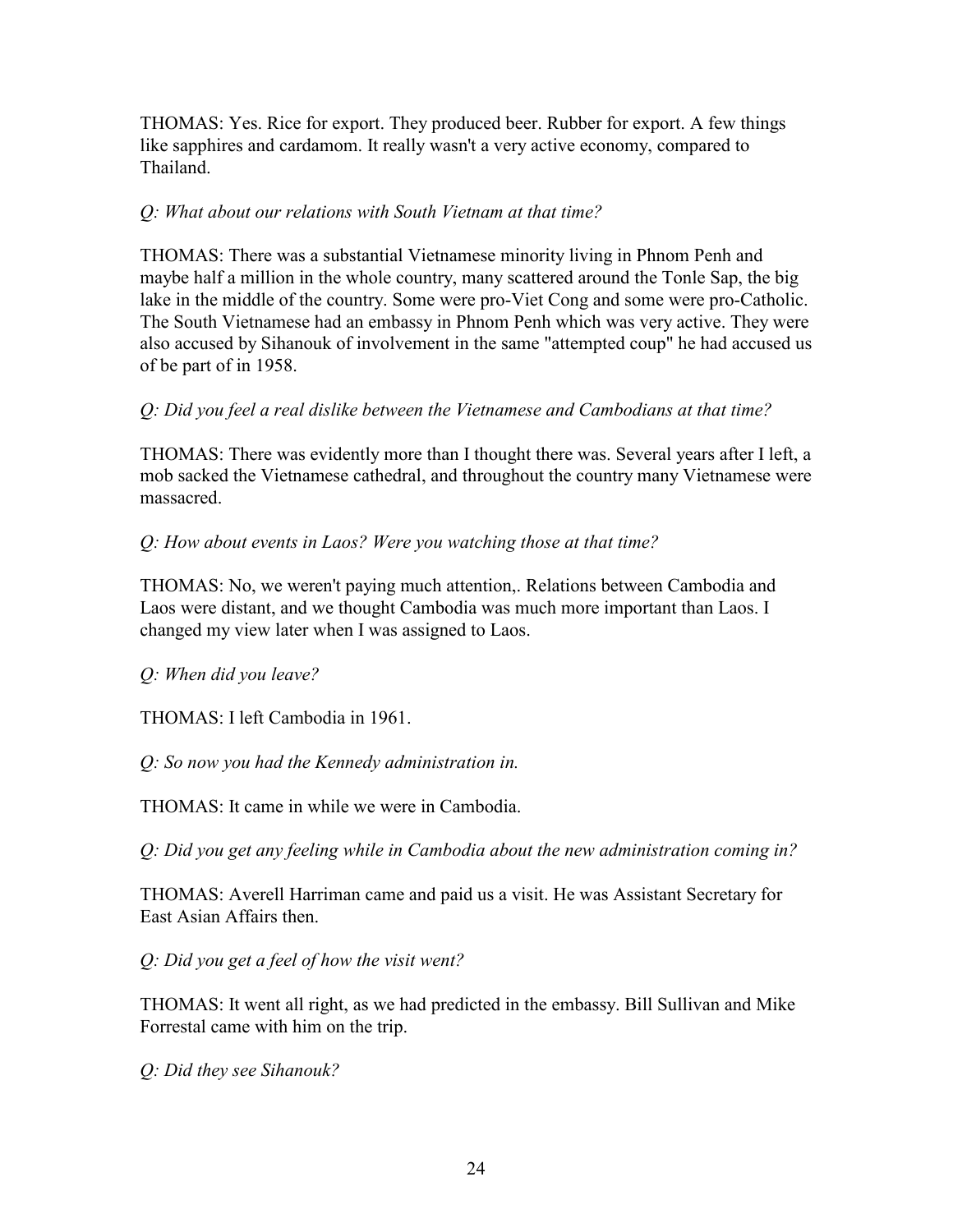THOMAS: If they hadn't I would have heard about it. I can't see Sihanouk missing the opportunity to talk with the new administration.

*Q: You didn't feel that with the Kennedy administration coming on and being activist and all any sort of blow torch being put to our activities in Cambodia as compared to before?* 

THOMAS: No, I think it was a successful visit and nobody got any mistaken ideas about it. I presume Harriman told them how important Vietnam was to us.

*Q: Well, then in 1961 you moved to the next place.* 

THOMAS: I went to Ann Arbor for a year's economic training.

*Q: This was all of 1961 and 1962?* 

THOMAS: The l961-62 school year, August to June.

*Q: What were you studying?* 

THOMAS: Chinese economy with Alexander Eckstein and some international economics.

*Q: Here you were back in the academic world and dealing with something that you had*  been studying in the government world. Did you find that there was a different view, *different approach?* 

THOMAS: Different approach more than a different view. The view was "Gee, I wish we knew more about this." But generally speaking, to me, the academic world was highly theoretical and tended to get away from the facts. They have peculiar ways of expressing themselves. This is what they call rigor, I believe.

*Q: Their own jargon I guess. Did you find the course useful?* 

THOMAS: Yes, it let me know what people all over the world, including Russia, thought was going on in China.

*Q: At that time were we picking up the famine?* 

THOMAS: Yes, CIA economic analysts had picked it up by then. We didn't have any data on it in the academic sense, but we had a general idea that the economy had taken a bad turn. It was pretty clear when we were in Cambodia that there was severe food shortage in China. Whenever we went to the post office, we saw crowds of Chinese wrapping and mailing packages of oils and other high caloric foodstuffs.

*Q: Was the Great Leap Forward still in swing when you were in Ann Arbor?*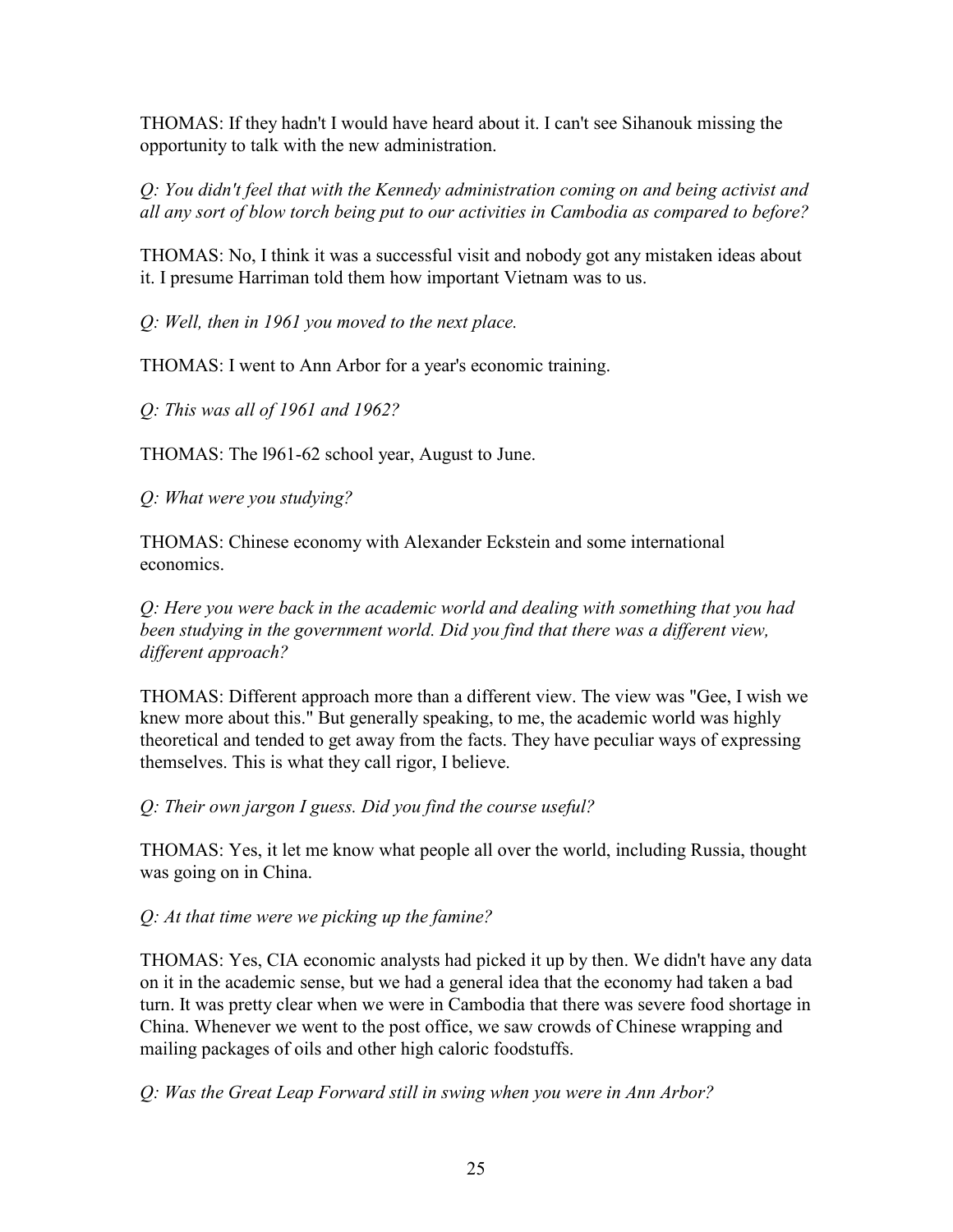THOMAS: They were cleaning up after it. In 1961 they had a decent crop and in 1962 they were nearly normal again, but still hungry.

### *Q: What about industry?*

THOMAS: We had a lot of trouble in separating what the Chinese were saying from what was actually happening. The Chinese statistical system was destroyed by the habit of exaggeration in the Great Leap Forward. They continued to claim that a lot of things were happening which weren't. But by this time industry had begun to get back to normal.

### *Q: What was the feeling at that time about China? Was it an obsolescent industrial organization?*

THOMAS: In 1962, China's economy was more primitive than obsolescent. The Chinese tried to make it sound better than it was, and we accepted their figures for lack of anything better.

### *Q: I think there is often the tendency that you can't perceive your enemy to be too weak.*

THOMAS: That is right and was a factor, I think, in dealing with China. If he is your enemy he has got to be strong, otherwise we would be wasting our time. The case of China was unusual in that we overestimated the Chinese economy for several years running.

## *Q: After Ann Arbor in 1962, where did you go?*

THOMAS: I went to Laos, to the AID mission.

## *Q: How did this come about?*

THOMAS: Because I got assigned to Mali and didn't want to go. I was assigned there because they were short a French language economic officer. I wangled my way out of it. They were just reopening the AID mission in Laos and this was going to be a Kennedy-Khrushchev show place of how peaceful co-existence could work. It didn't happen that way.

*Q: Until when were you in Vientiane?* 

THOMAS: From 1962 to 1964.

## *Q: What was the political situation when you arrived?*

THOMAS: Very uncertain. At first it looked good. Within the first two or three weeks that I was there, I went up to the Plain of Jars, the ruins up in the mountains, and met the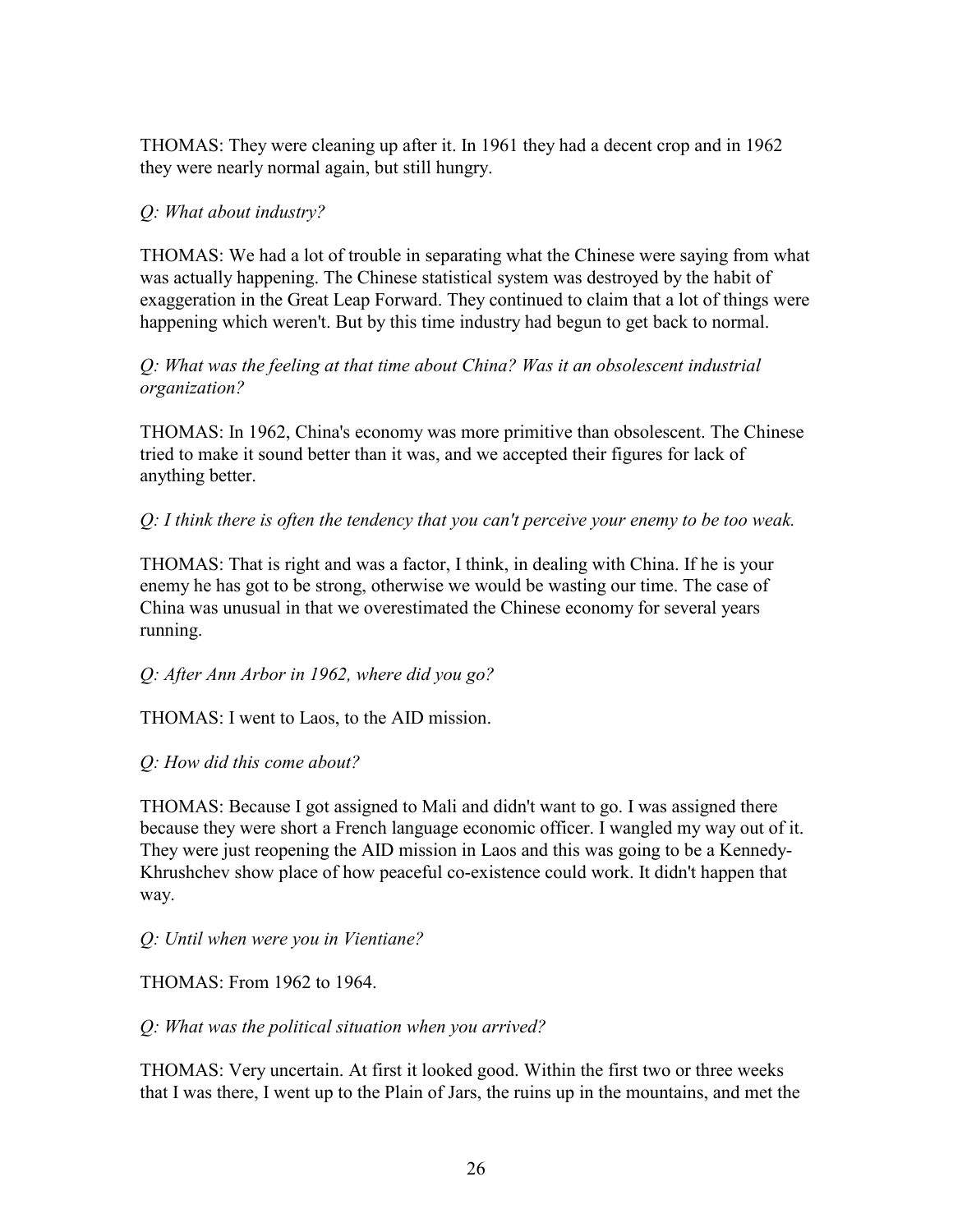number two man in the politburo, Phoumi Vongvichit. No American had met any of the Communists before. He was coming down to Vientiane for his first visit since coexistence had started. The Chinese Chargé d'affaires, who had been stationed in the Plain of Jars, also came for his first visit to Vientiane. Things were so uncertain that they put a company of Lao troops outside our embassy, which we considered an intrusion, but one we would put up with. It stayed that way until the Communists took over Vientiane. It was a very odd situation and had a lot of elements of instability. For example, we woke up one morning and there was machine gun fire in our back yard. I called the embassy and said, "There is machine gun fire in my back yard?" "Go and see what they are shooting at." Like a fool I went. I said, "Who are you shooting at?" They said, "General Amkha." I said, "Okay," and went back and called the embassy to tell them. They said, "Oh, we knew that." That made me rather irritated as I felt I had risked my life for my country and they knew it already.

#### *Q: What was this?*

THOMAS: This was a coup d'tat attempt, one that you may have read about. Ambassador Unger went to the coup headquarters at Prince Souvanna Phouma's house and told them that something was wrong, there was no coup d'tat so forget it and come to a cocktail party. And they called it off. It was amazing for Unger to be successful in a long shot like that. I was very pleased for him.

### *Q: What was AID doing at that time?*

THOMAS: My job as financial adviser was stabilizing the kip, the local currency. This was a joint effort by the U. S., the U. K., France, Japan, Australia, and the IMF. It was a successful operation in that the kip stopped falling. Looking back on it, it was outrageously expensive and whether we got our money's worth or not is still a little difficult to see. But compared with Vietnam it was small potatoes, and the Lao kip stayed more or less stable until the communists took over in the '70's.

#### *Q: One has the feeling that Laos was always in crisis but things never seemed to collapse.*

THOMAS: If you are lying flat already, you can't collapse. Things just kept on going. I got back years later and it wasn't as different as I had been led to believe.

#### *Q: There were all these offensives on the Plain of Jars, etc. How seriously did we take these various troop operations?*

THOMAS: Oh, for those involved they were quite serious. The real fighting was in the hills between the communists and the Hmong. A hundred miles away Vientiane, we saw very little of it. There were several occasions when someone tried to start something, and there might be gunfire for several hours. At the eclipse of the moon, there was even more gunfire when they shot to save the moon from a carnivorous rabbit.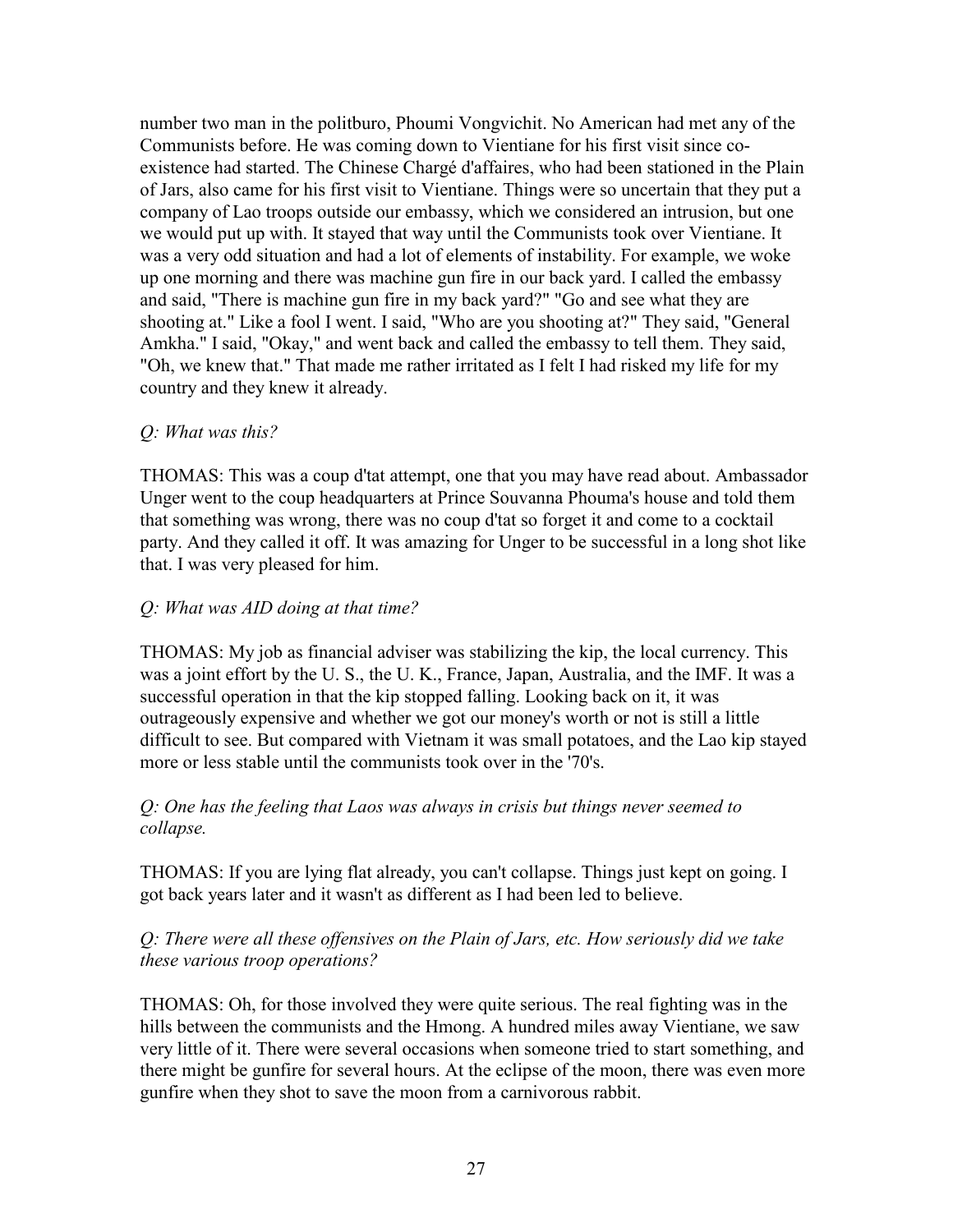### *Q: What was your impression of what we were doing with our aid there?*

THOMAS: It was a very complex operation and I didn't know all of it even though I was in the AID mission. I was in the Center because my work was with the National Bank and the Ministry of Finance, and the head of the AID mission liked to keep his fingers on the money end of it. Compared to Vietnam, our economic program was effective and not too expensive. A lot of the construction aid program had to do with supplying paramilitary units in the mountains and building roads that didn't stay built very long. And building airstrips all over the country. That was very active but I had nothing to do with it.

#### *Q: Were the Soviets involved?*

THOMAS: The Soviets were there in some numbers, but not very conspicuous. I am sure they watched us very carefully, but we didn't see much of them.

*Q: In your dealing with the financial work, were you involved with allocating funds or help to one segment of the political spectrum as opposed to another?* 

THOMAS: Our role in the budget was not to allocate funds but to keep a strict cap on the deficit. It was clear who were our friends and who were not. We allocated funds through the Lao budget and people in the budget office who were the friendly. Actually the budget office was run by an old Corsican, Papa Buonacorsi, a former French colonial clerk. He was employed by the Lao government to keep the books straight and do his best to make sure that the funds went where they should.

*Q: It was known in government circles that CIA had very large operations, comparatively, going in Laos. Were you familiar with any of those?* 

THOMAS: I was not familiar with them although I knew they were there. I heard stories, as all the foreigners did. I had my own program to run.

*Q: Did they sort of intrude? Did you find yourself saying, "Don't worry about that, we'll take care of that?"* 

THOMAS: No, it was a cooperative group, due perhaps to Win Brown and Len Unger. The people I dealt with were very helpful. I didn't feel I was in competition with them or anything like that. The ambassador had things under control.

#### *Q: Could you talk a little about Leonard Unger as ambassador?*

THOMAS: He was very active, very smooth, a great language man. By the time he got to Laos he was fluent in Thai and learned Lao very quickly, which is an extraordinary accomplishment. I have told you about his calling the Lao coup off, saying "You can't do this," and they saying, "Yes sir." I thought he ran a pretty good mission there. He had a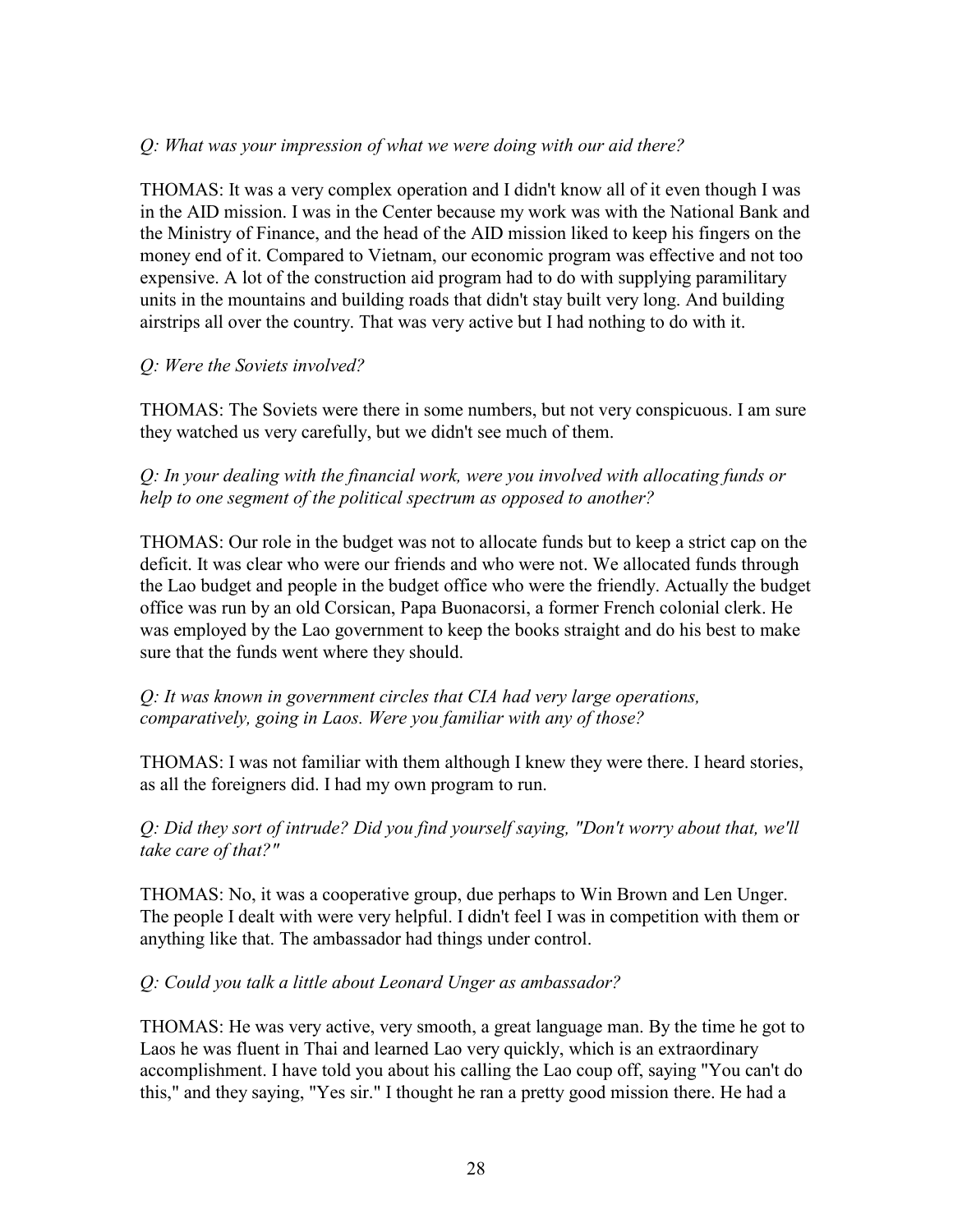regrettable habit, however, of working late, sometimes until ten o'clock in the evening, expecting his underlings to stay at the office on call until he was ready to go.

## *Q: Was there any Chinese influence there? Were you able to use your Chinese at all?*

THOMAS: I read the Chinese business newspaper from Thailand. The only Lao newspaper was a small mimeographed sheet, about four pages, called Lao-presse. The Communist Chinese had a bookshop on the Plain of Jars which I visited once. There were Chinese communists in Vientiane, but we didn't have contact with them. Though we didn't have formal contact with the Chinese embassy personnel, on one occasion I was seated next to the charge, Yue Dai-heng, and had a friendly conversation. Overall, my French, Thai, and Lao languages were more useful to me than my Chinese.

### *Q: What was your impression of the Lao government?*

THOMAS: There was corruption. They made sure they got the basics done, but they shaved the edges. We thought they ought to have a larger budget office but, for their own reasons, they wouldn't enlarge it. I assume that they didn't want too much foreign intrusion.

### *Q: You left there when?*

## THOMAS: In 1964.

*Q: This was just when our real build-up was starting in Vietnam. Did what was happening in Vietnam intrude at all upon what you were about?* 

THOMAS: We watched it with great interest. For one thing, it helped us to get AID funds, since our program was so small in comparison to Vietnam. We had no funding trouble for our program which was about \$30 million a year.

## *Q: What about North Vietnamese? Were you aware of their presence?*

THOMAS: Vietnamese regulars occupied strategic points throughout the country, including in Vientiane. Also, there was a small North Vietnamese population, many of them Catholics, who had lived in Vientiane for some time. Some of them, of the Thai Dam tribe, came out after Dien Bien Phu with the French and just settled in Vientiane, the most convenient place they could get to. The North Vietnamese had a large embassy there, and an astute ambassador. They were always very polite to me. When I first got there in 1962, the South Vietnamese still had an office there but they left not long after.

*Q: When you left there in 1964, where did you think Laos was going at that time?* 

THOMAS: I expected little change. And it didn't collapse until Vietnam did.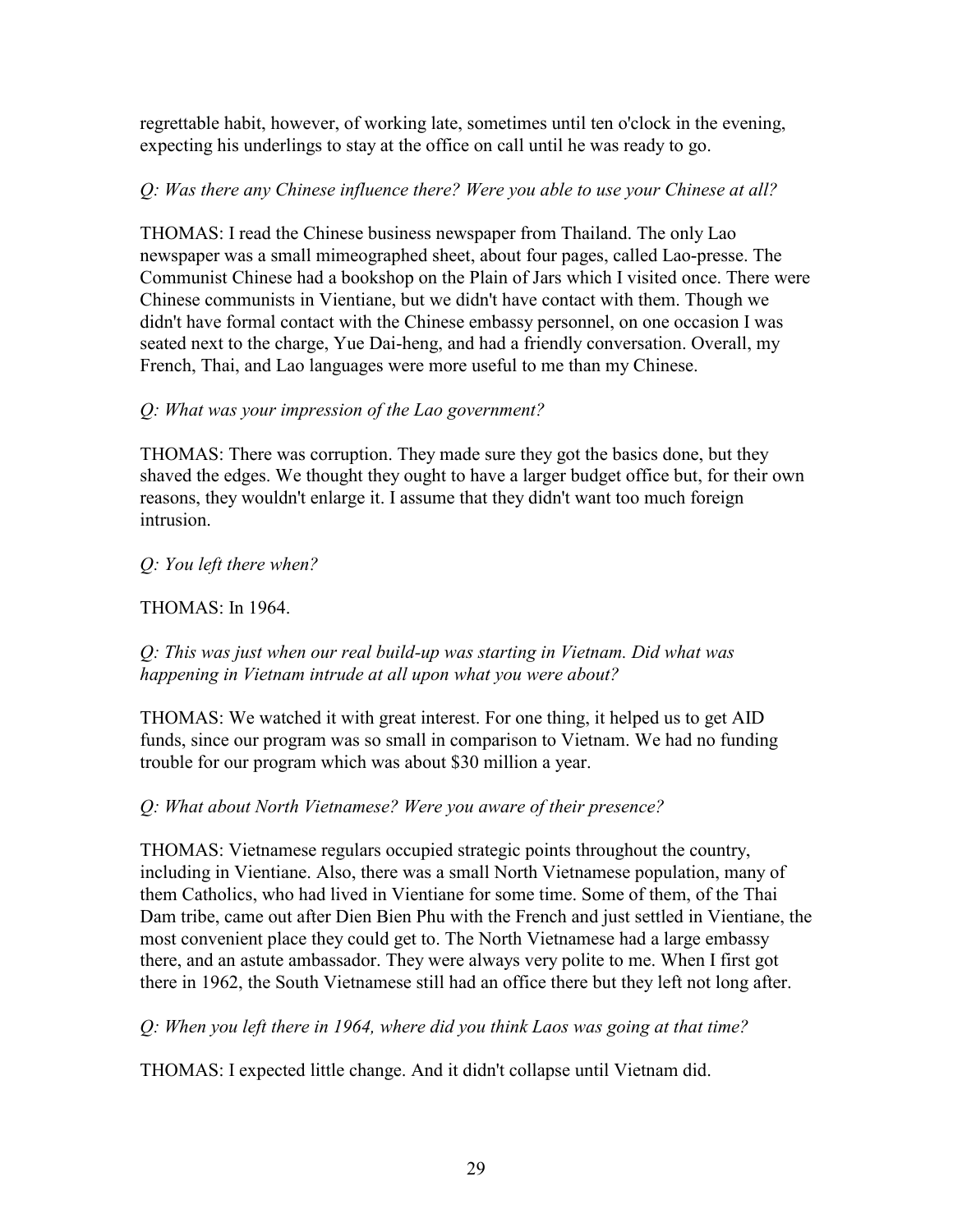*Q: Why don't we stop at this point and put on the tape where we should pick it up next time. Where did you go after Laos?* 

THOMAS: I went to the Taiwan desk in the State Department.

*Q: All right, we will pick it up in 1964 on the Taiwan desk.* 

---

*Q: Mr. Thomas you were mentioning that you had a few things to say concerning Bill Donovan when he was ambassador in Thailand in 1954.*

THOMAS: General Donovan started out by reshuffling the top portion of the embassy and not accepting some of the counselors and section heads suggested to him. He took Howard Parsons, the economic counselor and made him DCM. Donovan made it very clear to all that he had strong White House connections, which he did, and had no compunctions about using them to overcome opposition in the Department.

## *Q: How did this affect people in Bangkok?*

THOMAS: I had been pleased with Stanton, the previous ambassador, and had some qualms about Donovan. But things turned out very well. He did things that you wouldn't expect. The Foreign Minister gave a formal dinner for him with a string quartet which played a suite of music Donovan had heard before but I hadn't. He said to me, "I have been watching you. I know they always play Dixie when they go through this particular dinner and know you are from the South and I wondered if you would stand up when they played it." It was a joke he was hoping to play on me, but it didn't work because they played Dixie when I was standing up anyway. Not that I would have gotten up. He made trips while he was there to several places in the area. He spent more time out of Thailand than he did in Thailand. He went to Angkor Wat in Cambodia and was so impressed with it he got a plane and sent the entire embassy in to Angkor Wat to see it. It was a very nice thing to do. He was thoughtful on things like that. Mrs. Donovan was taken to a shooting tournament and was asked if she would like to take a shot, thinking she would turn it down. She said, "Oh, I would be delighted." It turned out she outshot everybody in the tournament. At the time I thought this was real shooting, but I learned later in East Asia that scores tend to vary according to rank. She didn't necessarily beat everybody in the tournament.

#### *Q: But she was a good shot anyway.*

THOMAS: Good enough to pass.

*Q: How did you find Donovan related with Thai officials?*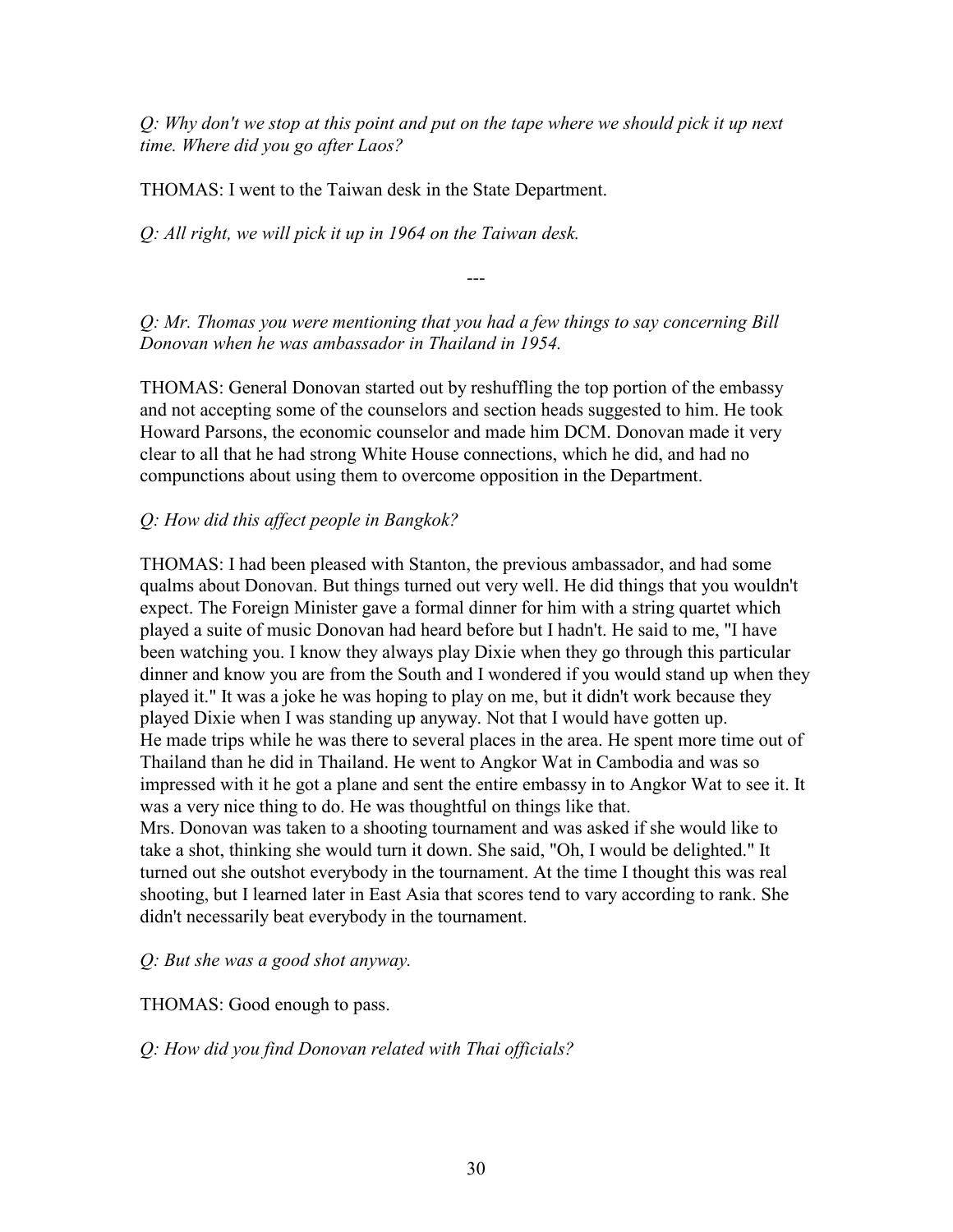THOMAS: As I said previously, he tended to deal more with the military than the civilians. He did all the proper things, but decided that the power in Thailand was with the military, which it was. So, in addition to dealing with the minister of foreign affairs, he dealt directly with the military at the top level. This included the Prime Minister, Field Marshall Pibun Songkram. Pibun was suspicious of the United States because he had been on the Japanese side during World War II.(Some other people in the government had been in the Thai embassy in Tokyo during the Second World War and provided us with intelligence on the success of our bombing there.) All in all, Donovan had very good relations with the Thai and gave us greater access to the Thai military than we had had before.

#### *Q: Is there anything else you want to say about Donovan?*

#### THOMAS: No, I think that is all.

*Q: Okay, let's pick it up where we left off last time with you returning to the Department of State from 1964-70 in two different jobs.* 

THOMAS: The first one was economic officer on the Taiwan desk. The other was economic special assistant for East Asian Bureau.

#### *Q: In the first job as economic officer for the Taiwan desk (1964-66), what were our economic concerns with Taiwan?*

THOMAS: There were two and one was only partly economic. We wanted their assistance in what was left of the Korean War. We were still thinking about things in Taiwan Straits terms. We had some operations going on in the Straits that we wanted their cooperation with. It was not formal economic aid. We worked out a system of giving them economic assistance, which in a sense paid for their military cooperation. We decided about the time I was on the desk, to phase out economic assistance to Taiwan. Taiwan's economy was growing. We had an enormous amount of local currency accumulated. There was a program setup to sell commodities in the market and use the local currency accumulated for spending for programs we liked in Taiwan. We had a very successful economic system going on there, largely due to some extraordinary economists that they had. They managed rapid growth of 10 percent or more for ten years in a row. One of the things I worked on there was a program having Taiwan Chinese use assistance in growing rice as a political means of getting recognition, in Africa primarily. They did not want to lose their seat in the United Nations. There were a lot of countries who were not pro-Taiwan and the People's Republic of China was having great success at that time in overcoming Taiwan's entrenchment in the United Nations. I visited Africa to see how the program was going, and it was going well. Taiwan knew exactly how to cultivate rice no matter what the country was.

In Taiwan, the Joint Commission on Economic Reconstruction and Rehabilitation was a program of domestic economic development, mainly land reform and rural investment.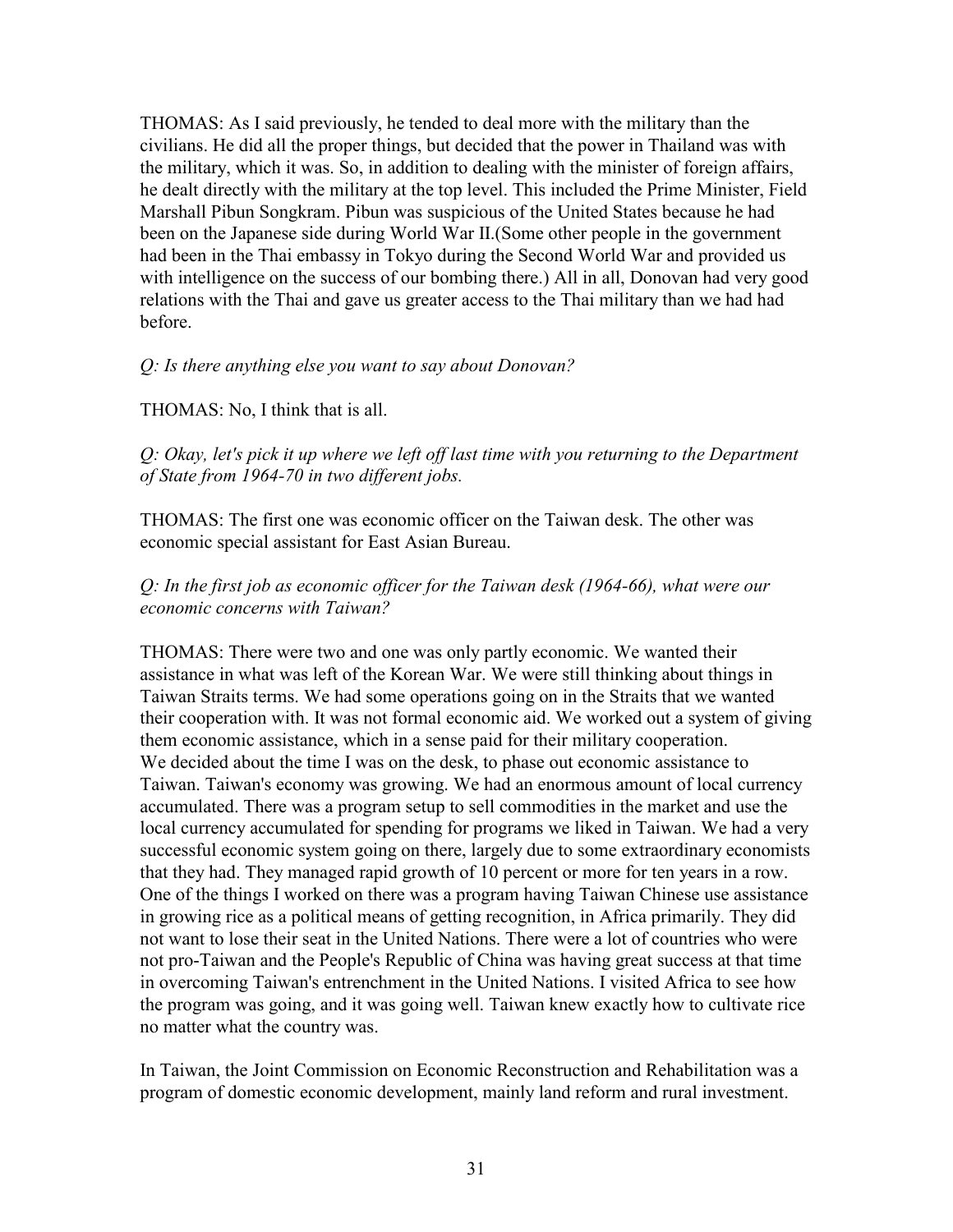Again due to the high quality of Taiwan's own economists, the program was immensely successful and was a key factor in control of inflation.

### *Q: There was always the idea that eventually so-called Nationalist China would take over Communist China and all...*

THOMAS: It didn't seem realistic to me. We had an important difference in what we did and what we said. The same thing was true of China. Taiwan people would say "Guang Fu Da Lu," which means "gloriously reconquer the mainland." And on the mainland side they would say "Women iding dei jiefang Taiwan," "we definitely must liberate Taiwan." In fact, except for two outbursts in 1954 and 1959, things were very peaceful in the Straits. For example, Americans took a trip by plane to Quemoy, which was supposed to be the front of an actual shooting war. What they were mainly doing was shooting propaganda shells at each other. The ships going back and forth, up and down the Straits had arranged it so that they never conflicted with Chinese mainland ships going up and down the Straits. They worked out a modus vivendi where they could say one thing, make warlike statements in Taipei, Peking and Washington, and actually have a fairly smooth relationship in the Straits.

### *Q: Did we see Taiwan as being a viable country? Were we looking towards that?*

THOMAS: There again, it was important that you forget the mainland and treat Taiwan as Taiwan. It was quite obvious that Taiwan had a viable economy and they proved it in terms of...their main problem was overheating rather than lack of development. When I first went to Taiwan in 1954, it was a very poor place. When I returned, briefly, in 1964 it was a very different place. If you treat Taiwan as China, they obviously couldn't have controlled the poverty and economic collapse that had occurred in China in the late 50s and early 60s. China was not viable economically in the sense that it is now. It was always possible then, but they were having local fights among the People's Republic of China's leaders...the Cultural Revolution and the Anti-Rightists Campaign. Things were going very badly in China. As long as Taiwan was separate, Taiwan had no problem. George Marshall made the right decision in 1946 that we should stay out of mainland China. The decision to hold on in Taiwan was made after the Korean War started. There were Americans who wanted us to assist Taiwan to recover the mainland. But we found out in Vietnam what the problems of ground war in East Asia involve. The problems in China would have been on a much larger scale.

#### *Q: When you were in the Department...this is the Vietnamese War, Lyndon Johnson administration...what was the attitude towards Taiwan at that particular point?*

THOMAS: It was short term. We needed Taiwan's cooperation with a big air base we built in the middle of Taiwan, Senator Knowland's "unsinkable aircraft carrier". This base was used for shipping to Vietnam. There was a small group who thought that we should base our future on the People's Republic of China, the mainland. Rusk had been burned by the fall of China.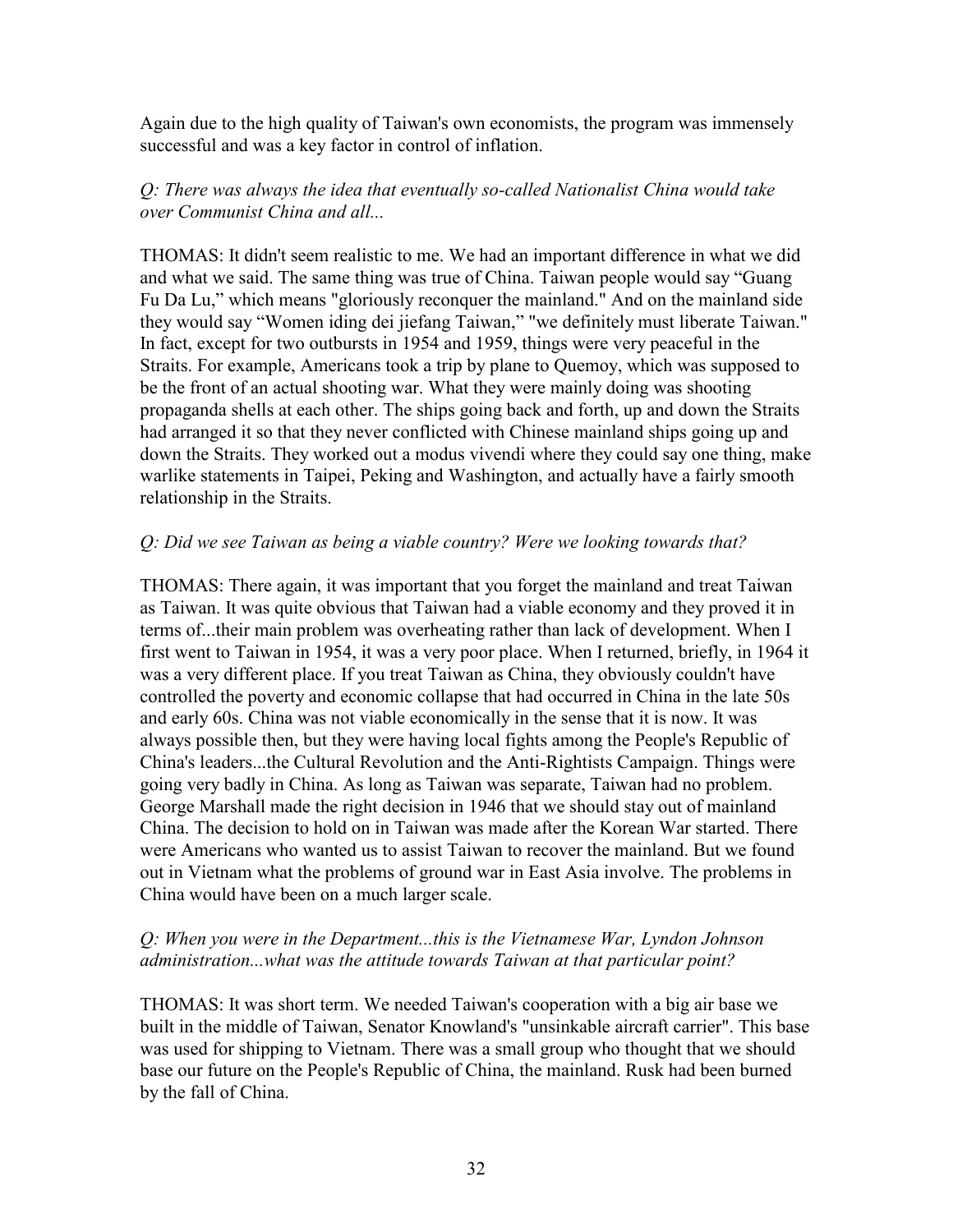## *Q: He was Assistant Secretary for Far Eastern Affairs in the late 40s.*

THOMAS: He was not interested in improving relations with mainland China. He said he had other things in his tray at the time. He was very good at making sure that what he wanted bureaucratically happened. There were a few people in the Department who felt we should look a little beyond the Vietnamese War, which was very hard to do in those days. Essentially they got nowhere until after the Nixon election of 1968.

#### *Q: Was the China lobby under Senator Knowland in earlier days a dormant group?*

THOMAS: No, they were quite active. Though the more radical ones were beginning to die off, such as Paul Myron Anthony Linebarger, who used to come to Taiwan in the '50's. He would go to KMT meetings wearing a Sun Yat-sen robe. They were still there. Another one, Walter Judd, died just recently.

### *Q: Oh, yes, Representative from Minnesota.*

THOMAS: He had been a China missionary and was a very intelligent. Though committed to the Republic of China, he was smart enough not to say anything outrageous. Walter Robertson, a relative, probably an uncle, of Pat Robertson, was still active and vocal.

*Q: He was assistant secretary during the Eisenhower administration.* 

#### THOMAS: Right.

*Q: A very strong supporter.* 

THOMAS: And, Walter McConaughy, who became our ambassador to Taiwan. I think he is still living in Atlanta.

*Q: Did you and your colleagues find yourselves sort of keeping your heads down and doing the day-to-day things?* 

THOMAS: During the Vietnam War there were plenty of day-to-day things to do involving China. There was an assumption that North Vietnam, China and the Soviet Union were all on the same wave-length. This turned out later not to be true and I expect on closer examination we would have discovered that much sooner than we did. Eventually as the war in Vietnam wound down, we discovered the Chinese and Vietnamese had been at each other's throats several times.

*Q: In 1967 you moved?* 

THOMAS: Moved upstairs to the fifth floor.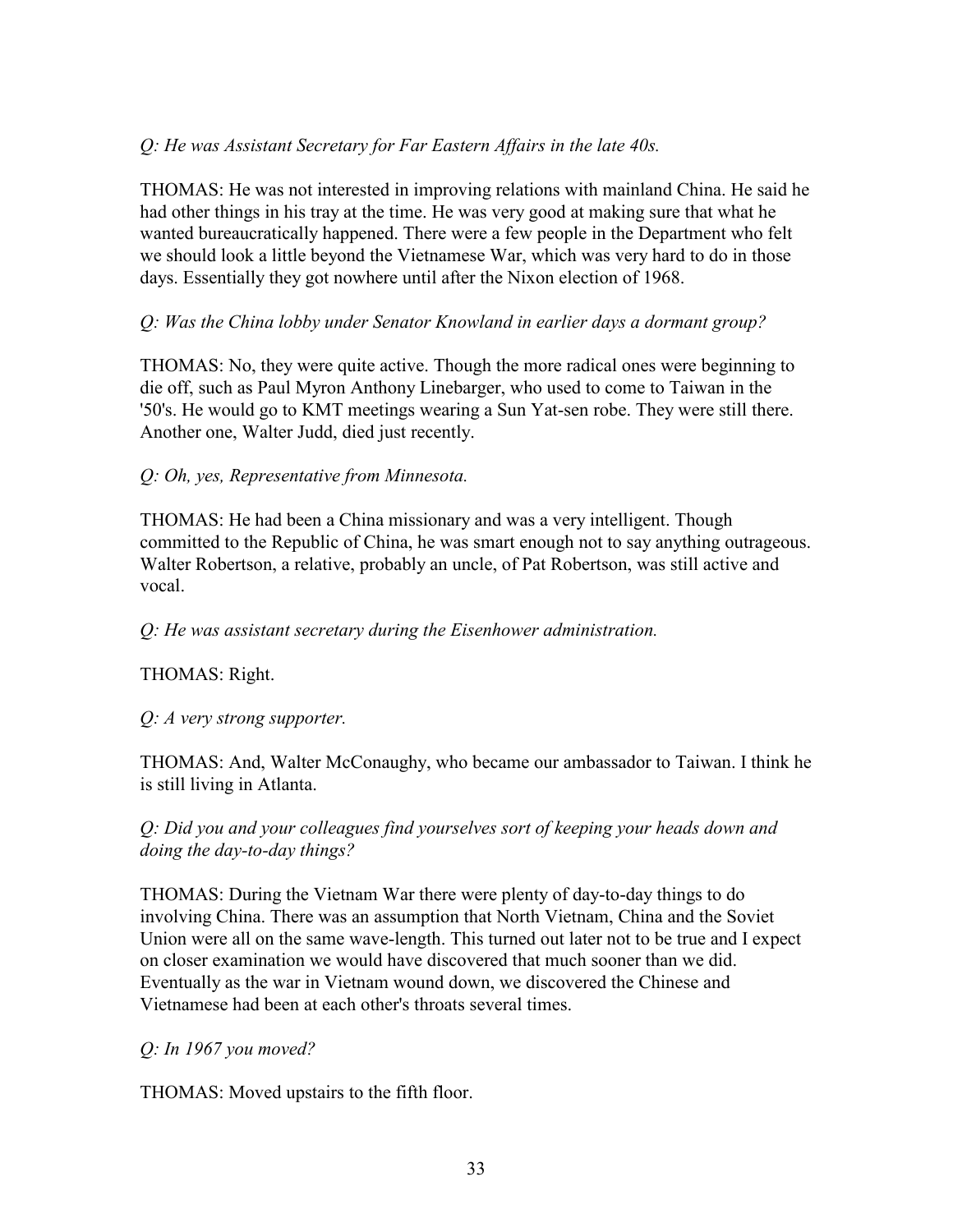## *Q: Doing what?*

THOMAS: Economic special assistant for Far East, which was a new position. To coordinate our regional economic policies in East Asia, which at that time had a lot to do with South Vietnam. The AID program was dominated by Vietnam.

#### *Q: What were your main concerns?*

THOMAS: The Vietnam AID budget was the biggest. It was successful in that it kept South Vietnam's inflation under control. And there was some funding connected with it that amounted to paying for the Korean troops that were in South Vietnam. There was also a war going on in Laos connected with Vietnam. We thought at the time that we had a big deficit problem, though we have learned more about big deficits since then.

### *Q: What was the payment for South Koreans troops?*

THOMAS: Essentially all the expenses of the troops the Koreans sent to Vietnam were paid for by the United States through the Vietnam economic aid program.

### *Q: How did you find the planning for Vietnam? Was it a realistic one, or were we throwing money at it?*

THOMAS: In a sense, economically things worked out. The military foundation, which the economic program required, wasn't always there. Immediate short-term problems, particularly with Lyndon Johnson as President, always dominated whatever you were trying to work out. If you had a long-term plan, say, for the organization of the city of Saigon, you discovered that it had to wait, unless you could call things by one name and actually do another.

### *Q: If Johnson all of a sudden decided we wanted to support the Montagnards, for instance, all of a sudden everything moved over to the Montagnards.*

THOMAS: Yes, equipment, funds, and personnel. Planning tended to be short term. If Johnson said to support the Montagnards, then we would support them. Sometimes it took a couple of years to get a program started and by the time we got it ready, the need for the program was either over. Getting the proper budgeting, planning, and personnel for all of these programs, which were very large, required very talented and complex administrative arrangements, which AID personnel good at. One of the heads of Vietnam AID was Jim Grant, an old China hand who later became head of UNICEF. I used to have an office next door to him. Every morning at seven o'clock they would telephone Saigon to see what was happening, just to keep in touch and let Saigon know what was going on in Washington. As phone connections were bad, there was a good deal of shouting. Considering the circumstances under which it worked, it was not a bad program.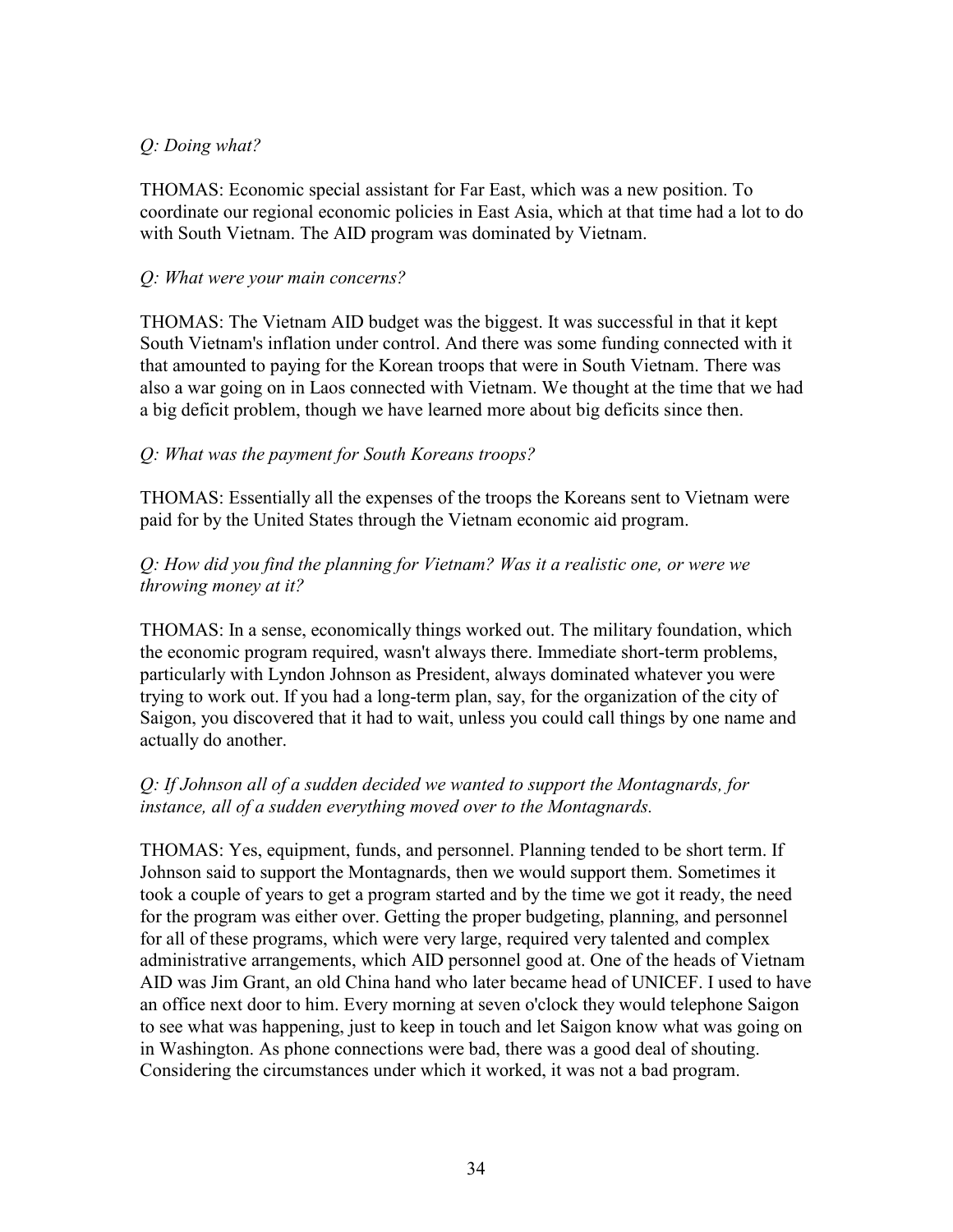#### *Q: Did we see something like ASEAN beginning to develop?*

THOMAS: We did and it was usually connected with project like a dam on the Mekong River. It took a big program to attract people's attention. The Mekong Dam was one program that we never got involved in. We had enough programs of our own, and anyway the dam would have been too near the fighting for a large investment. In any case, it was eventually dropped once some engineering flaws were found in the first study.

*Q: Then you moved to Taipei again in 1970-73.* 

THOMAS: In the embassy this time.

*Q: What were you doing?* 

THOMAS: I was political counselor.

*Q: Who was the ambassador?* 

THOMAS: Walter McConaughy.

*Q: He was one of the major characters in the Far Eastern affairs establishment in this period.* 

THOMAS: He was consul general in Shanghai when we had to move out. By all accounts did an extraordinarily good job in getting Americans out of Shanghai region when they had to be moved with dispatch.

*Q: How did he run his embassy?* 

THOMAS: He ran it primarily through the DCM. We had two military groups, a military aid group (MAAG) and a branch of CINCPAC, which covered the Taiwan Straits problems, not that there were very many.

*Q: Since you were the political counselor, what was the political situation on the island at that time?* 

THOMAS: Taiwan was changing rapidly. They had a base for rapid economic development. They had infrastructure and they had trained, talented people.

*Q: We were talking about the political situation there. In this 1970-73 period did we feel that the Kuomintang had pretty well gotten the Taiwanese and the mainland Chinese to reach an accommodation.* 

THOMAS: In those days there was a pretty clear distinction between the Taiwanese Chinese local population and the mainland Chinese. They were quite separate, though the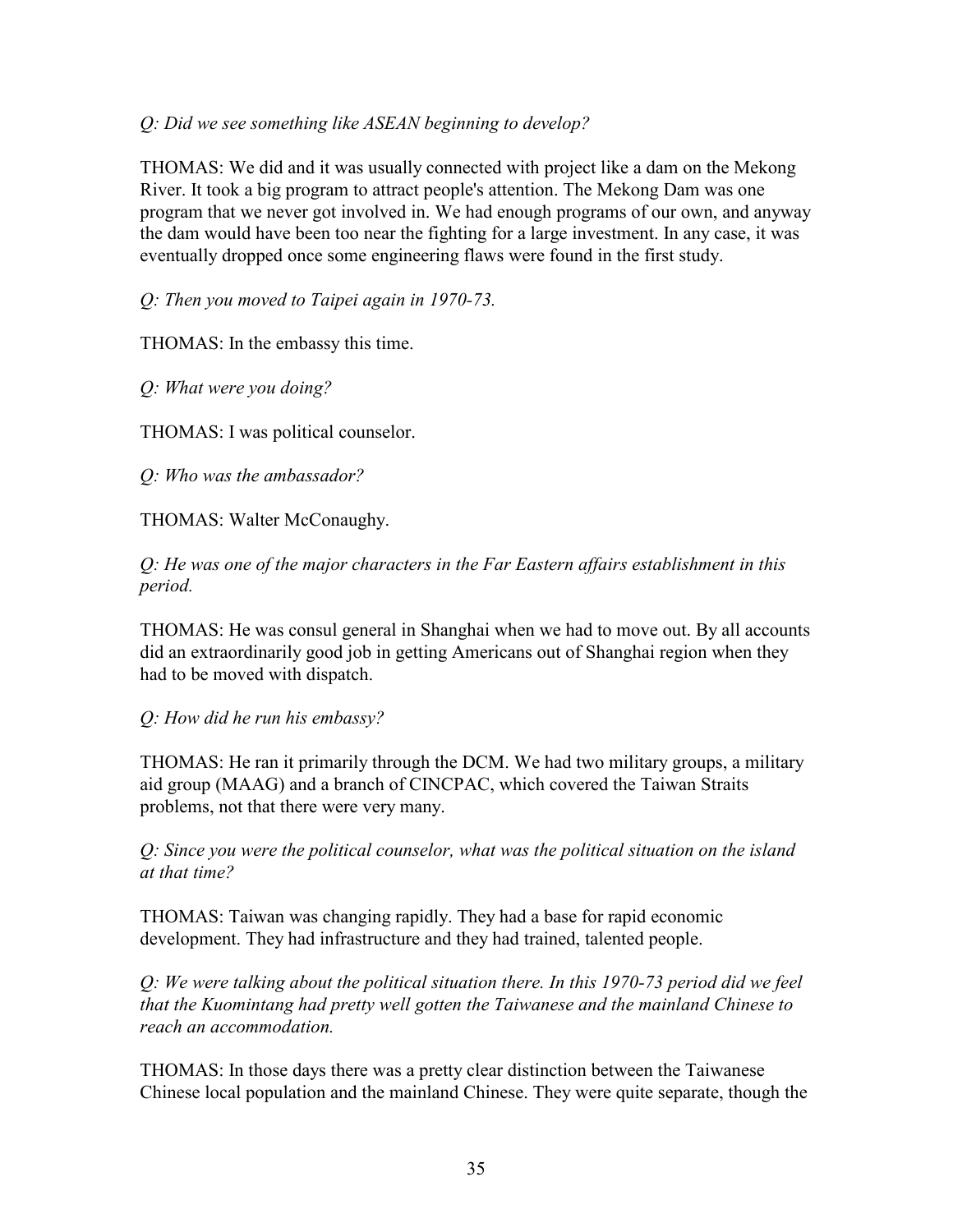500,000 Chinese troops in Taiwan meant that there was a great surplus of males from the mainland, and they began to marry Taiwanese women.

There was unpleasantness. In 1947, there was a big riot in Taipei and many thousand Taiwanese were killed. It exacerbated the already poor relations. Taiwan, when I was there in the '50's, was an effective police state and to some extent this was still true in the '70's

The Joint Commission on Rural Reconstruction sponsored an agricultural development program which aimed at bringing the mainlander government and the Taiwanese peasants together. The JCRR's program was financed by American economic aid and by the exports of Taiwanese agricultural products. Former Japanese industries, such as the sugar industry, were turned over to farmers. Rural bonds were sold at a special rate to Taiwanese farmers. Agricultural land reform turned over land to the people who farmed it, and increased the popularity of the mainlander government with the Taiwanese farmers.

Even though the mainlanders, who ran the government, were not always very subtle about running things, the Taiwanese knew where the soft spots were and were able to get along with the mainlanders through their representatives, rich Taiwanese mainly.

We used to worry about the Taiwanese independence movement, but they turned out to be more canny than we gave them credit for and worked out arrangements with the mainlanders which have been very effective.

#### *Q: When you say mainlanders, you are talking about the mainlanders living...*

THOMAS: This is always a problem. I'm talking about the mainlanders living in Taiwan, who were primarily military. The mainlanders on the mainland proper were having troubles of their own and there was talk of conquering Taiwan, but in fact there was no action. It was very difficult to get people to look at the facts rather than what appeared in the newspapers, and that is true for both sides of the Straits and for both sides of the problem in the United States.

### *Q: While you were there, did the embassy play any role in trying to improve relations*  between the mainlanders and the Taiwanese on Taiwan, or had this been pretty well *worked out by then?*

THOMAS: It hadn't been worked out. The mainlanders wanted to keep control of the government and were very sensitive on this subject. We had to be subtle about it. Each time a foreigner got too close the Taiwan independence movement, we would hear about it in no uncertain terms from the government. But sometimes these things work out because of what we don't do rather than what we do. And" hands off" turned out to be the thing to do.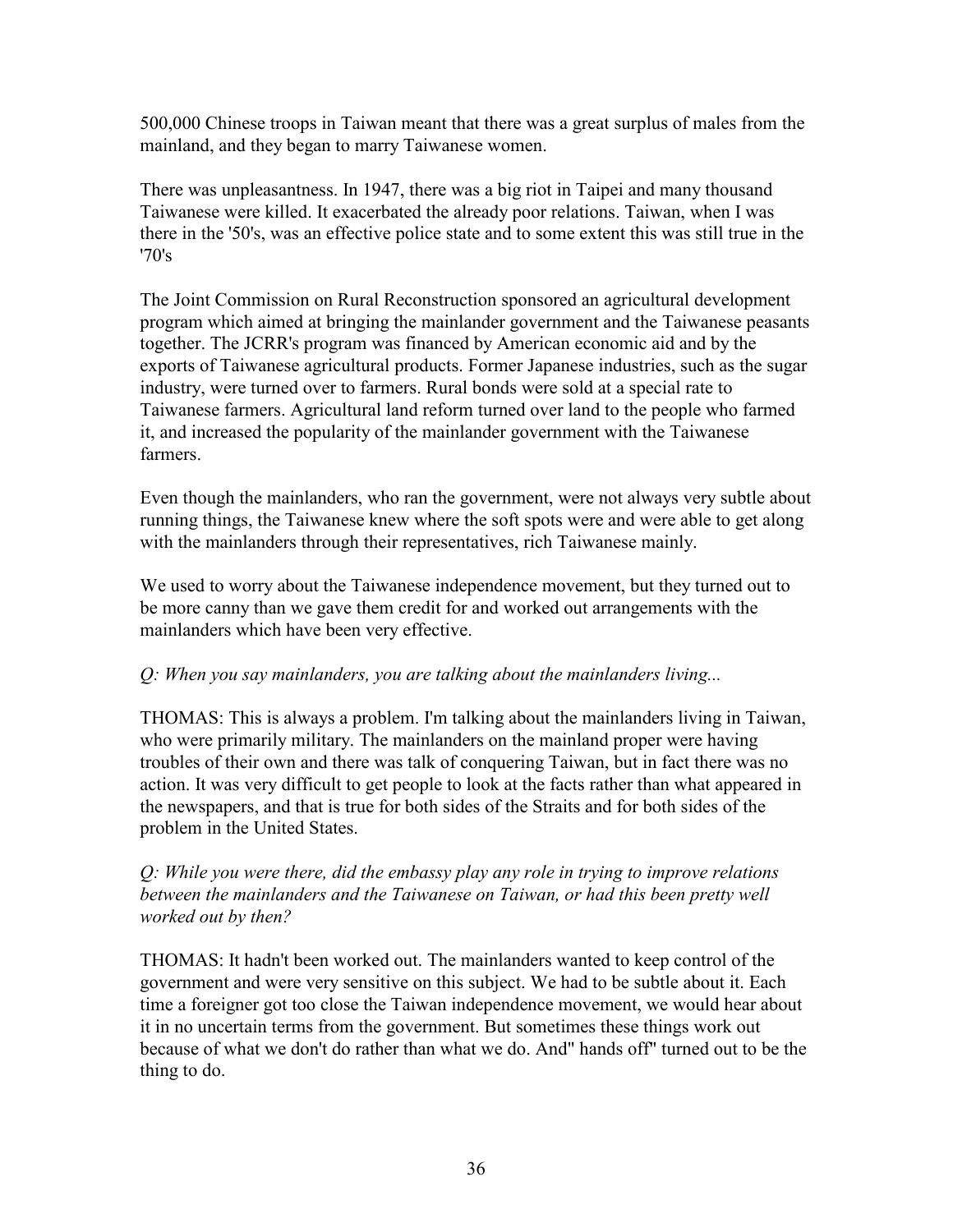#### *Q: Did Congress interfere at all?*

THOMAS: No. Generally speaking we had enough problems in the early 70s with Vietnam and didn't want to mess with a successful relationship. Taiwan is pretty good at handling Congress on its own.

### *Q: What about the "Nixon shock," visiting the People's Republic of China?*

THOMAS: You mean the announcement by Nixon that Kissinger had been to China and that he, Nixon, was going to go himself.

#### *Q: Yes, how did that play out?*

THOMAS: That was a real shock to the Taiwan government. I was quite surprised frankly.

### *Q: There had been no sort of intimations?*

THOMAS: No, but remember, Nixon and Kissinger's hallmark was secrecy and they were good at it. I would have expected Taiwan to know about it before I did, that would be par for the course. In this case, they were completely caught off guard. So was I, and so was everyone else at the embassy, including the ambassador.

#### *Q: What happened the day this came out?*

THOMAS: For several weeks before the Shanghai Communique announcement, the Youth Corps had been having demonstrations, almost certainly government initiated, in front of our embassy. They were protesting about three tiny rocks called the Diaoyutai in Chinese, or Sengaku in Japanese. When we relinquished control of Japan, we didn't mention these insignificant islands, which are closest to Okinawa, but not really close to any place in the East China Sea. The islands are of interest to bird watchers, but they have no economic significance,. Nevertheless, the Youth Corps came and demonstrated and threw rocks and called out, "Don't give our sacred land to the Japanese." As far as we were concern they were already Japanese and had been for years. But after the announcement of the Shanghai Communique, there were no more demonstrations. That was the first reaction we got from them. They didn't want to get off on the wrong foot with us when we were initiating a new policy.

#### *Q: This means it was controlled by the government, doesn't it?*

THOMAS: Oh, certainly. And it was not the first time. There was a demonstration in 1957 which got out of hand. They sacked the embassy in Taiwan, and destroyed nearly everything in it. Wee were worried because we didn't want another demonstration to get out of hand. And should there be a demonstration over our recognition of the PRC, it would be much more serious than the minor Diaoyutai demonstration.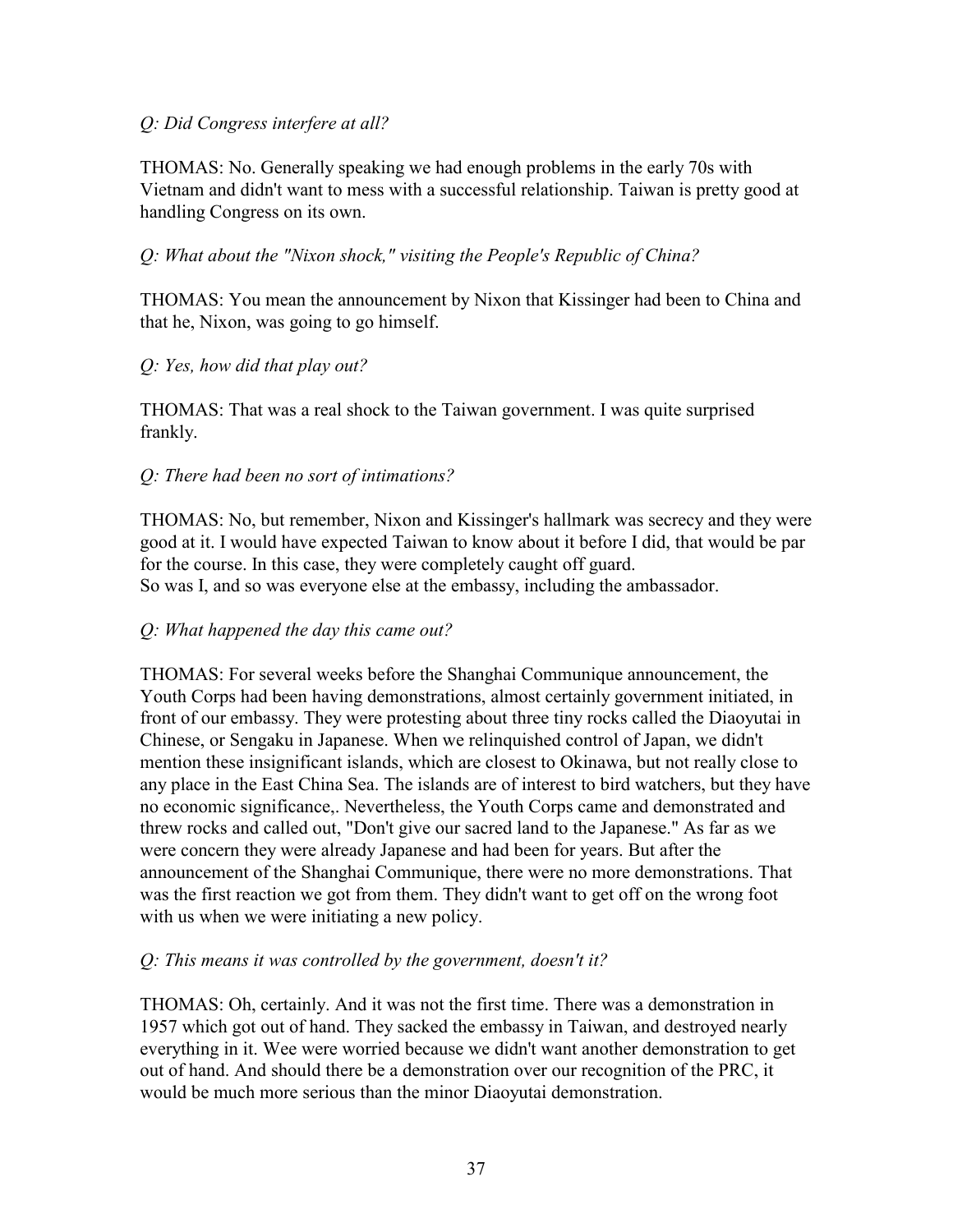## *Q: As political counselor were you called in? Did you get instructions from Washington how to explain the new policy?*

THOMAS: There were no instructions immediately. Washington was still quite secretive. It was a little difficult getting people to believe it the first few hours. We had been told to listen to the radio at 11:00 for an announcement that would be of interest to us. This we got from the Taiwan desk in the Department. Sure enough, there was news of great interest to us.

#### *Q: Did somebody come out?*

THOMAS: We had a fairly large congressional group, 20 or 30 people, headed by Carl Albert, who was speaker of the House at the time. That was to show our support for Taiwan while we were implementing the new policy.

## *Q: What was our line? That things wouldn't change?*

THOMAS: The general idea was that we would continue to support Taiwan. Our line was that the Shanghai Communiqué made this clear.

### *Q: This is after Nixon had visited.*

THOMAS: The Shanghai Communiqué was signed the last day of Nixon's visit. Then things became much more clear. By that time we had a chance to work out the Taiwan end of the communiqué. The arrangement has worked since then and for anything to last that long it has to be considered a success.

## *Q: What was the reaction of the Taiwanese government when they found out?*

THOMAS: It was a real shock to them. I wasn't called in immediately it was too important a matter to be handled at my level.

#### *Q: How did the ambassador react to this?*

THOMAS: He said he would like to have some time by himself to think and could we just let him work it out for a while, and that is what we did. Eventually we got instructions from Washington that told us in not very specific terms what our temporary line would be. The long term wasn't worked out actually until the Nixon visit. We knew better than to try to anticipate Mr. Nixon.

### *Q: At that time you very definitely had the idea that the shots were being called from Washington?*

THOMAS: Oh, there was no question about it.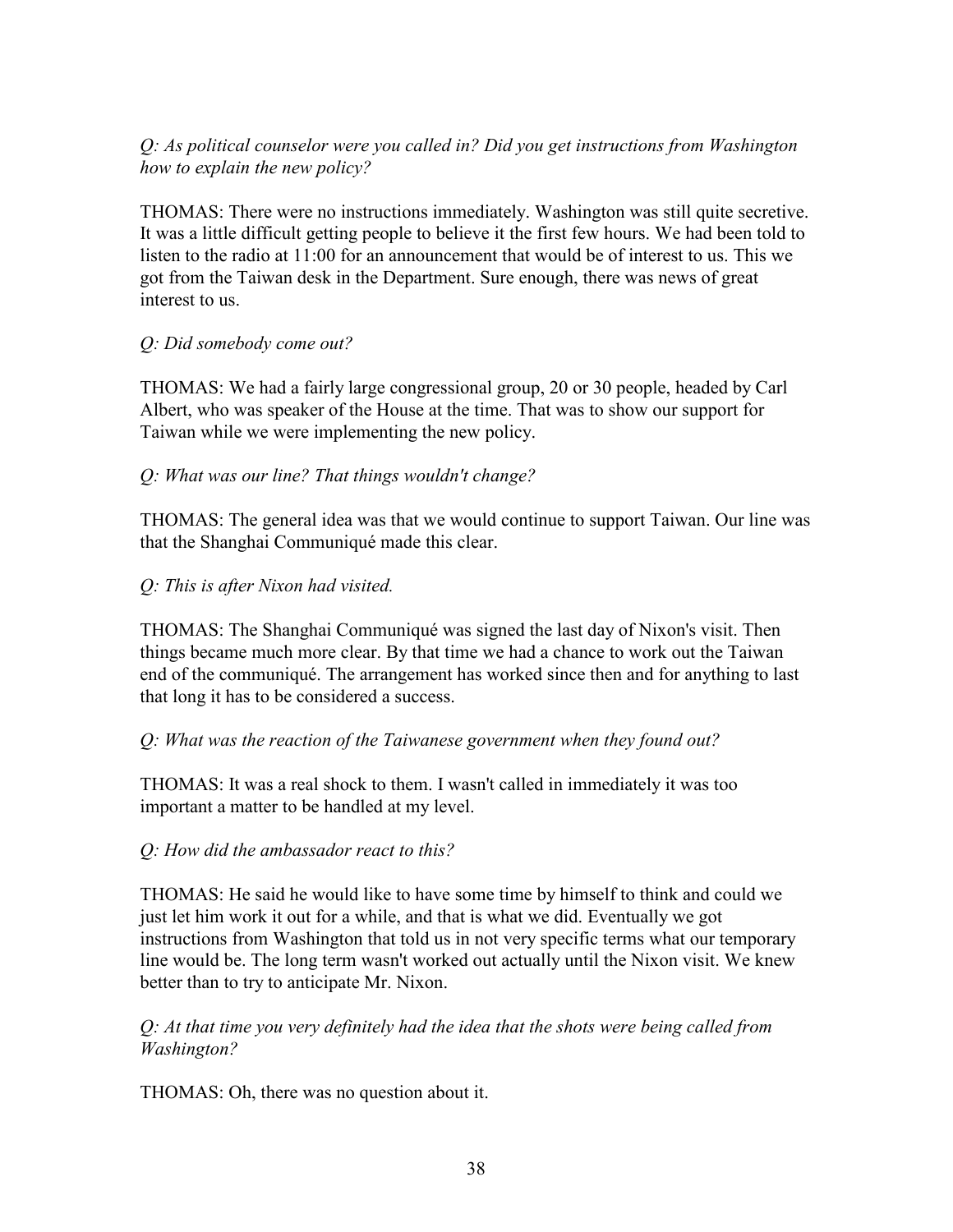*Q: You were in Taiwan during the Nixon visit?* 

THOMAS: Yes.

*Q: I take it that this was followed very closely, everybody watched it on TV and all?* 

THOMAS: The TV coverage was carefully selected in Taiwan.

### *Q: Besides this, did things change for you during that period?*

THOMAS: I expected a great freeze and that nobody would speak to us and a lot of other things, but none of them happened. The military continued to seek out our military, the economic people continued doing what they were doing. Essentially there was no overt change. People listened more carefully to us when we spoke, trying to find things there that probably weren't there. But it was much less than I anticipated. The director of North American Affairs, however, did not believe it when we told him we had not known in advance, and he was hurt that he had had no warning.

*Q: By this time, had you more or less gained the impression that Taiwan, as a whole, was*  really going its own way, despite the political rhetoric? That it was developing into a *viable nation state.* 

THOMAS: That oversimplifies it a bit. Taiwan was already a viable nation state in a sense, but they were always very careful to not say that they were. There again, you have a difference between what is actually going on and what they say is going on. We were very careful, for example, to give them full support in the United Nations, though we got beat the first time it came to a vote after the Nixon announcement. One of my primary technical jobs as political counselor in Taipei had all along been to find out a way of getting support for Taiwan in the UN.

#### *Q: How would one do this?*

THOMAS: We would send comments to Washington that we had no role at all in the embassy except to make suggestions to the Department for what the Department was telling USUN to do. Once the Nixon announcement was made, the end of that program was obvious. We had already had a tie vote back in the early 60s and PRC misbehavior during the Cultural Revolution only postponed the inevitable.

## *Q: Chiang Kai-shek was still in charge, wasn't he?*

THOMAS: Yes, he was, in a broad sense.

*Q: How did we view Chiang Kai-shek at the time you were there and Madame Chiang Kai-shek?*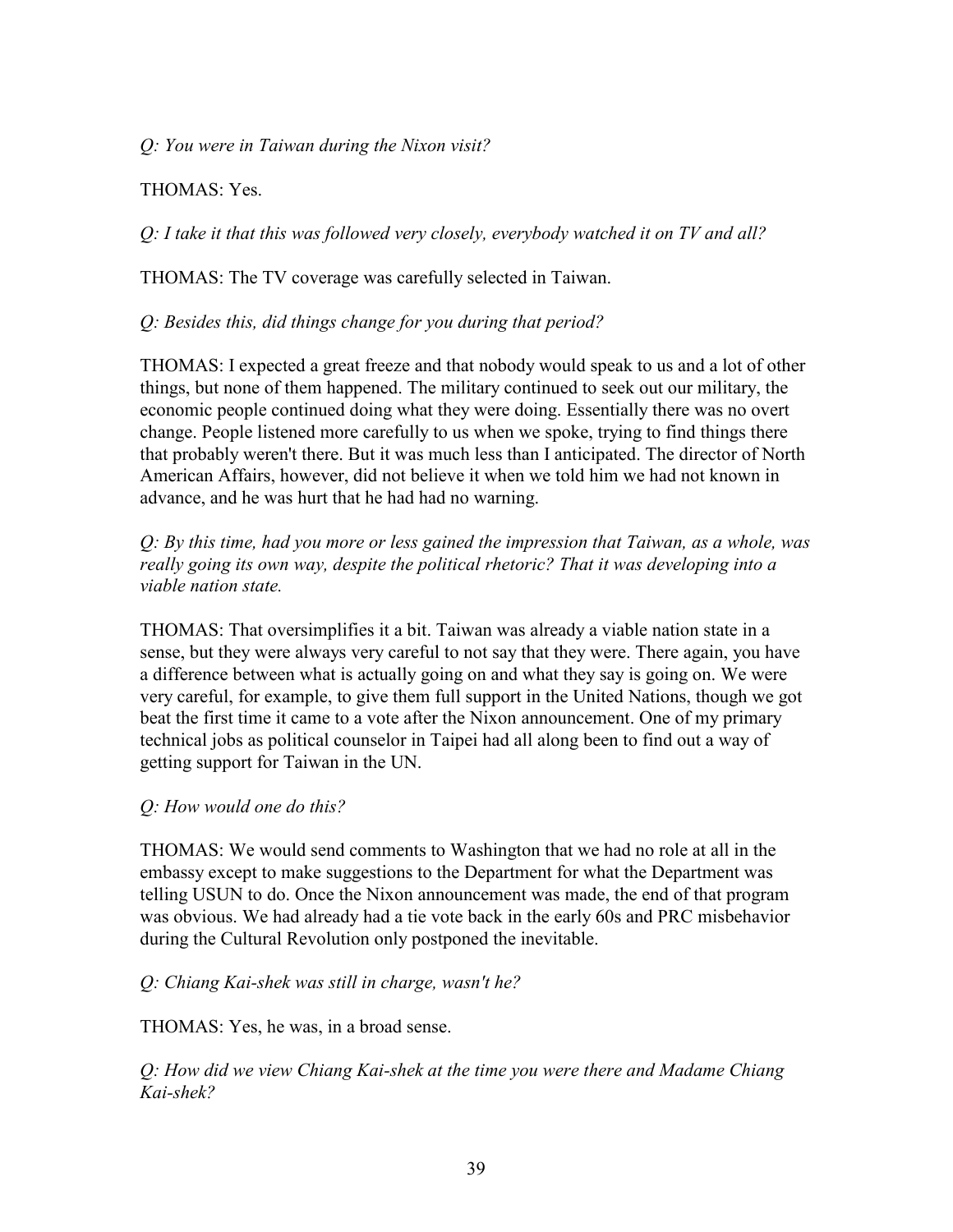### THOMAS: She is the only one still alive of the 1911 revolution.

### *Q: Was he a spent force by that time?*

THOMAS: Not in Taiwan he wasn't. He was very much an active force. He had his marbles in place. He was very careful in running the island in a way that everybody understood that he was the boss and anybody who got out of line would be quickly and severely punished. For example, next to our language school in Taiwan back in the '50's, there was a general--Sun Li-jen--under house arrest whose main crime was being seen as too close to the United States. He was not released until after Chiang Kai-shek's death.

#### *Q: What about corruption?*

THOMAS: To me, it wasn't really important, economically or politically, having been in Cambodia and Laos where it is had a major negative effect on the economy. What corruption existed in Taiwan was economically minor.

*Q: Is there anything else you want to cover about your tour in Taiwan before we move on?* 

THOMAS: No, I think we have gotten the most important thing clear: what you do and what you say are not always the same and sometimes much better not the same.

*Q: That is many times the case.* 

THOMAS: Taiwan is not the only place that holds true.

*Q: Including the United States, for example. Well, you came back to Washington then for a short period of time, for about a year.* 

THOMAS: For two years. First I went to the National War College.

*Q: Where did you go after the National War College?*

THOMAS: I went to the USUN for the four months of the General Assembly Meeting, where my main work was on Cambodia. We succeeded in protecting the Cambodian seat and Prince Sihanouk in the UN.

## *Q: What was the challenge?*

THOMAS: It was a Communist Vietnamese challenge to Sihanouk and his government and eventually they took over. But that was a useful assignment because it got me for the first time out of the Far Eastern area into the rest of the world. It was very educational.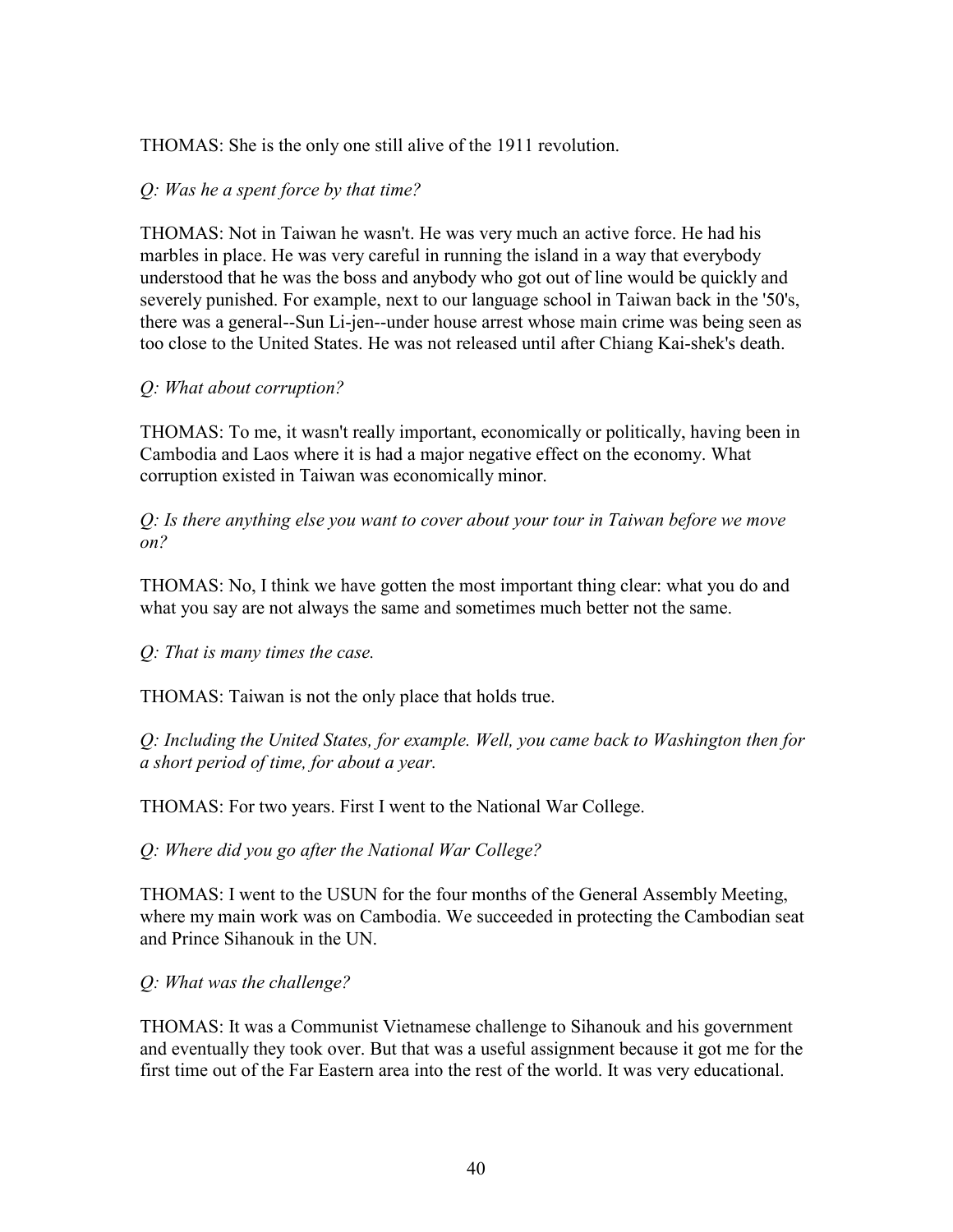*Q: You certainly were a Far Eastern hand.* 

THOMAS: No question about it.

#### *Q: What were you doing at the UN?*

THOMAS: I was an advisor to the East Asia part of the mission and tried to work with the Cambodians, with the Japanese, with whatever Africans were friendly to Sihanouk, and he had quite a following among the Africans, which is always a little surprising to me.

*Q: Well, he cultivated them and was also flamboyant, which I think appealed to them too.* 

THOMAS: He did very well. He knew what he wanted and worked very closely with us. His people inquired daily what our plans were and let us know what their plans were. This was very important in keeping two active delegations coordinated.

*Q: During this four month period you were working there, was Sihanouk pretty much a steady force to keep things going, because, as you say, he is still alive and in power.* 

THOMAS: He has prostate cancer.

#### *Q: But did he kind of hold to the course while you were there?*

THOMAS: Yes. He was a pleasure to work with. He knew what his strengths were and where he would be wasting his time and where people would be helpful in a minor way when they couldn't be helpful in a major way. It's very subtle in the UN on issues of that sort. I found it a very enlightening experience, particularly the part of getting away from East Asia, although I ended up working mainly on East Asia.

#### *Q: The ambassador at that time was John Scali?*

THOMAS: Yes. He was not as active as, say, Jeane Kirkpatrick and I saw very little of him. We had a staff meeting every morning on what the day's problems were and they were all worked out pretty well. But he was not as active as George Bush, for example.

*Q: Then you took off again back to your old stamping grounds except on the other side of the Straits, you went to Beijing.* 

THOMAS: Right, as economic counselor.

*Q: From 1975-79. At that time did we have an embassy?* 

THOMAS: We had an embassy which was called by another name. It was the United States Liaison Office. It was very small. We had about eight non-administrative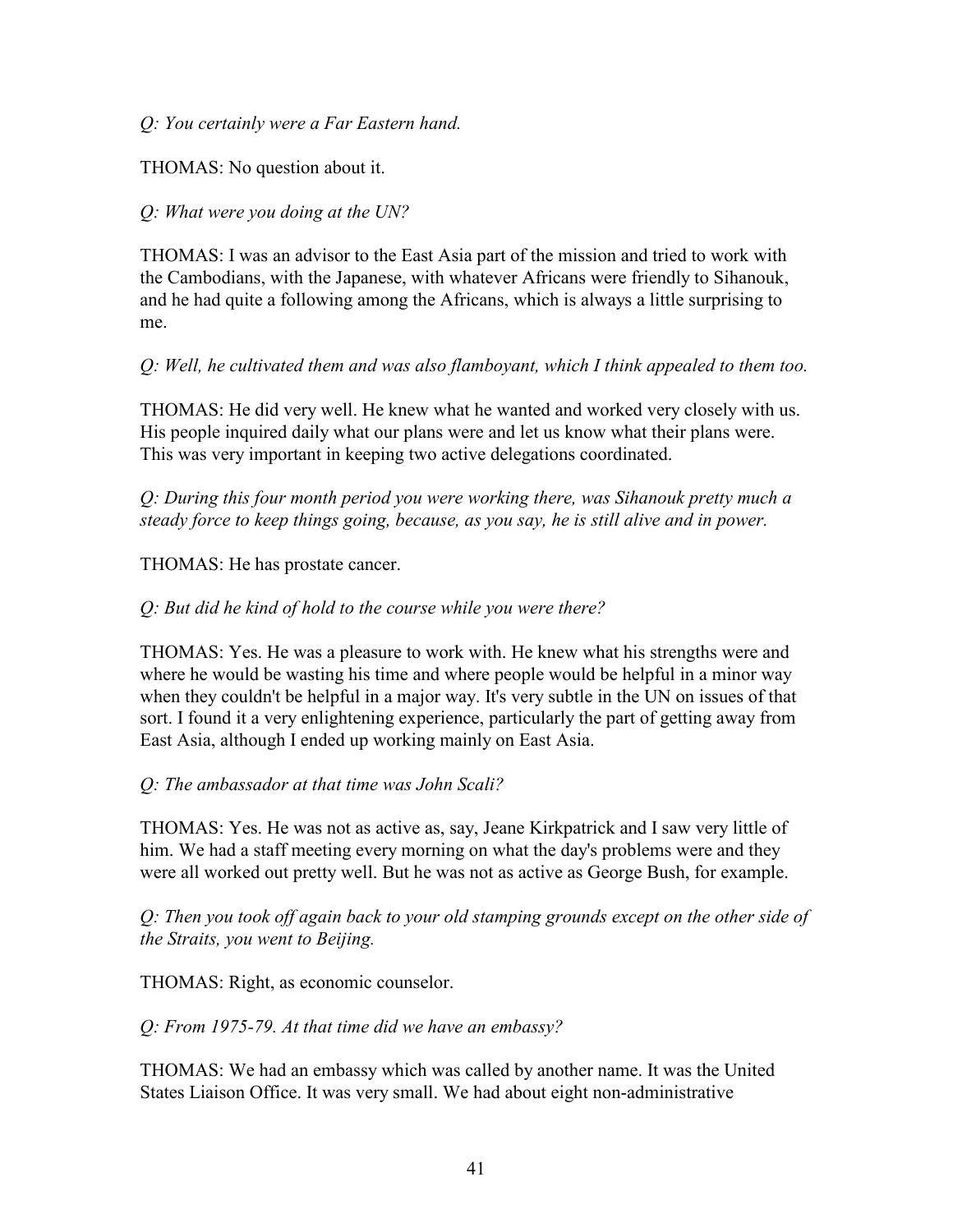personnel. No military program, no economic program, no cultural program. Whatever we did we had to call by another name, which I was used to from Taiwan.

## *Q: Well, what were you doing?*

THOMAS: We were doing normal embassy work, without the terminology . It was a pleasure to work in a very small outfit like USLO, as we called it. Bush was a good administrator.

## *Q: This is George Bush?*

THOMAS: Yes. He was an extraordinary administrator. USLO was a very tight knit little organization. Instead of marines, we had State Department security personnel. Originally there had been marines, but the Chinese objected to some of their behavior--for instance, they had given a party at what they called the Red Ass Saloon--and the marines were asked to leave. We had to avoid a situation like that coming up again.

## *Q: How did you deal with the Chinese government?*

THOMAS: Very distantly. The first time I got instructions to go to the Ministry of Finance, I didn't know where it was. It was an unmarked building because the Chinese at that time were not marking buildings. They thought it was too sensitive for foreigners to know where the Ministry of Finance was.

## *Q: How did you get there?*

THOMAS: I asked the driver, of course. If he didn't know, he would ask somebody who did. The Cultural Revolution was a very peculiar time.

## *Q: Was the Cultural Revolution dying at this time?*

THOMAS: It was winding down, but it wasn't obvious that it was. It was clear, though, that the political situation was unstable because the old leaders were dying. In l976, Zhou En-lai, Zhu De, and Mao all died. In the summer, there was the disastrous Tang Shan earthquake, which some superstitious Chinese thought foretold a change of dynasty.

## *Q: Was the Gang of Four still in power?*

THOMAS: As the old leaders passed on, a group around Jiang Qing tried to take over the leadership and for a few months they were very much in power, though finally they failed. It was a very unstable time. Just at the end of Bush's tour, Deng Xiaoping came back and delivered the funeral oration for Zhou En-lai. Shortly afterwards, Deng was out of power again. Foreigners were under tighter travel restrictions. Foreigners couldn't travel anywhere without permission, and for cities other than Canton, permission was often not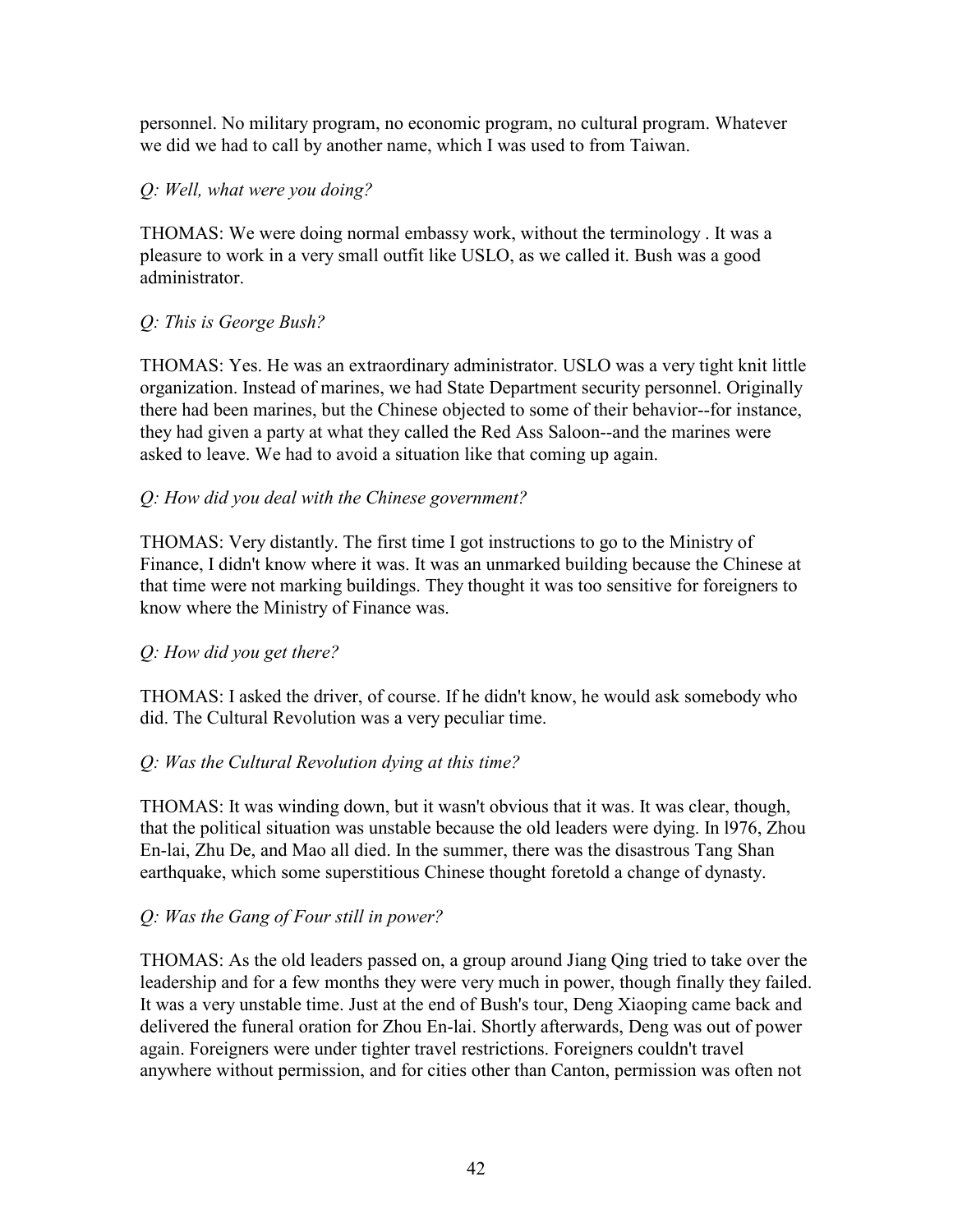granted. In l976, my daughter-in-law, who is from Shanghai, asked for permission to stop and see her Shanghai relatives on the way south from Beijing, but permission was denied.

### *Q: It was a liberal center in Chinese terms wasn't it?*

THOMAS: In Chinese terms, no, in no way liberal. It was the headquarters of the Gang of Four. Three of the Gang of Four were Shanghai people.

*Q: Were you and the rest of the embassy going out and reading wall posters and other things like this?* 

### THOMAS: Yes.

### *Q: This was the time of the wall posters?*

THOMAS: When we first arrived in 1975 there weren't many wall posters. They were more common later on, and they were of great significance. We would take a different route going to work every morning riding bicycles mainly so that we could see if there were any new signs up. We found out that Hua Guofeng was Chairman of the Party by going through a hospital courtyard and looking at all the new signs that were up.

## *Q: Who put up these signs?*

THOMAS: We thought it best not to go out at night in those days and so we never saw any signs being put up, but occasionally you could see something. The people putting up the signs would do it late at night and in a place where they were protected by their own people.

## *Q: So it was little enclaves of Party people.*

THOMAS: Not necessarily. The party was at war with itself, and there were different factions within the party putting up posters. But later on, groups outside the party also put up posters. People felt they had enough support to do this without too much risk.

### *Q: Were you looking at Beijing as being divided into quarters or something where you would see one type of wall poster in one place and another type in another place?*

THOMAS: No, the areas were chosen because of their convenience or because of their significance to the poster site. For example, the posters for the big 1976 Qing Ming demonstration for Zhou En-lai were put on and around a monument to the heroic dead in Tiananmen square which had Zhou En-lai's calligraphy on it and therefore everybody would know that this was support for Zhou En-lai. The poster became more open in their criticism of the authorities, especially Jiang Qing. During one night, the authorities removed posters and flowers from the monument. Next morning, police armed with axe handles began chasing the demonstrators from the square. In the struggle, the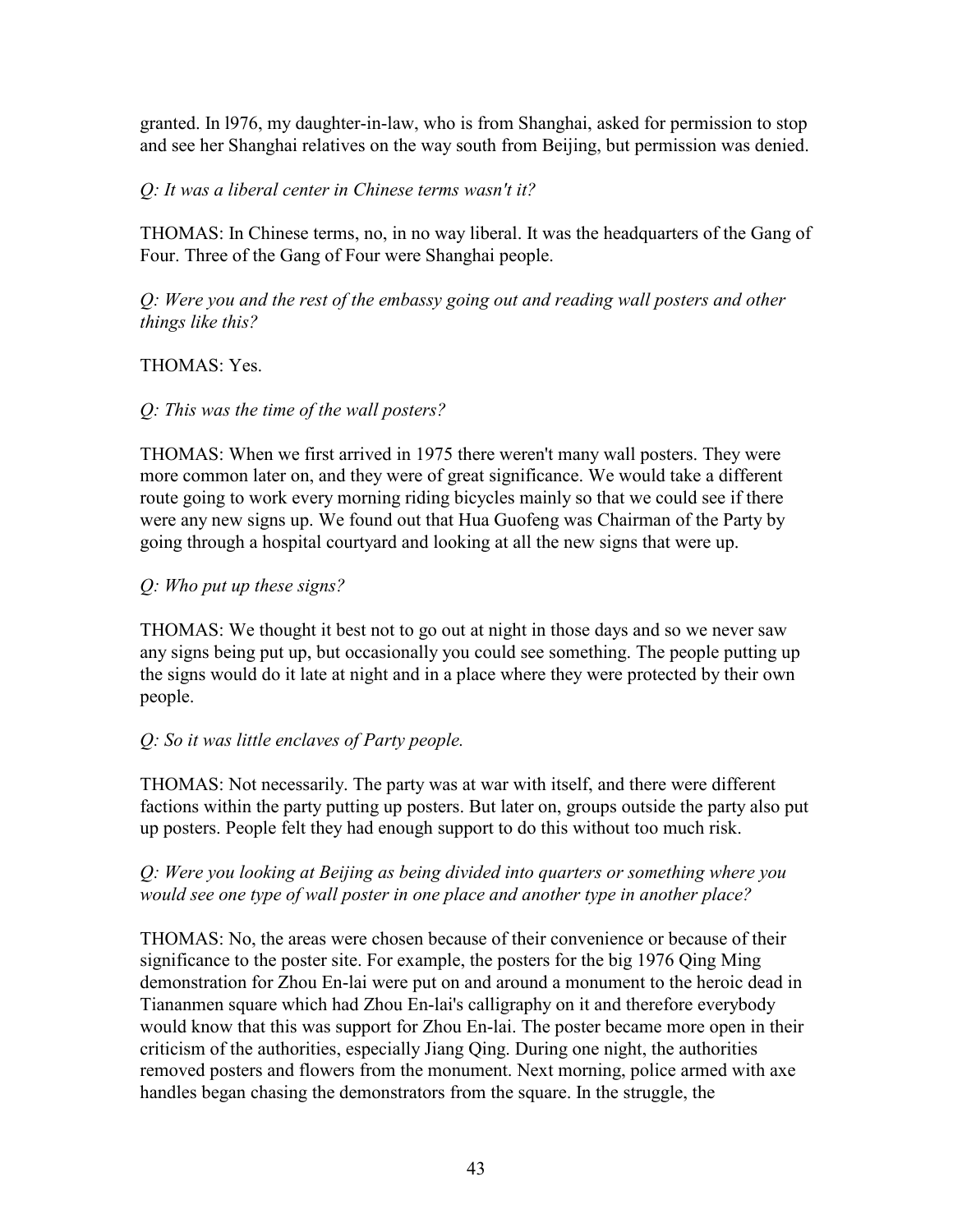demonstrators set fire to a police station. There was a lot of damage but there were very few foreign reporters stationed in Beijing so the demonstration got almost no international press coverage.

## *Q: What were we seeing from the wall posters? Was there a power struggle going on?*

THOMAS: Yes, and it was very clear, and that is what the wall posters said. There was frankness in the wall posters that we hadn't seen before. The year 1976 was very prolific in wall posters and we got a lot of political information this way and through no other way.

### *Q: Did we very much feel that we were there as more of a listening post than anything else at that point?*

THOMAS: We had connections with the Chinese but they were very carefully chosen on both sides. It was a tenuous arrangement. The restrictions on us were no different from restrictions on other foreigners. It was a relationship we were afraid could be easily ruined. In fact, it was less delicate than we thought, but I think it was the right thing to be very careful in our arrangements.

*Q: Part of the time you were there was during the Carter administration. Did you see any change with them?* 

THOMAS: No, the problems remained the same and our response to them remained the same. Carter came in with full recognition as the goal and achieved it.

#### *Q: Did recognition come while you were there?*

THOMAS: Yes.

#### *Q: Did that make any difference?*

THOMAS: Yes, it did. It made a bigger difference than was immediately apparent at the working level because the Chinese were wary of us and of their own government. But there was a big difference. The mission changed from a liaison office with a small staff to an ordinary embassy with many more people. Aside from recognition, China was becoming more open. The gang of four had been overthrown, the Cultural Revolution had ended, Deng Xiaoping was securely in power.

#### *Q: While you were there, was human rights at all on the agenda or was it just not a viable thing?*

THOMAS: Planning for approaches on human rights was on the agenda but remained on the back burner. It was not nearly as "viable" as it is now. Senator Jackson and Congressman Vanik visited Beijing. They concluded that the human rights situation was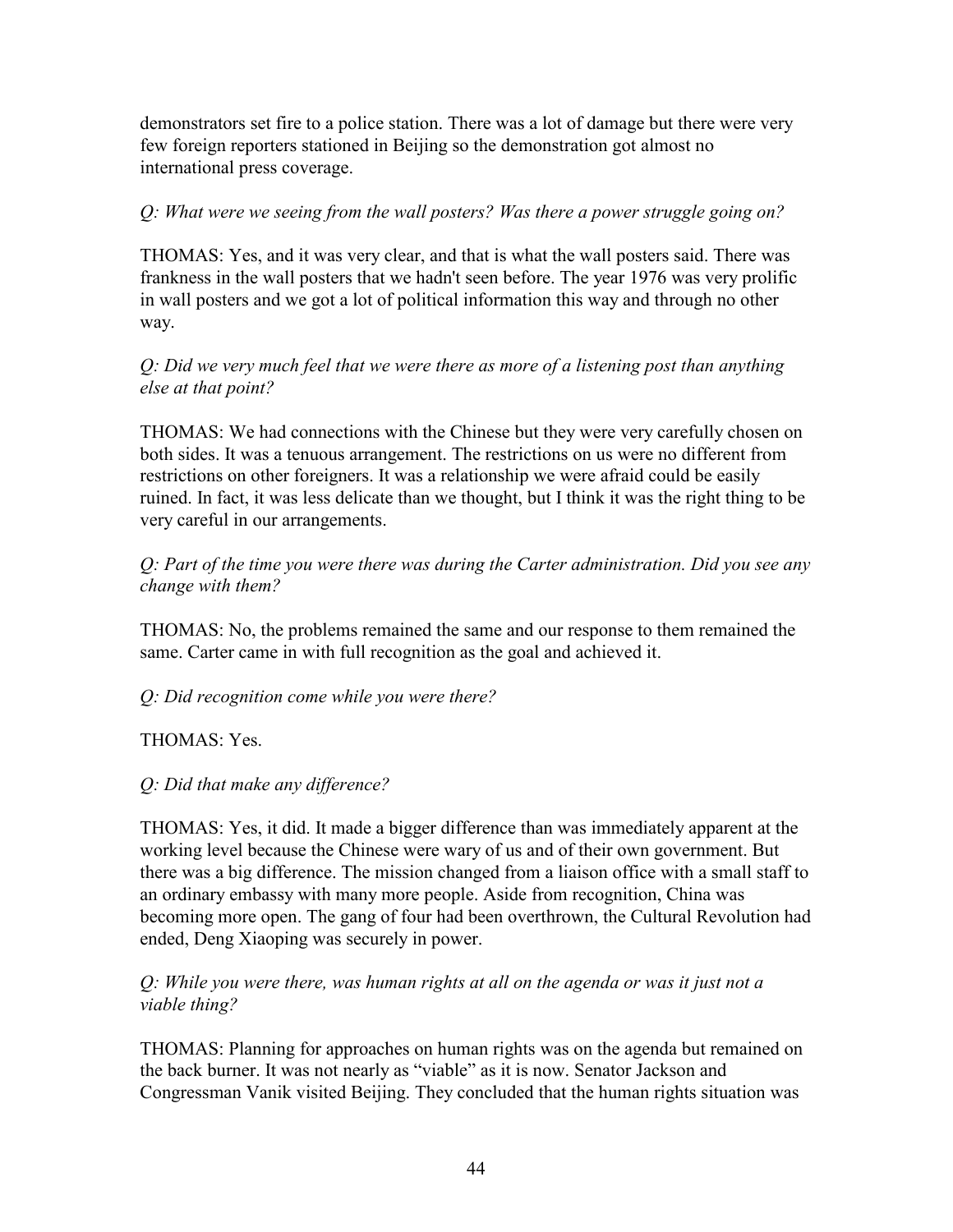basically improving. If you look back to the Cultural Revolution days, there has been an enormous change.

*Q: Were you getting any particular view of how the Chinese viewed the Soviet Union in those days?* 

THOMAS: Partly through our relations with the Soviet Embassy. They were fascinated, of course, by the assignment of Bush to the CIA. We had relatively close relations with the Soviet embassy for a few months.

*Q: When did you leave? In 1979?* 

THOMAS: Where did I go after that?

*Q: To Hong Kong.* 

THOMAS: That was a short assignment.

*Q: But basically you went before things turned sour again with the Soviets in December 1979.* 

THOMAS: From our point of view in the embassy, relations with the Soviets and the Chinese were relatively good. We were working on the same wave length. The Soviets were still extremely nosey about what we were doing with China and obviously from their point of view it was very important.

*Q: Was there the feeling that we were trying to play China against the Soviets?* 

THOMAS: Yes, in a sense.

*Q: Did you have any feel for that at all?* 

THOMAS: My field there was not the Russians except for Soviet trade and they were reasonably open about that. Russia published foreign trade and foreign exchange statistics. But they were a suspicious bunch. I think the Russians thought we were trying to play one against the other, and I think everybody else in Beijing thought we were too.

*Q: On the trade issues, one of the persistent American visions in has gone on for two hundred years and that is the tremendous market that China will offer. Here you were as we open up our first embassy. How did you see trade with China and the prospects for it at that particular time?* 

THOMAS: From 1898 to 1922, my great uncle was with the British-American Tobacco Company in China and proved that the idea of selling the Chinese one cigarette each so you will sell a zillion cigarettes does work. The trade problem now is very different from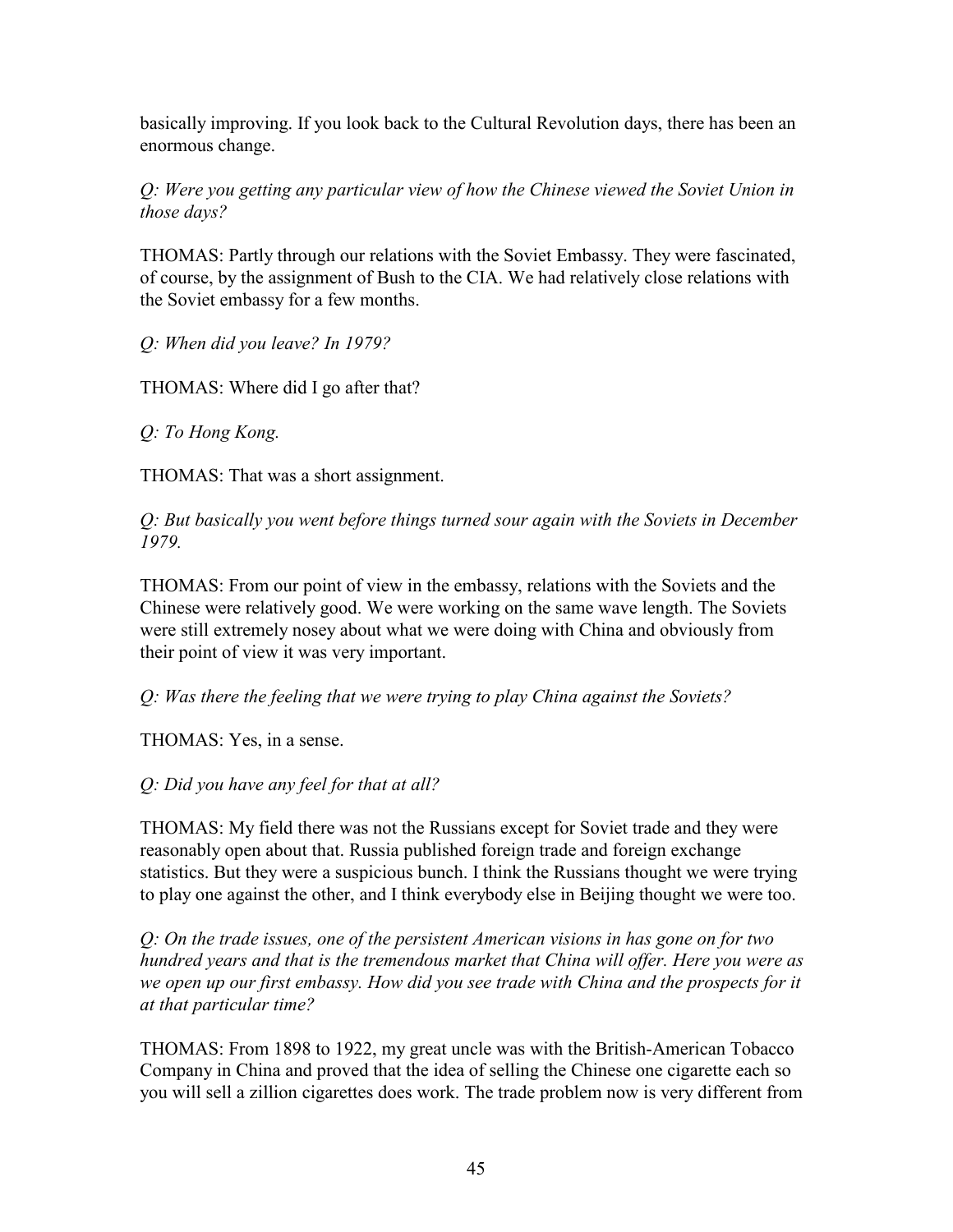the problem we had then. The main problem of trade with China in the 1920's was poor trade organization. At first, the communist Chinese had ideological problems with trade with the United States. Those were overcome by the power of the dollar. Later on, they had administrative problems in handling trade with a major economy. They are better organized now. They feel their main problem is trying to keep inflation in check.

### *Q: Were you there for the overthrow of the Gang of Four?*

THOMAS: Yes, I was.

*Q: How did that play out from your perspective and our embassy's perspective?* 

THOMAS: I was in Moscow when Mao Zedong died and came back on the next plane, not that my presence was required. It was obvious that there was great tension in Beijing. Mao's funeral was an extraordinary thing. There were girls lying down on the catafalque keening in the traditional Chinese fashion. Mao was all waxed up. But the political tension was very strong. It was very obvious in the streets. It wasn't until well into the next year that Deng Xiaoping really got things under control.

### *Q: Again we were pretty much a passive observer of this?*

THOMAS: Oh yes, with a billion people in China and an office of 20 or 30.

*Q: Well, I had to ask the question.* 

THOMAS: It's a fair question. Just because the answer is obvious doesn't mean the question shouldn't be asked.

*Q: Well, you left there and went for a short tour in Hong Kong. What were you doing there?* 

THOMAS: I got an offer of a better job and took it.

*Q: You were in Taiwan again from 1979-81. What was our representation there?* 

THOMAS: There again I got one of these half horse and half donkey jobs in the American Institute in Taiwan, which did unofficially much of the same work the embassy had done in the past. Things had changed a bit because our friends in Taiwan had the same problems they had earlier with the addition of doubts about the steadfastness of the United States in its relations with Taiwan. The economy was very strong and they took advantage of it to attract more investment and tried to attract American businessmen in a way they hadn't bothered to before. The Taiwanese decided that their differences with the mainlanders in Taiwan were of secondary importance. The Taiwanese felt that they should cooperate with the government. The government still ran things and included the same people who had been in charge my previous tour in Taiwan. But the Taiwanese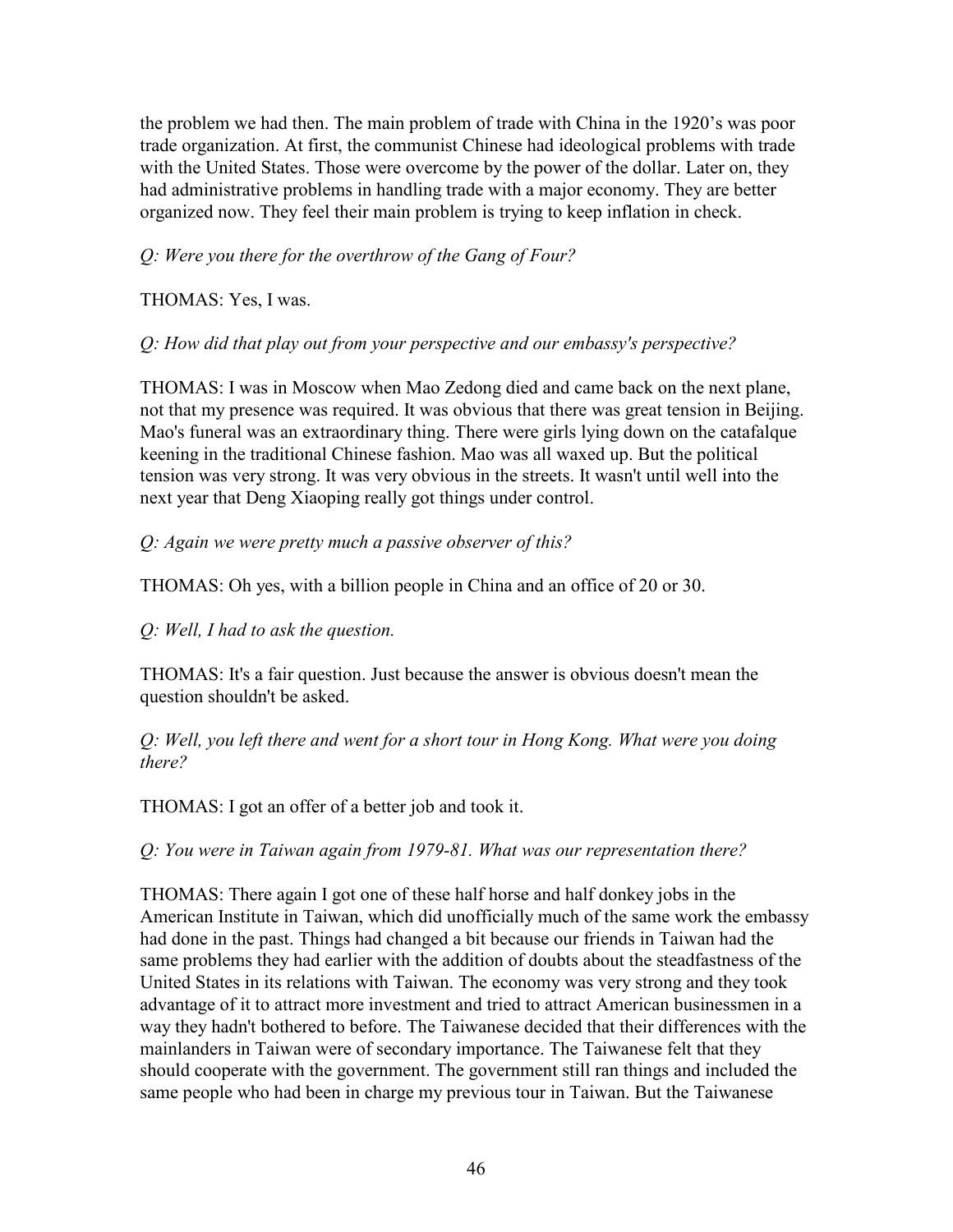were obviously outliving the mainlanders and the Legislative Yuan who had run things since 1945 were no longer an effective group to take charge for Taiwan's future.

## *Q: By the time you got there had the Taiwanese, the new people coming in, were they sort of comfortable with the situation by this time?*

THOMAS: By the time I got there they were beginning to get used to the situation. When we closed the embassy it left a great gap. The embassy was in temporary quarters. We had begun negotiations for a non-diplomatic replacement, the American Institute in Taiwan. We had to negotiate much more than when we set up the embassy in Beijing, because Taiwan was not prepared for it, although they expected something of the sort to happen. Initially the relation was a shakier relation than it had been. The military sales program had to have a separate organization. The Department of Commerce had to have a separate organization. Over the years it turned out to be much more like an ordinary diplomatic mission. By the time I left the problems were mostly worked out and Chuck Cross had good relations with the Taiwan government as Director of the American Institute in Taiwan.

## *Q: Was this just a matter of getting the bureaucracy to respond?*

### THOMAS: Ours or theirs?

### *Q: Both.*

THOMAS: Well, it was a matter of both. In some cases they responded very promptly. Financial matters for example were never any problem. We sold some of our real estate for million of dollars. Property we had had for years. The old consulate in Japanese days. That worked out. Some other things were much harder to work out. But, by the time I left Taiwan, they were used to it, had established a relation with us, and didn't think we were trying to sell them down the river. There were some things that still bothered them, but they had accommodated themselves to the new situation in a very effective way.

#### *Q: Had their rhetoric changed as far as the mainland was concerned?*

THOMAS: It changed more in quantity than in quality. In other words, they just didn't say some things they used to stress. The major change had come with the death of Chiang Kai-shek died In 1975. Changes which had been delayed were adopted under Chiang Ching-kuo and C. K. Yen. By the time Li Teng-hui took over, a basic democratization of Taiwan had begun.

#### *Q: Well, you left there to go to a very difficult post.*

THOMAS: Difficult in some way but not in others. Laos is a very pleasant place in spite of the lack of modern conveniences.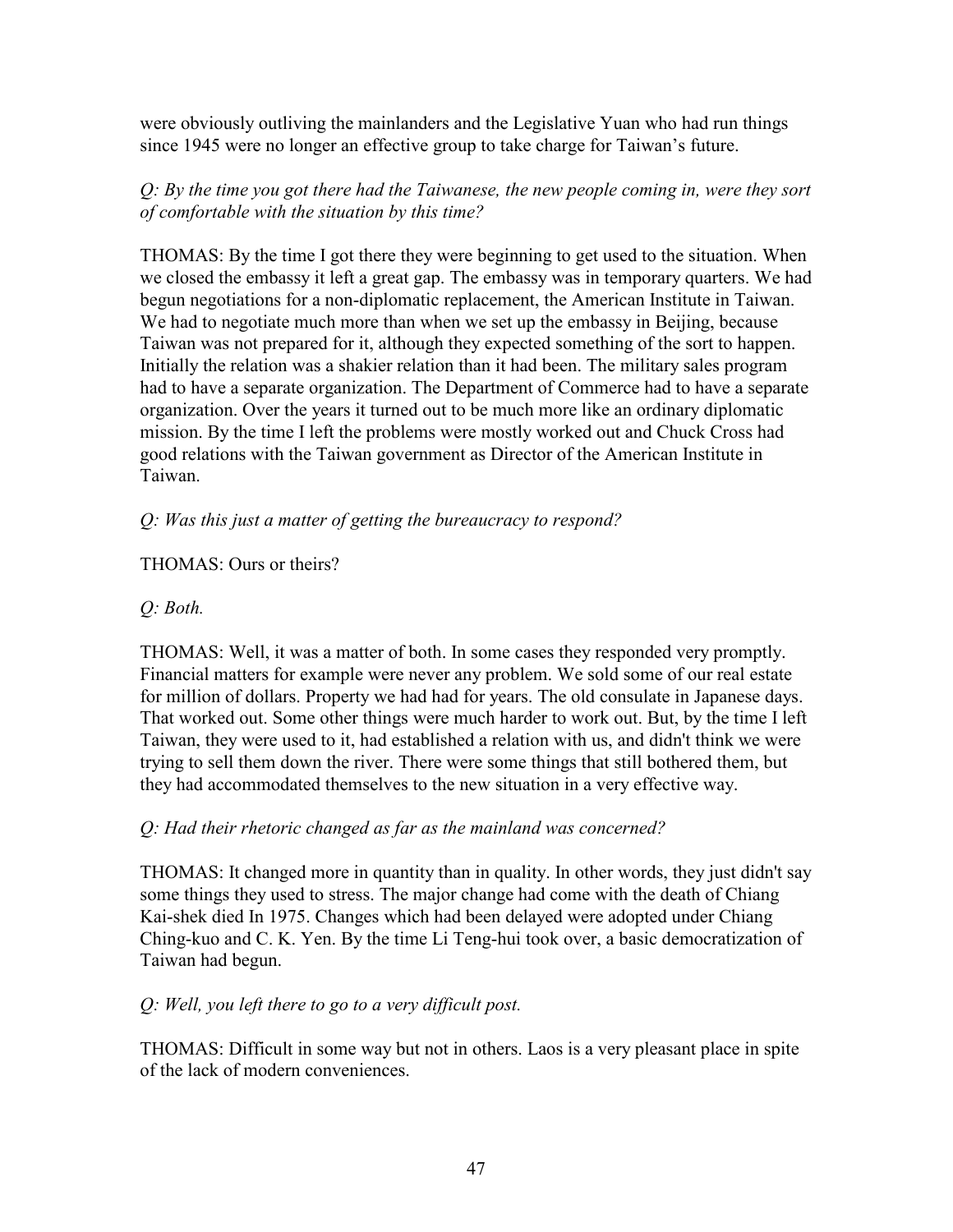*Q: You went to Laos where you were from 1962-64.* 

THOMAS: Yes, but in a very different job.

*Q: What were you doing?* 

THOMAS: I was Charge d'affaires..

*Q: Which meant what?* 

THOMAS: It means you run a very small embassy. We had eight Americans. The main job there was to keep the post open. Our main problems were yellow rain, MIAs, Bo Gritz-type Rambos...

### *Q: Could we go through each? What was yellow rain?*

THOMAS: Yellow rain was an accusation that the Communists in Laos were dropping poisonous substances and even testing them on the ground in northern Laos. People went to Thailand to refugee camps and claimed that they had been poisoned or that whatever disease they had was due to poison. They got a lot of publicity for it. I had serious doubts about it then which became much more serious when I got out. The evidence for the existence of such yellow rain was very flimsy and once it was challenged, no one could come up with answers.

MIAs was a much more serious problem.

#### *Q: MIA means missing in action. What was this problem?*

THOMAS: The problem was that when the fighting stopped in Vietnam, there were a number of American prisoners of war in Vietnam and Laos and a couple of Americans who were in Vietnam of their own volition. We had been unable to account for a large number American service men missing in action. Some of these are known to have disappeared at sea. I think it is most unlikely that any of them are alive. There is a much smaller number of people whose whereabouts are still unknown whom we have been trying to find for ten years now, since 1974, and not all of them have been accounted for. At first the Vietnamese wouldn't have anything to do with us on it because Nixon in the last throes had promised several million dollars worth of aid...I think one of the roundest sums was a billion dollars. The Lao at that time were under Vietnamese control and there were grave doubts whether any of the Americans were still alive. Some of them, including Senator McCain, were returned a good deal worse for wear. This was in accordance with an agreement we signed with the Vietnamese. The U. S. position at that time was that there were more alive than we had official word on. A number of servicemen had been shot down in Laos and never heard from again. Some of these people were obviously dead, but how many is another matter. There was a very active lobby looking for Americans. Many people thought that there were live Americans still imprisoned in Laos and Vietnam, but the hope for this has faded with the years.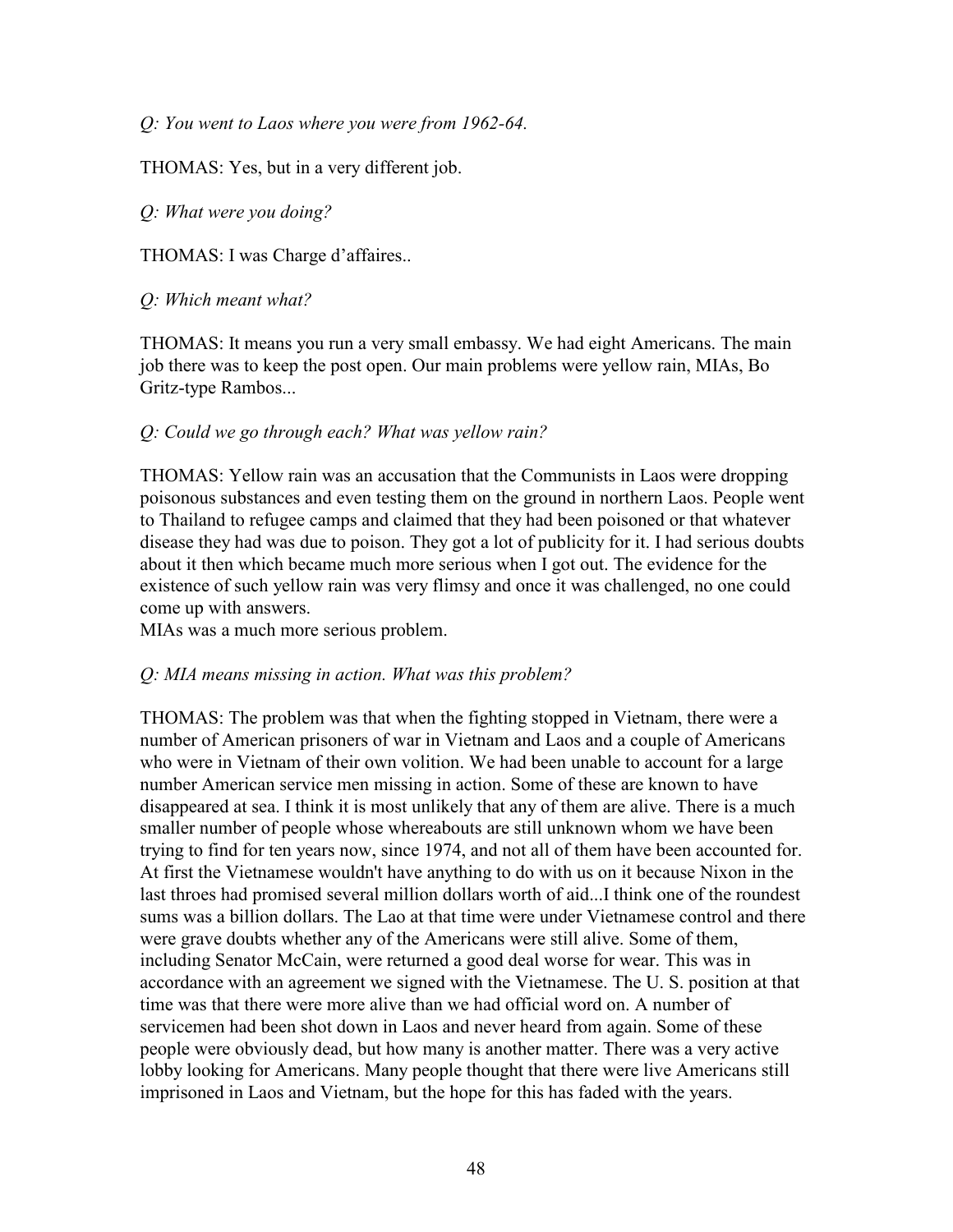### *Q: What were you doing during this 1981-83 period?*

THOMAS: We periodically went to the Lao government asking their help in accounting for missing Americans, and we asked for their help in recovering remains of dead Americans. As time passed, more and more the emphasis came to be on recovering remains. Towards the end of my tour we got a group of MIA association families to come to Laos, to fly by helicopter to a remote area and to look in bomb craters, and they actually found some human bones in them. Since I left Laos things have moved much faster. The new generation of Lao government officials is more willing to work with us than their predecessors.

Another very important program is the Vietnamese exchange. I was allowed to go up to the Plaine des Jarres with a Congressman and have a look. We didn't see anything we hadn't seen before, but it was nice to be able to go up and show a member of Congress the bombed out countryside.

#### *Q: How did you find the Laotians? When you arrived there you said they were beginning*  to change, but was it difficult to deal with them? I am talking about the government.

THOMAS: As people they are extraordinarily pleasant and easy to deal with. They don't stand on ceremony at all. They don't always do things the way you would like them to but you can't be too particular. Personally I found them very much like they had been during my first tour there. However, their cooperation with us was not everything that could be desired. They had some very good people and I imagine they are more important now that the older people like Prince Souphanouvong have died.

#### *Q: You said your job was mainly to hold open the embassy?*

THOMAS: Yes, and wait for better days, which have come. It was a fairly obvious policy but a sensible one. Things have gotten much better under my successors.

#### *Q: What was your problem with the Rambo types which I assume could be termed as soldiers of fortune?*

THOMAS: Yes. We had problems with one American in particular who claimed to have been in Laos wandering around in the forest. He possibly was, but it was by no means certain that he was. There were others. I think there were more stories than people. Anybody could say that he had been to Laos and get it printed in the press somewhere.

#### *Q: Did you find yourself having to swat down these stories all the time?*

THOMAS: I think Bangkok was doing most of the swatting, that is where the stories were coming from. They could go to the bars and find the guys who were pushing the stories, whereas we were in another world.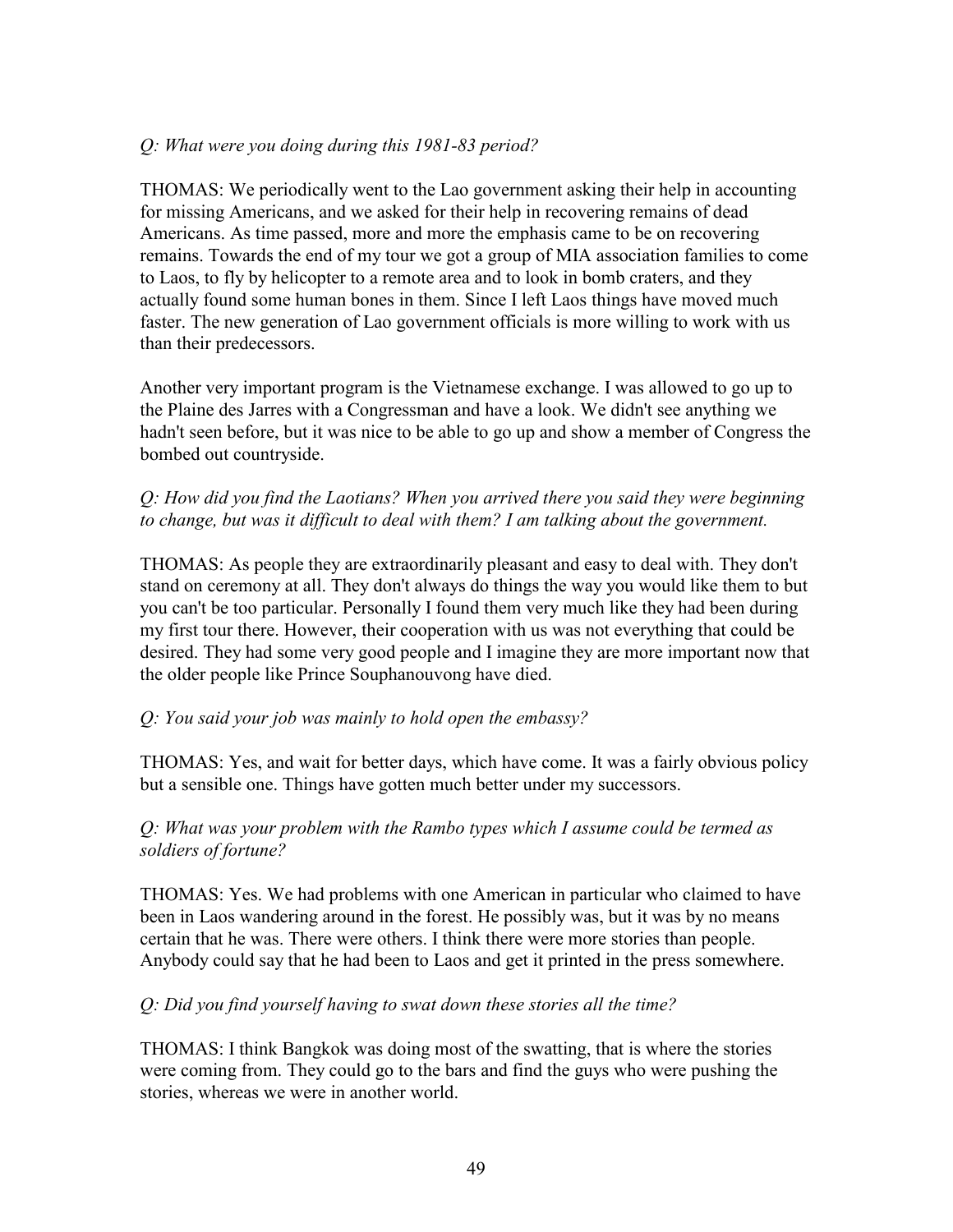### *Q: Well, what kind of a world was it? Were you pretty well restricted? What did you do?*

THOMAS: Compare Laos and China, they are two so-called Communist countries. In China if you invite people to dinner they would say, "Sorry, it is inconvenient." In Laos if you invite people to dinner they would say, "I would be delighted," They would be late, but they would be there and behave very politely while they were there. The Lao were easy to get along with but not easy to accomplish anything administratively with. But fortunately we had a large embassy left over from the old days which we were able to keep.

#### *Q: So you were a small staff with a huge embassy?*

THOMAS: We had a huge house from the days when there were a couple hundred Americans in Vientiane.

One other thing on the MIAs that keeps the story alive. We had one story of a man named Garwood, an American who stayed on his own initiative in Vietnam. We used to get reports that he had been sighted in such and such a place...an American black has been sighted. That kept things alive until he finally got fed up with Vietnam and left. The other thing was the Japanese from the Second World War who stayed in the Malaysian jungle until 1990. These were very real people and from 1945-90 is a long time. But it kept things alive in Laos which otherwise might have died a natural death.

#### *Q: Were the Vietnamese running things at that time?*

THOMAS: I had that impression. They had an intelligent and very well informed ambassador who had been in Laos for several years. We felt at that time that the Vietnamese were running things. They had a large embassy there and a military group outside of the city. When I went to the Plain of Jars there were Vietnamese troops everywhere, many of them speaking Lao. So when things changed in Vietnam, it automatically meant things changed in Laos for the better. They have gotten much more comfortable about cooperating with us on the MIAs, people or remains.

#### *Q: Then, you left there in 1983 and went back to the UN.*

THOMAS: That was a between tours assignment. I had several months in the UN and also in Personnel as a Senior Assignments officer. That was a very enlightening assignment.

#### *Q: How so?*

THOMAS: Just in how the Department works and how people act. I wish I had done it ten, twenty years sooner.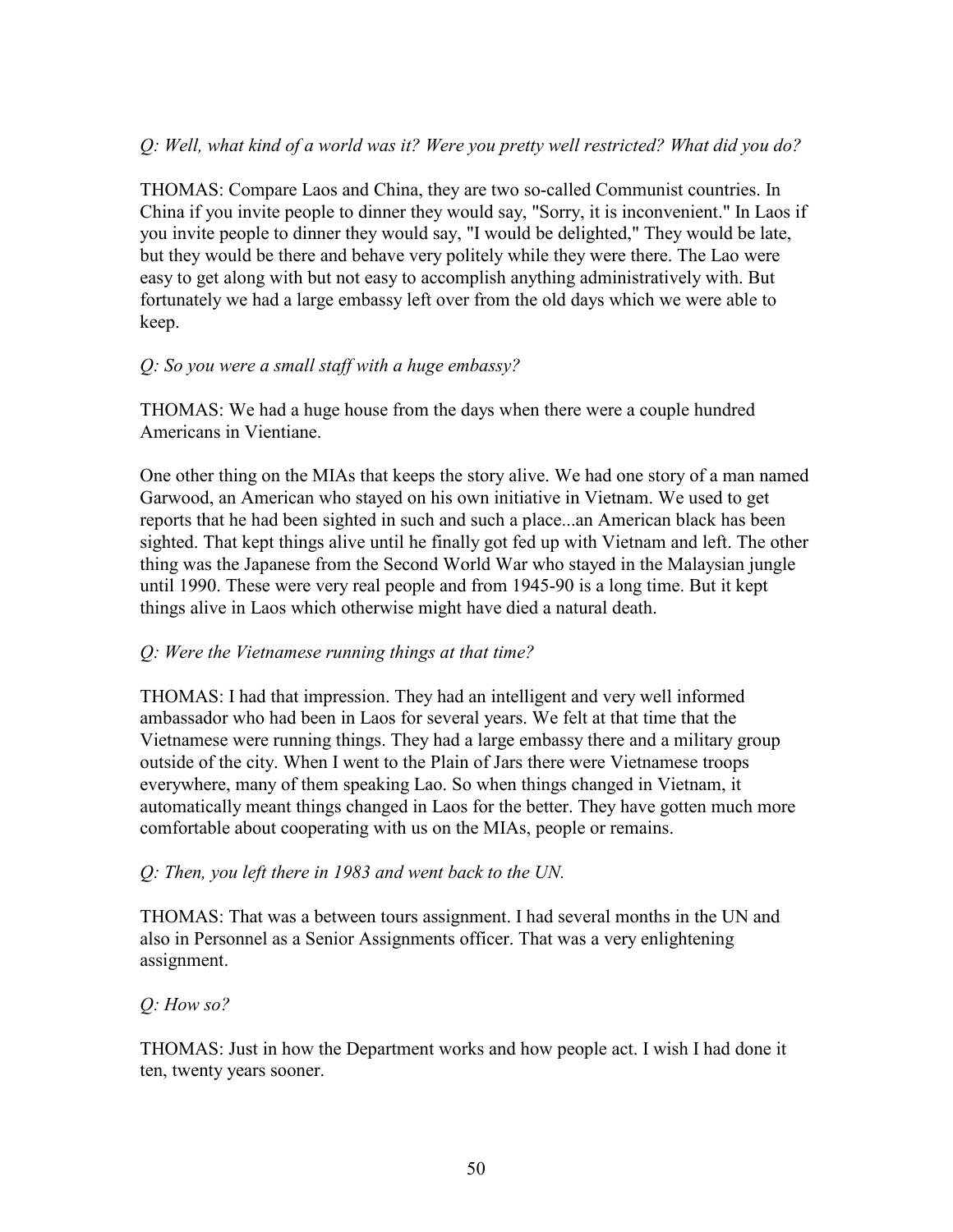*Q: It gets one to know the system.* 

THOMAS: It certainly does.

*Q: Then, off you went to China.* 

THOMAS: I opened the Consulate General in Chengdu.

*Q: From 1985-88 you were consul general there. Where is Chengdu and what were you up to?* 

THOMAS: Chengdu is in southwest China. The consular district had 170 million people in it. It includes Sichuan, which has a 100 million people, plus Yunnan, Guizhou and Tibet. Tibet is the largest in area but has only about 2 million people. We had had an office in Chengdu during the Second World War who was in charge of procurement for our air force, which was bombing Japan with B-29s.

One of the most active parts of the areas politically in China terms was Tibet. The Tibetans always considered themselves very separate and the Chinese considered them separate as far as any actual contact was concerned. But they got to the point where they were shooting at each other and the Chinese took very stern measures with the Tibetans who were defiant and would, therefore, give us some active reporting to do.

#### *Q: What were you hearing about Tibet from there?*

THOMAS: The surprising thing was that the Chinese and the Tibetans agreed on what was going on and that there was suppression going on and it was not a safe place for foreigners to be. The Chinese wouldn't give visas to foreigners except for large groups which were carefully controlled. This came at a time when Lhasa had opened its first Holiday Inn which always seemed to be very odd, but it could have made money if tourism had not been interrupted by the riots.

#### *Q: How did you get reports of what was happening up there?*

THOMAS: We sent people up there as often as we could and talked to people who came out. An occasional Tibetan would come out and talk to us, but that was very unusual. The Chinese would publish a lot more than they had before, and we were a little surprised at this. Once we had recognized Beijing, we were able to subscribe to their local newspapers which contained a great deal of information some small and remote places.

#### *Q: How about the local authorities? How did you find them in Tibet and the rest of your consular district?*

THOMAS: As usual in China, the biggest problem with the local authorities is bureaucratic. They are highly bureaucratic and their bureaucracy doesn't always mesh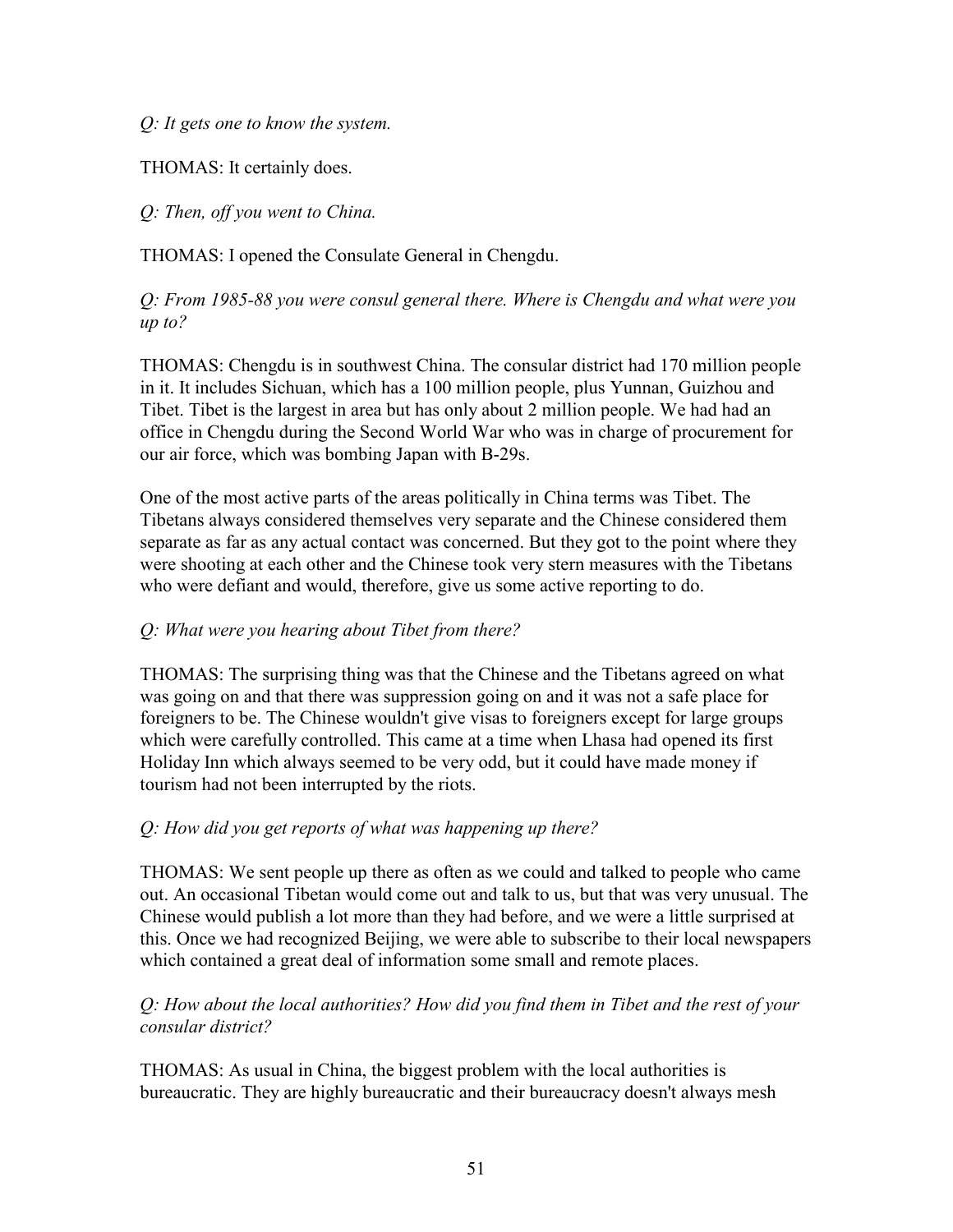with ours. Sichuan has a history going back to the second century AD and considers itself very separate from the other Chinese. But we got a good reception. Tibet was not an active issue until we got to human rights discussions, and then that was and is a very active issue. The Chinese essentially wished we would leave them alone and let them run their own business.

*Q: Then you moved to Beijing?* 

THOMAS: Right.

*Q: From 1986-90. What were you doing then?* 

THOMAS: I was the science counselor.

*Q: Which meant what?* 

THOMAS: We had quite a large scientific exchange program. Official exchanges, like earthquake management. This sounds a little silly, but it is a very active program. As far as the science end of it is concerned, having gone through an 8.2 Richter scale earthquake in 1976, they had a lot of experience to offer us.

### *Q: What happened?*

THOMAS: Well, 375,000 people were killed. We felt it in Beijing quite strongly. It came at a time when the political tensions were very high. The peasants said that something awful was going to happen and sure enough Chairman Mao died in three weeks. The earthquake program was a very active program then.

Also during this tour in Beijing, the second Tiananmen Square riot occurred.

#### *Q: This was the one in 1989?*

THOMAS: Right. Exchanges dropped off quite sharply and later ran into budget problems. They haven't fully recovered. As far as the Chinese are concerned they liked them very much and found that they were very valuable.

## *Q: Are these mainly students coming to the United States?*

THOMAS: Students, post-docs, mostly graduate students. I have noticed in the scientific literature since I have gotten back, that the number of Chinese names as principal authors of scientific papers are a lot more numerous than they used to be.

*Q: This is a time when the personal computer has started to come on line, were the Chinese able to respond to this?*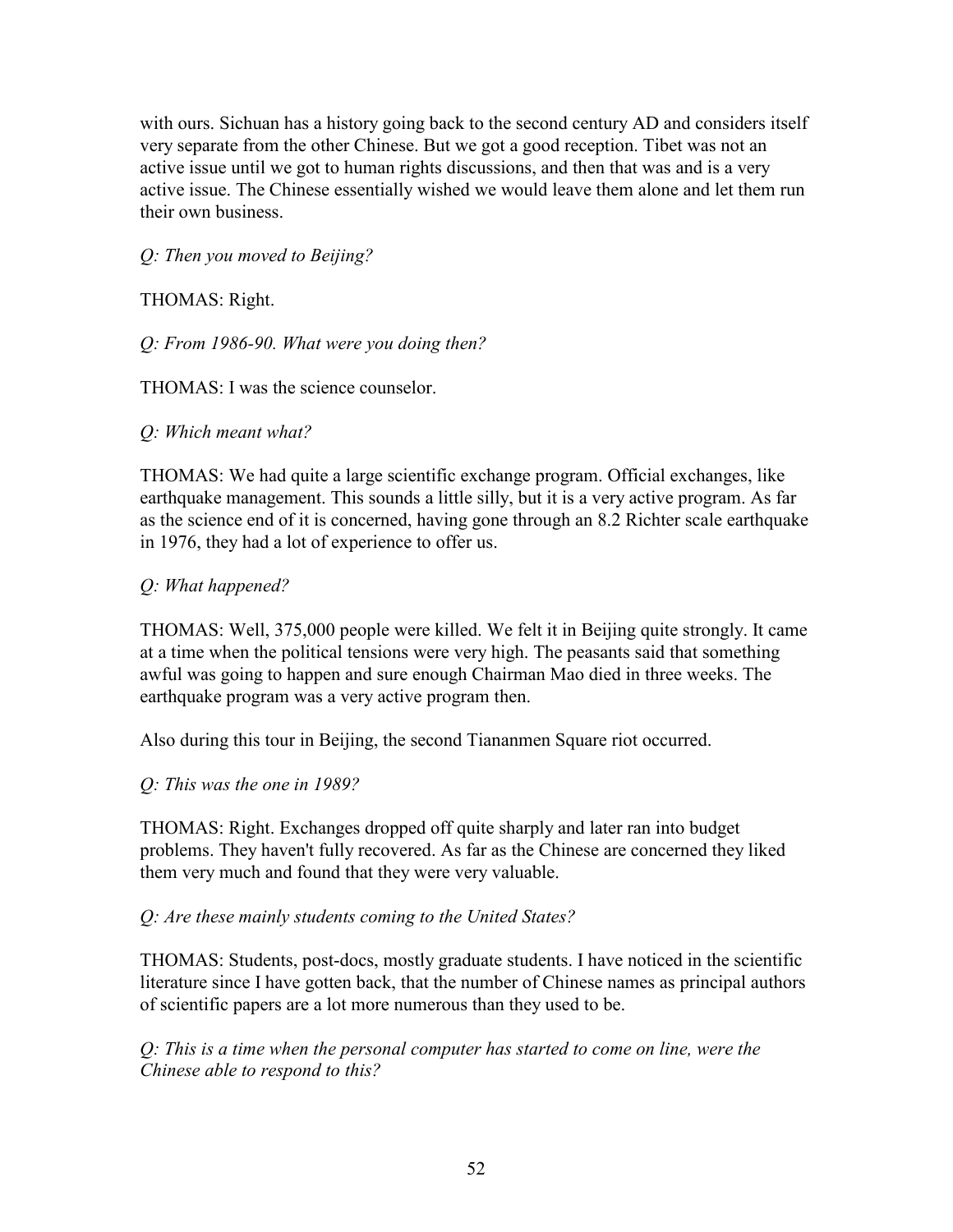THOMAS: They are extremely good at it. Their main problem was having money to invest. Our main problem was piracy of copy righted software, and that is still a problem. They reacted very rapidly to it. They are particularly good at software and have software companies. I notice there is one of their companies, Stone, which advertises regularly in the New York Times in their weekly computer pages.

### *Q: How did you deal with the problem of piracy?*

THOMAS: We negotiated at an increasingly high level on the problem saying that we would withdraw Most Favored Nation treatment if they didn't stop pirating our computer stuff. This was big business. Book piracy in the old days was fairly small potatoes, but since computers have gotten involved in it, it is much bigger.

### *Q: How did they respond?*

THOMAS: They had not given us a satisfactory response by the time I left, which was in the fall of 1990.

### *Q: How was Winston Lord as ambassador?*

THOMAS: He is an expert, has a Chinese wife. She was born in Sichuan, so we were delighted to have them come down and pay us a visit. It worked out very well. He wasn't there for the whole time. Jim Lilley took over in 1989.

#### *Q: And how was he as ambassador?*

THOMAS: He was fine. Another China hand. He was born in Qingdao when his father was in China with Stanvbac. He spoke good Chinese.

#### *Q: Could you tell me how the embassy reacted to the Tiananmen Square incident?*

THOMAS: Well, the Tiananmen Square business first began as a reporting matter for the embassy. We took turns on going to Tiananmen to see what was going on and who was there.

#### *Q: These were basically student demonstrators?*

THOMAS: Mainly students, a few others. Embassy personnel went down to have a look on a regular schedule. It came for the Chinese at a particularly unfortunate time because Gorbachev was visiting.

#### *Q: Which was the first visit of a Soviet leader in decades.*

THOMAS: Yes, it was a major event for them and it was pretty well spoiled by the demonstrations. While the students were occupying the square, the government stationed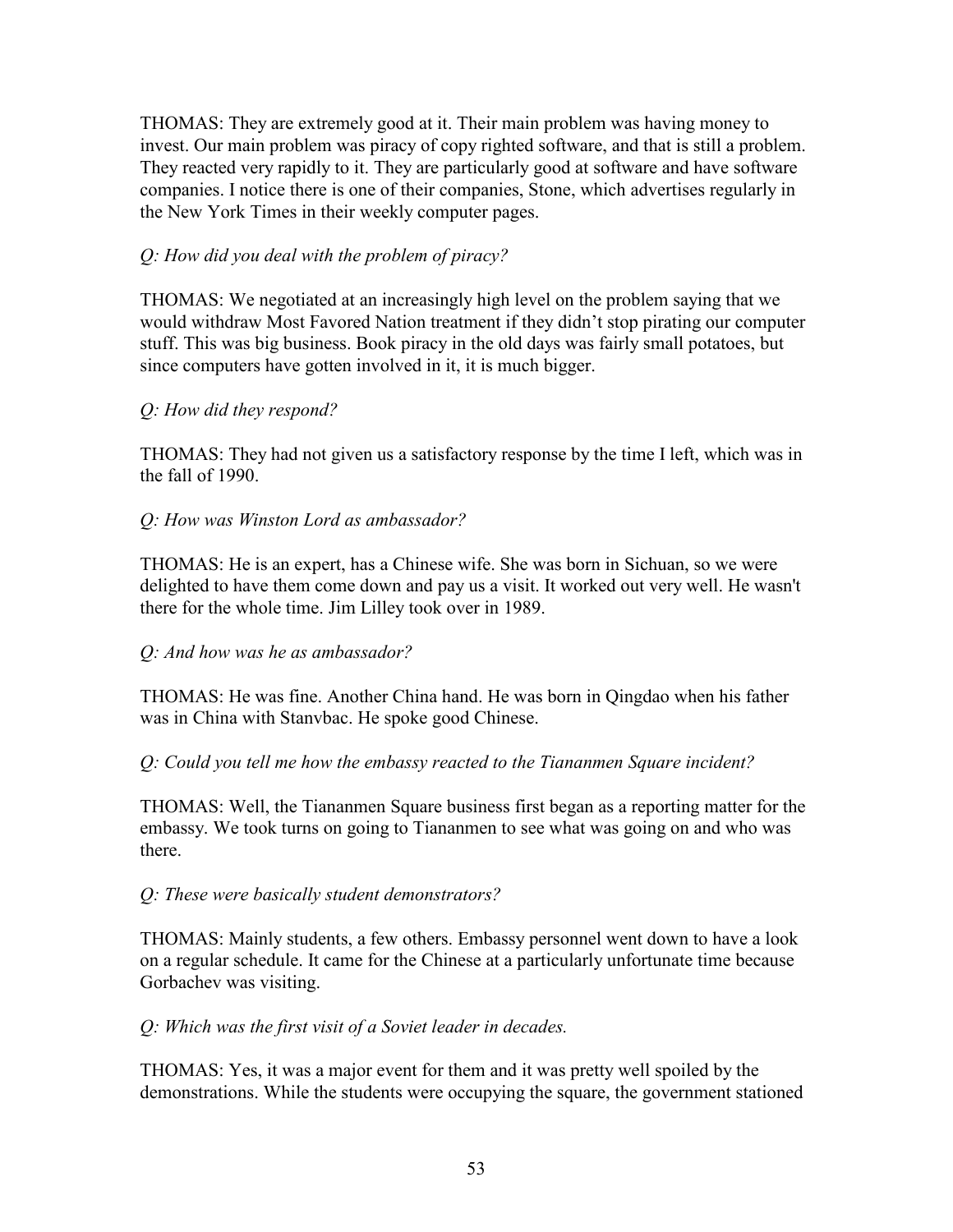soldiers all over town. They brought trucks in full of soldiers and stationed them at a major intersection outside our apartment. We watched out our window as demonstrators surrounded the trucks. Sometime after midnight personnel carriers and tanks drove up the main avenue toward the square and the army trucks followed them, dispersing the demonstrators.

When things got out of control and they were bringing troops in in the middle of the night and started shooting in Tiananmen Square, and many other places all over the city, things got quite dangerous. You have young, green troops with automatic weapons at one point shooting at the apartments we were living in. So, we thought it best to move people and Washington agreed. We got all of the Americans out as quickly as possible. This was not only happening in Peking. In Chengdu there was a riot and they attacked the building the consulate was in. There was much less trouble in Shanghai. It was a little hard to predict which areas were going to be troublesome. Things haven't fully recovered since in relations with the Chinese.

### *Q: One has the feeling things are in a state of suspension almost waiting for the new leadership to come in.*

THOMAS: Don't hold your breath. I find it rather difficult myself to figure that Deng Xiaoping can be 90 and still in full charge, but that is all I hear from anybody. I am a little out of touch now.

#### *Q: When you left China in 1990, how did you feel American-Chinese relations were at that time?*

THOMAS: There again you have to separate facts from news stories. I found coverage of China very confusing and one of the problems is that the press and television have to have a story and they overwrite the stories and make an issue of something that need not be an issue, except that it is Thursday and they have to get something on the six o'clock news. This is a real problem. One of the advantages of the US Liaison Office in Peking was that the foreign press did not have to be "fed" every day because they simply were not there and when they were there, there were few Americans and we could cultivate them in our own way.

When you get to real reporting, the reporting on the Tiananmen massacre, it was different Everybody did a good job on it. But there was plenty to report and people didn't have to puff stories up. CNN did a particularly good job.

*Q: What did you feel about the Chinese students in technology who were coming to the United States? Was there sort of the feeling behind this that we are really in our own way creating a whole new group of people who are in the long run going to have a tremendous affect within China?* 

THOMAS: In the old imperial China, there was a policy of training high quality students abroad and bringing them back to work in China. That is still one aim. But now Chinese